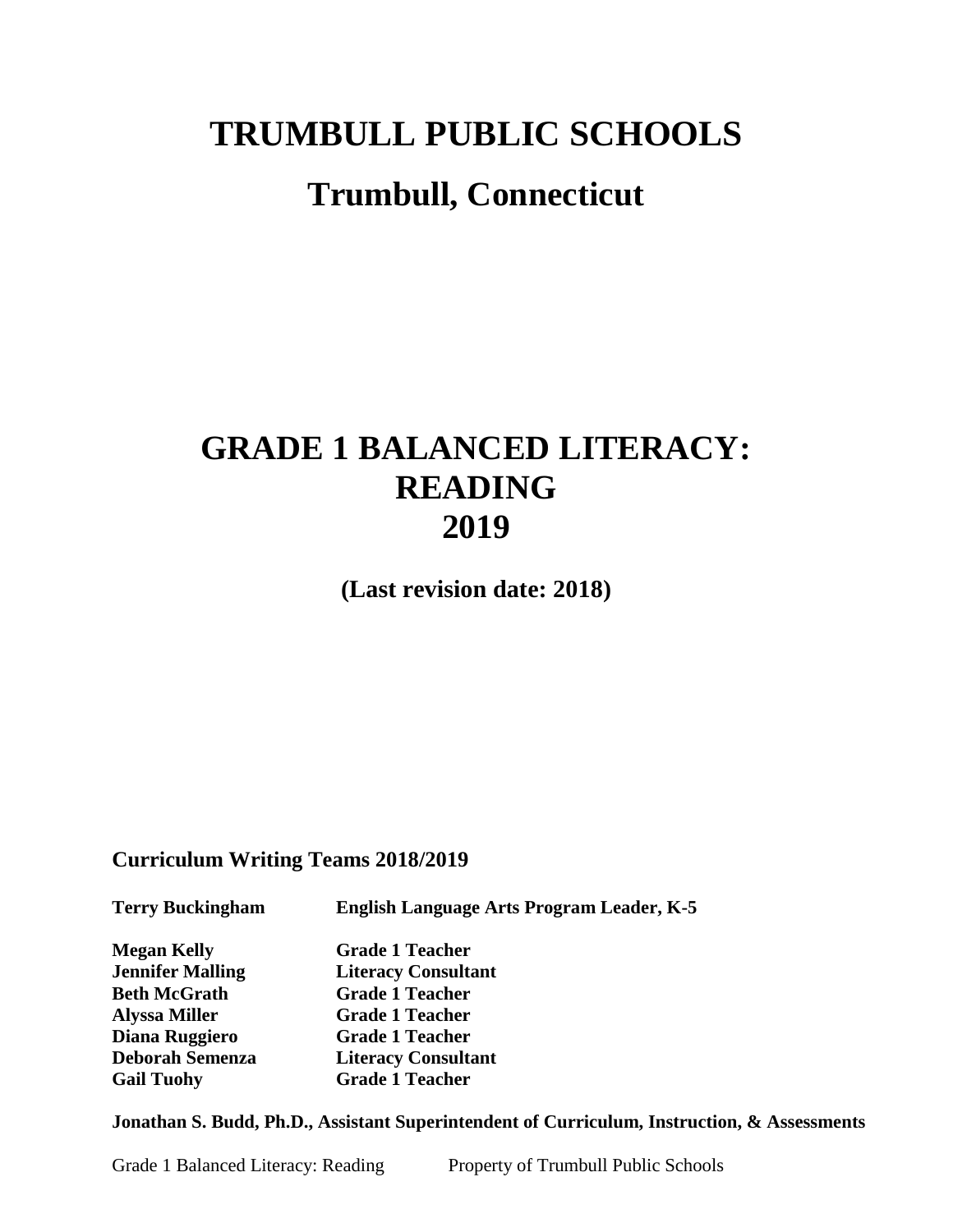# **Grade 1 Balanced Literacy: Reading Table of Contents**

|                                                                                                                               | 2 |
|-------------------------------------------------------------------------------------------------------------------------------|---|
|                                                                                                                               | 2 |
|                                                                                                                               | 2 |
|                                                                                                                               | 3 |
|                                                                                                                               | 3 |
|                                                                                                                               | 4 |
| Unit 1: Building Good Reading Habits; Word Study ( <i>Fundations</i> Units 1 & 2, & Silent e)  5                              |   |
| Unit 2: Word Detectives: Strategies for Using High-Frequency Words and for Decoding; Word Study (Fundations Units 3 & 4) $14$ |   |
| Unit 3: Holidays around the World: Nonfiction Frontload; Word Study ( <i>Fundations</i> Unit 5)  23                           |   |
| Unit 4: Learning about the World: Reading Nonfiction; Word Study (Fundations Units 6 & 7)  27                                 |   |
| Unit 5: Readers Have Big Jobs to Do: Fluency, Phonics, and Comprehension; Word Study ( <i>Fundations</i> Units 8 & 9) $36$    |   |
| Unit 6: Meeting Characters and Learning Lessons: A Study of Story Elements; Word Study (Fundations Units 10 & 11)  45         |   |
| Unit 7: Readers Get to Know Characters by Performing Their Books; Word Study ( <i>Fundations</i> Units 12, 13, & 14)  55      |   |
|                                                                                                                               |   |

The Trumbull Board of Education will continue to take Affirmative Action to ensure that no persons are discriminated against in any of its programs.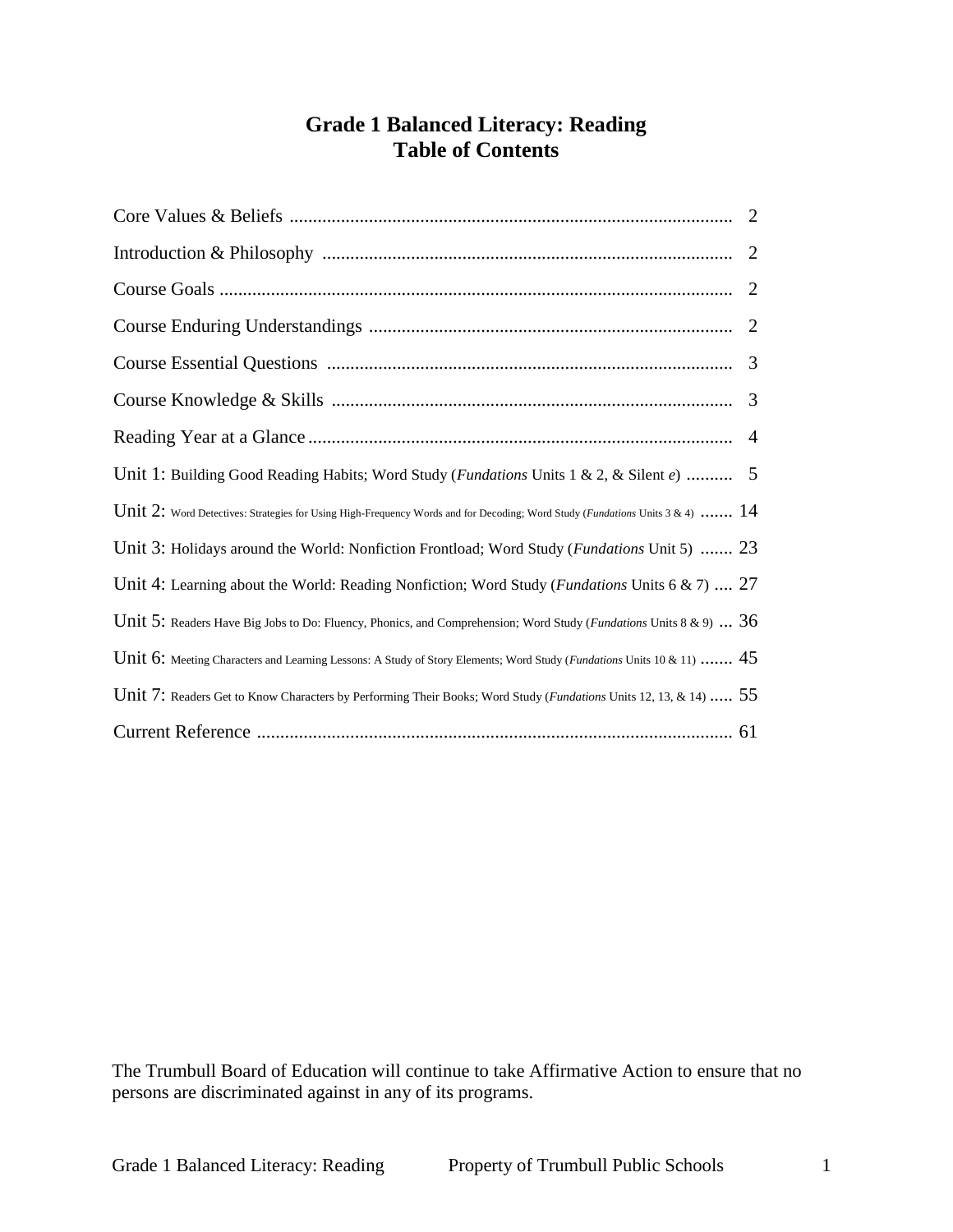# **CORE VALUES AND BELIEFS**

The Trumbull School Community engages in an environment conducive to learning which believes that all students will **read** and **write effectively**, therefore communicating in an articulate and coherent manner. All students will participate in activities **that present problemsolving through critical thinking**. Students will use technology as a tool applying it to decision making. We believe that by fostering self-confidence, self-directed and student-centered activities, we will promote **independent thinkers and learners**. We believe **ethical conduct** to be paramount in sustaining the welcoming school climate that we presently enjoy.

Approved 8/26/2011

## **INTRODUCTION & PHILOSOPHY**

Our core belief is that teachers and students will view themselves as readers and engage in reading on a daily basis in the Grade One Reading Workshop. Teachers will deliver a minilesson at the beginning of workshop. For the majority of the workshop time, students will be reading independently and building their stamina for reading throughout the school year while the teacher circulates around the room to confer with students individually and in small groups. Students will have reading partners with whom they may also confer and discuss rich mentor texts. Students will read with a purpose and audience in mind, and each student's Reader's Notebook or Folder will hold evidence of the child's reading across each genre throughout the school year. Readers explore a variety of skills transferable across all genres.

In grade 1, students build upon the knowledge gained in grade K to read more sophisticated texts across a variety of genres.

Each day, approximately 45 minutes should be spent on Reading Workshop, approximately 15 minutes should be spent on Interactive Read-Aloud, and approximately 15 minutes should be spent on Shared Reading. An additional approximate 25 minutes should be spent daily on Word Study (based on the *Fundations* program). (Additionally, approximately 45 minutes daily is to be spent on Writing Workshop.)

# **COURSE GOALS**

The course goals derive from the 2010 Connecticut Core Standards for Literacy. Goals specific to a unit of study are listed in this guide at the beginning of each unit. Many standards recur over the course of the year. The lessons therein encourage student engagement so that each student will see himself/herself as a reader and reflect on the processes learned.

# **COURSE ENDURING UNDERSTANDINGS**

Students will understand that:

- they will be responsible for their reading folders and reading supplies.
- they will increase their stamina and volume of reading as the year progresses.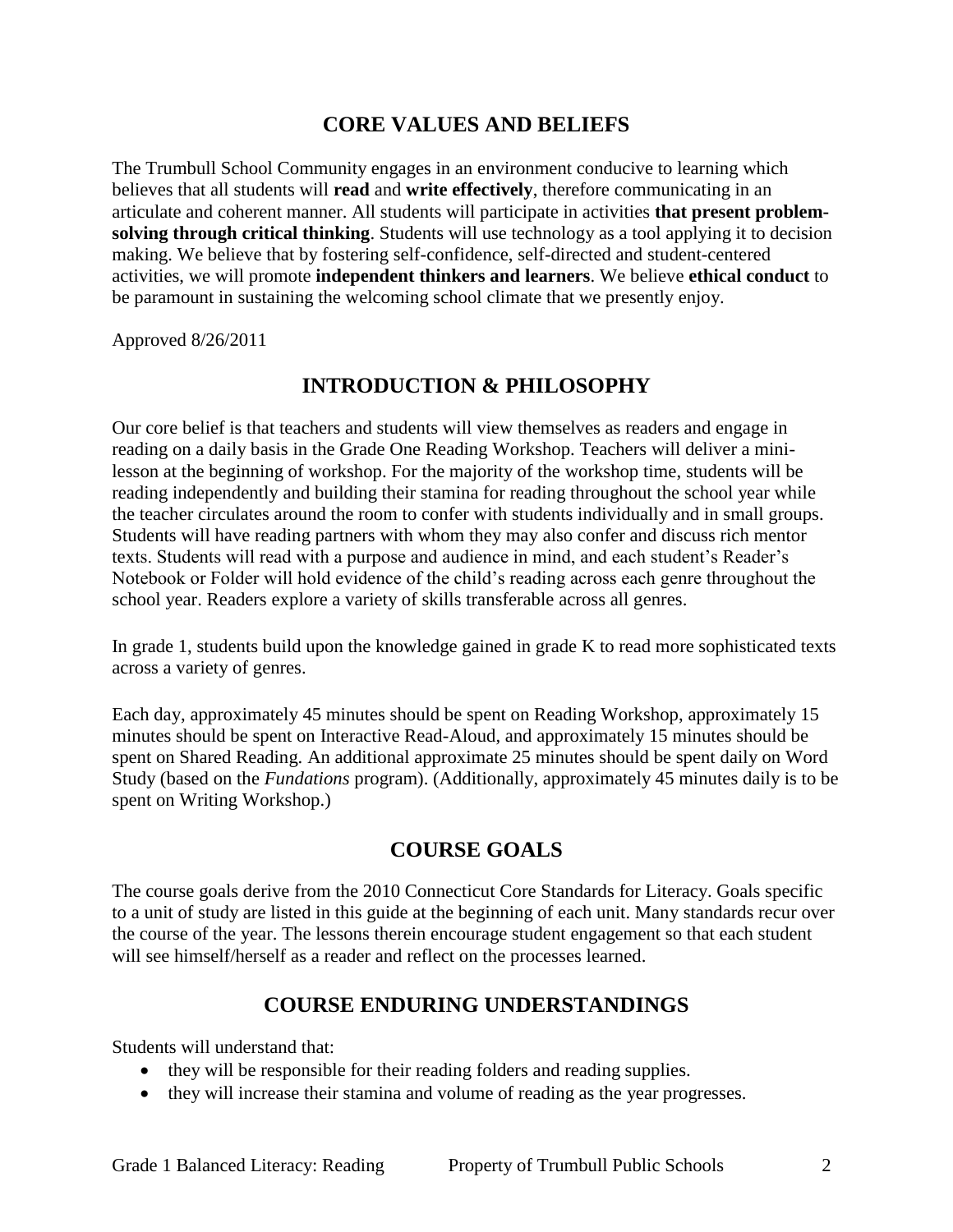- they will read every day and view themselves as readers.
- they will develop a repertoire of reading strategies.
- they will confer with a partner or partners to reflect on their reading.
- they will learn to value the celebration of their reading.

# **COURSE ESSENTIAL QUESTIONS**

- Who am I as a reader?
- What are my reading tools?
- How do I share my reading with others?
- How do I become a stronger reader?
- How do I use meaning to figure out words?
- How do I double-check my reading?
- How do I read an informational book to learn about my topic?
- How do I work with reading partners to apply reading strategies?
- How can I decode tricky words in a text?
- How can I read aloud like an expert reader?
- What do readers do to retell a story?
- How do I get to know a character better?
- How can I reread and act out my books with my partner in ways that help me understand and express things about the characters?
- How can I reread my books many times with my book club, thinking about the different ways we can be our characters?
- What life lessons do readers learn from books?

# **COURSE KNOWLEDGE & SKILLS**

Students will know . . .

• that reading is a process

Students will be able to . . .

- read multiple genres and increase reading stamina.
- grow their thinking about texts.
- collaborate with a partner about reading.
- independently apply appropriate reading strategies.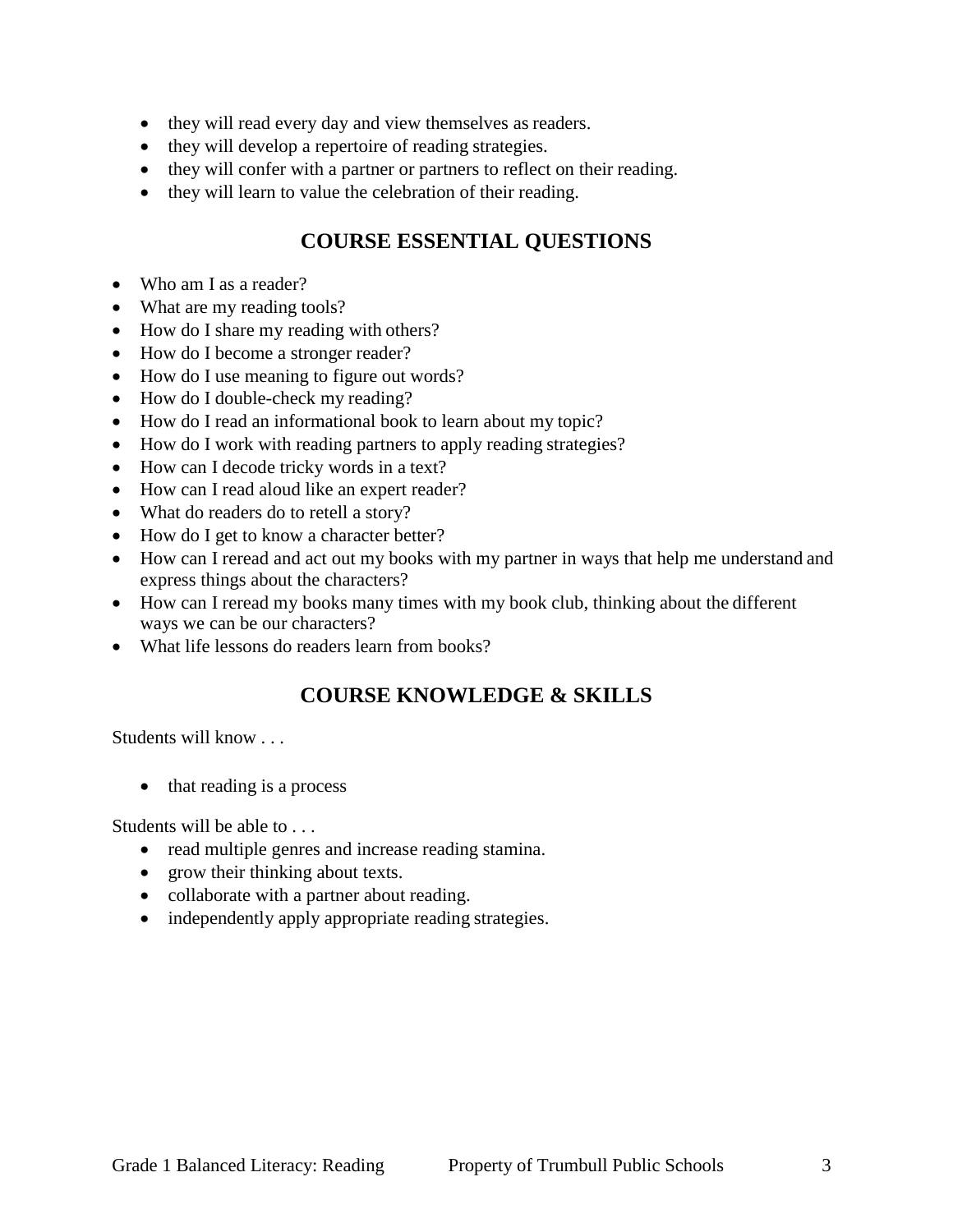# **READING YEAR AT A GLANCE**

| early September     | Setting up / Launching Reading Workshop                                                                                         |
|---------------------|---------------------------------------------------------------------------------------------------------------------------------|
| $mid$ September $-$ | Unit 1: Building Good Reading Habits; Word Study                                                                                |
| October             | (Fundations Units 1 & 2, & Silent e)                                                                                            |
| November            | Unit 2: Word Detectives: Strategies for Using High-<br>Frequency Words and for Decoding; Word Study<br>(Fundations Units 3 & 4) |
| December            | Unit 3: Holidays around the World: Nonfiction Frontload;<br>Word Study ( <i>Fundations</i> Unit 5)                              |
| $January -$         | Unit 4: Learning about the World: Reading Nonfiction;                                                                           |
| mid February        | Word Study ( <i>Fundations</i> Units 6 & 7)                                                                                     |
| mid February -      | Unit 5: Readers Have Big Jobs to Do: Fluency, Phonics,                                                                          |
| March               | and Comprehension; Word Study (Fundations Units 8 & 9)                                                                          |
| $April -$           | Unit 6: Meeting Characters and Learning Lessons: A Study                                                                        |
| early May           | of Story Elements; Word Study (Fundations Units 10 & 11)                                                                        |
| $mid May -$         | Unit 7: Readers Get to Know Characters by Performing                                                                            |
| June                | Their Books; Word Study ( <i>Fundations Units 12, 13, &amp; 14</i> )                                                            |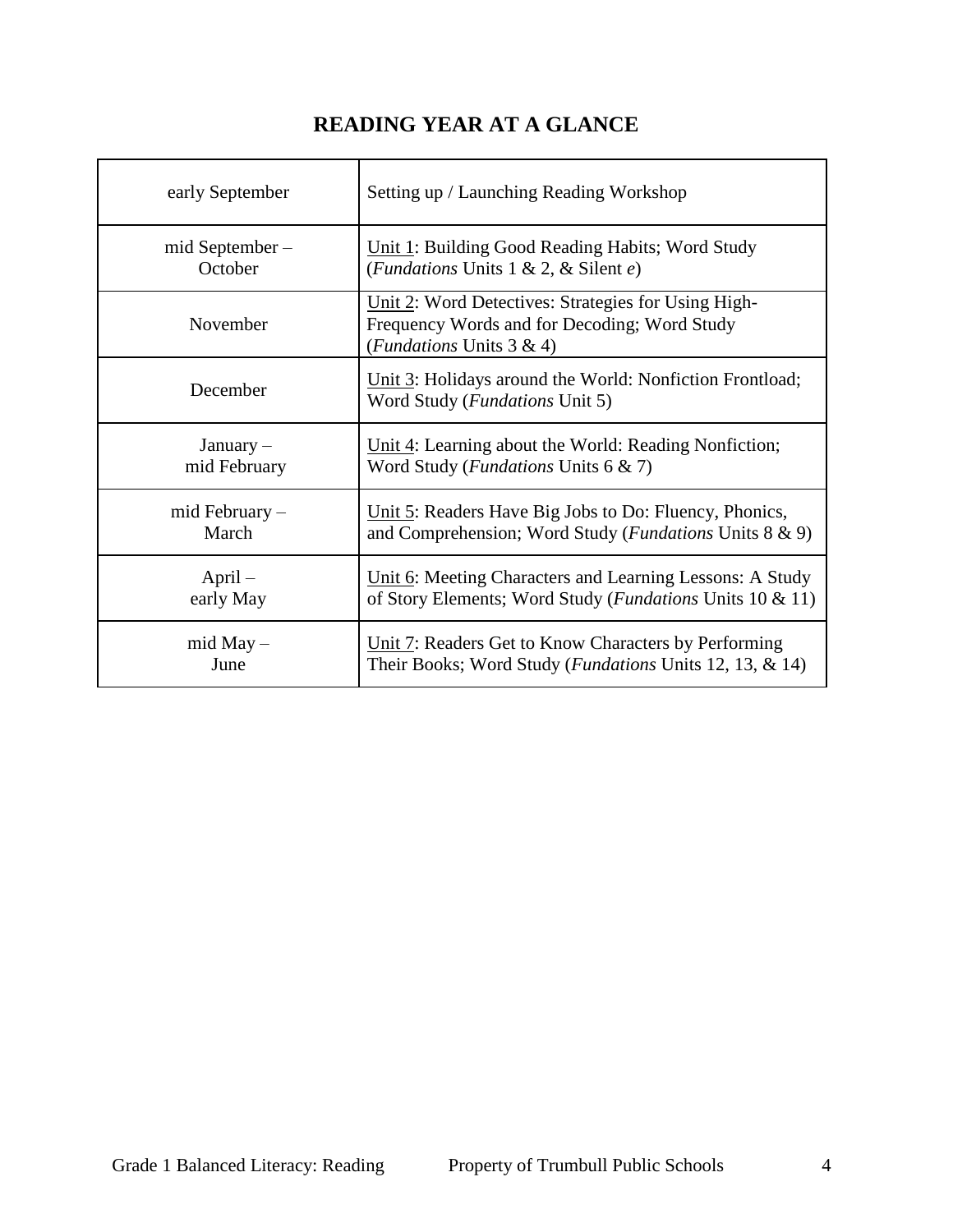## **UNIT 1**

## **Building Good Reading Habits; Word Study (***Fundations* **Units 1 & 2, & Silent** *e***)**

## **Unit Goals**

- make their reading smooth.
- apply taught strategies to decode words.
- look at all parts of words.
- use classroom resources for words.
- retell a story.

| CCS.ELA-Literacy.RL.1.1  | Ask and answer questions about key details in a text.                                                       |
|--------------------------|-------------------------------------------------------------------------------------------------------------|
| CCS.ELA-Literacy.RL.1.2  | Retell stories, including key details, and demonstrate<br>understanding of their central message or lesson. |
| CCS.ELA-Literacy.RL.1.3  | Describe characters, settings, and major events in a story,<br>using key details.                           |
| CCS.ELA-Literacy.RL.1.7  | Use illustrations and details in a story to describe its<br>characters, setting, or events.                 |
| CCS.ELA-Literacy.RL.1.10 | With prompting and support, read prose and poetry of<br>appropriate complexity for grade 1.                 |
| CCS.ELA-Literacy.RI.1.1  | Ask and answer questions about key details in a text.                                                       |
| CCS.ELA-Literacy.RI.1.2  | Identify the main topic and retell key details of a text.                                                   |
| CCS.ELA-Literacy.RI.1.3  | Describe the connection between two individuals, events,<br>ideas, or pieces of information in a text.      |
| CCS.ELA-Literacy.RI.1.7  | Use the illustrations and details in a text to describe its key<br>ideas.                                   |
| CCS.ELA-Literacy.RI.1.10 | With prompting and support, read informational texts<br>appropriately complex for grade 1.                  |
| CCS.ELA-Literacy.RF.1.1  | Demonstrate understanding of the organization and basic<br>features of print.                               |
| CCS.ELA-Literacy.RF.1.2  | Demonstrate understanding of spoken words, syllables, and<br>sounds (phonemes).                             |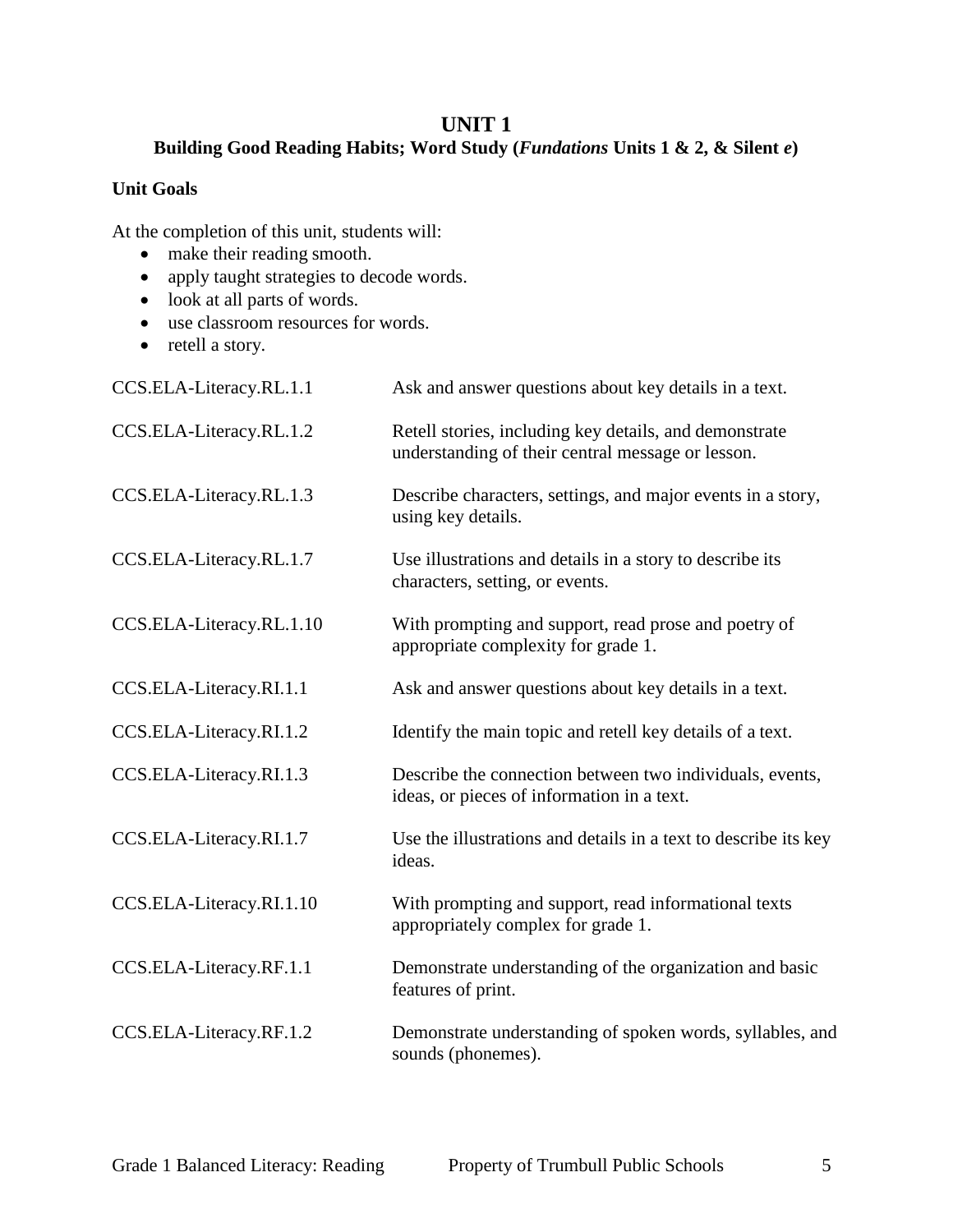| CCS.ELA-Literacy.RF.1.3 | Know and apply grade-level phonics and word analysis<br>skills in decoding words.                                                                                                                                      |
|-------------------------|------------------------------------------------------------------------------------------------------------------------------------------------------------------------------------------------------------------------|
| CCS.ELA-Literacy.RF.1.4 | Read with sufficient accuracy and fluency to support<br>comprehension.                                                                                                                                                 |
| CCS.ELA-Literacy.W.1.1  | Write opinion pieces in which they introduce the topic or<br>name the book they are writing about, state an opinion,<br>supply a reason for the opinion, and provide some sense of<br>closure.                         |
| CCS.ELA-Literacy.W.1.2  | Write informative/explanatory texts in which they name a<br>topic, supply some facts about the topic, and provide some<br>sense of closure.                                                                            |
| CCS.ELA-Literacy.W.1.3  | Write narratives in which they recount two or more<br>appropriately sequenced events, include some details<br>regarding what happened, use temporal words to signal<br>event order, and provide some sense of closure. |
| CCS.ELA-Literacy.SL.1.1 | Participate in collaborative conversations with diverse<br>partners about grade 1 topics and texts with peers and<br>adults in small and larger groups.                                                                |
| CCS.ELA-Literacy.SL.1.2 | Ask and answer questions about key details in a text read<br>aloud or information presented orally or through other<br>media.                                                                                          |
| CCS.ELA-Literacy.SL.1.4 | Describe people, places, things, and events with relevant<br>details, expressing ideas and feelings clearly.                                                                                                           |
| CCS.ELA-Literacy.SL.1.6 | Produce complete sentences when appropriate to task and<br>situation.                                                                                                                                                  |
| CCS.ELA-Literacy.L.1.1  | Demonstrate command of the conventions of standard<br>English grammar and usage when writing or speaking.                                                                                                              |
| CCS.ELA-Literacy.L.1.2  | Demonstrate command of the conventions of standard<br>English capitalization, punctuation, and spelling when<br>writing.                                                                                               |
| CCS.ELA-Literacy.L.1.4  | Determine or clarify the meaning of unknown and multiple-<br>meaning words and phrases based on grade 1 reading and<br>content, choosing flexibly from an array of strategies.                                         |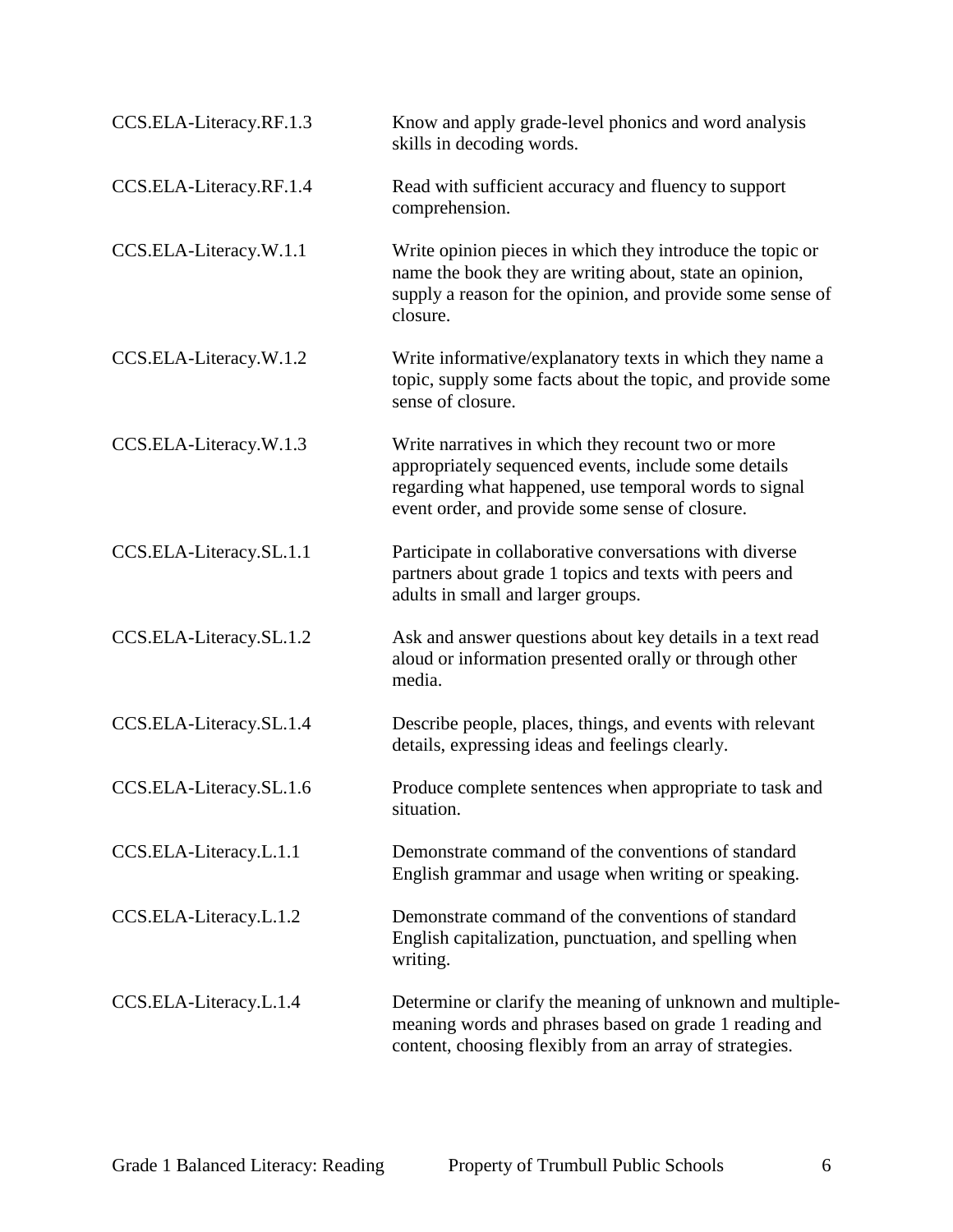CCS.ELA-Literacy.L.1.6 Use words and phrases acquired through conversations, reading and being read to, and responding to texts, including using frequently occurring conjunctions to signal simple relationships (e.g., *because*).

## **Unit Essential Questions**

- How do I become a stronger reader?
- How do I use meaning to figure out words?
- How do I double-check my reading?
- How do I make my reading voice smoother?
- How do I work with others to improve my reading?
- How do I share my reading with others?

## **Scope and Sequence**

| <b>Building Good Reading Habits</b>               |                                                                                                                                                                                                                                                   |                                                                                                                |                                                                                                                                                                                          |
|---------------------------------------------------|---------------------------------------------------------------------------------------------------------------------------------------------------------------------------------------------------------------------------------------------------|----------------------------------------------------------------------------------------------------------------|------------------------------------------------------------------------------------------------------------------------------------------------------------------------------------------|
|                                                   | <b>Reading Workshop</b>                                                                                                                                                                                                                           | <b>Interactive</b><br><b>Read-Aloud</b>                                                                        | <b>Shared Reading</b>                                                                                                                                                                    |
| Prior to Unit                                     | Set up your room for Reading<br>Workshop. Have a meeting area for<br>mini-lessons and baskets of books with<br>approximate reading levels available.<br>• Prior to each lesson below, review<br>"GETTING READY" for specific<br>materials needed. | Read pp.<br>94-101.                                                                                            | Read pp. 102-<br>113.                                                                                                                                                                    |
| <b>Bend I: Habits for Reading Long and Strong</b> |                                                                                                                                                                                                                                                   |                                                                                                                |                                                                                                                                                                                          |
| Lesson 1                                          | Session 1: Readers Take a Sneak Peek<br>to Get Ready to Read (p. 2)<br>Teaching Point: Readers get ready to<br>$\bullet$<br>read by taking a sneak peek at their<br>books, and then they think.<br>Chart: "Readers Build Good Habits"             | ish,<br>$\bullet$<br>Session 1<br>(p. 94)<br>Chart:<br>$\bullet$<br>"Readers<br><b>TALK</b><br>about<br>Books" | Ollie the Stomper<br>٠<br>Day 1: Using<br>$\bullet$<br>Meaning, Syntax,<br>and Visual<br>Information to<br>Solve Tricky<br>Words (p. 103)<br>Warm Up: "Make<br>$\bullet$<br>New Friends" |
| Lesson 2                                          | Session 2: Readers Do Something at<br>$\bullet$<br>the End of a Book $(p. 8)$                                                                                                                                                                     | $\bullet$ ish,<br>Session 2                                                                                    | Ollie the Stomper<br>$Day 2: Cross-$                                                                                                                                                     |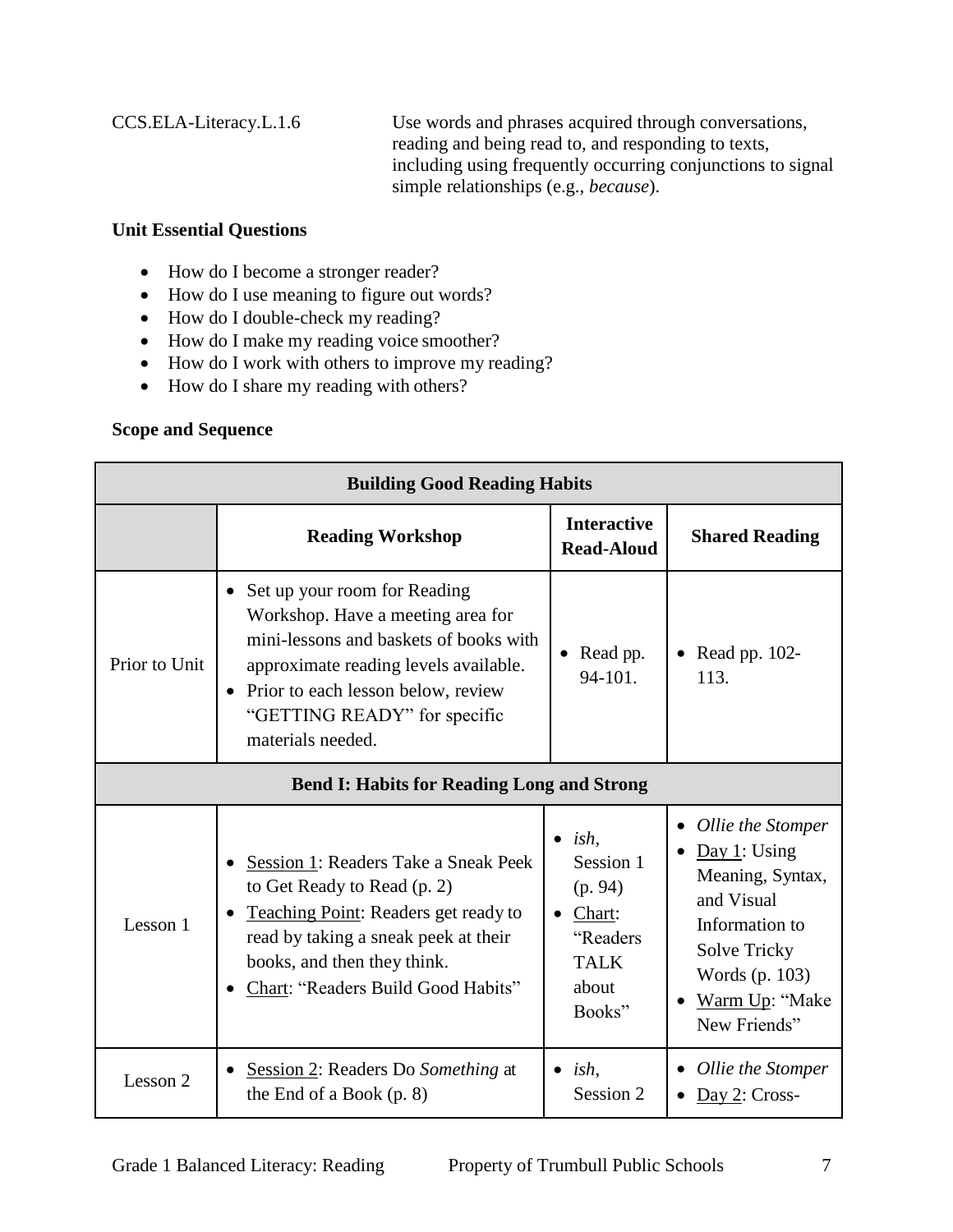|          | Teaching Point: Readers push<br>themselves to get stronger and<br>stronger.<br>Chart: "Readers Build Good Habits"                                                                                                                          | (p. 98)                                                                               | <b>Checking Sources</b><br>of Information<br>$(MSV)$ (p. 106)<br>Warm Up: "Make<br>$\bullet$<br>New Friends"                                                                                        |
|----------|--------------------------------------------------------------------------------------------------------------------------------------------------------------------------------------------------------------------------------------------|---------------------------------------------------------------------------------------|-----------------------------------------------------------------------------------------------------------------------------------------------------------------------------------------------------|
| Lesson 3 | Session 3: Readers Get Stronger by<br>Reading More and More (p. 16)<br><b>Teaching Point: Readers get stronger</b><br>as readers by reading more and more<br>books.<br>Chart: "Readers Build Good Habits"                                  | Interactive<br>read-aloud<br>choice<br>fiction<br>book $#1$ ,<br>Session 1<br>(p. 95) | Ollie the Stomper<br>Day 3: Word<br>$\bullet$<br>Study (p. 108)<br>Warm Up: "Make<br>$\bullet$<br>New Friends"                                                                                      |
| Lesson 4 | Session 4: Readers Set Goals to Read<br>All Day Long (p. 22)<br>Teaching Point: Readers set goals for<br>their reading, and the best way to read<br>a whole lot of books is to read all day<br>long.<br>Chart: "Readers Build Good Habits" | Interactive<br>read-aloud<br>choice<br>fiction<br>book $#1$ ,<br>Session 2<br>(p. 98) | • Ollie the Stomper<br>Day 4: Fluency<br>(p. 110)<br>Warm Up: "Make<br>$\bullet$<br>New Friends"                                                                                                    |
| Lesson 5 | Session 5: Readers Reread to Make<br>their Reading Voices Smoother (p. 25)<br>Teaching Point: Readers reread to<br>make their reading smooth. They do<br>this automatically.<br>Chart: "Readers Build Good Habits"                         | Interactive<br>read-aloud<br>choice<br>fiction<br>book $#2$ ,<br>Session 1<br>(p. 95) | Ollie the Stomper<br>Day $5$ : Putting It<br>$\bullet$<br>All Together (p.<br>112)<br>Warm Up: "Make<br>New Friends"                                                                                |
| Lesson 6 | Session 6: Readers Track with Their<br>Eyes and Scoop Up More Words (p.<br>28)<br>Teaching Point: Readers read with<br>their eyes and scoop up their words in<br>phrases instead of word by word.<br>Chart: "Readers Build Good Habits"    | Interactive<br>read-aloud<br>choice<br>fiction<br>book $#2$ ,<br>Session 2<br>(p. 98) | • New shared<br>reading choice<br>fiction book #1<br>Day 1: Using<br>$\bullet$<br>Meaning, Syntax,<br>and Visual<br>Information to<br><b>Solve Tricky</b><br>Words (p. 103)<br><u>Warm Up:</u><br>٠ |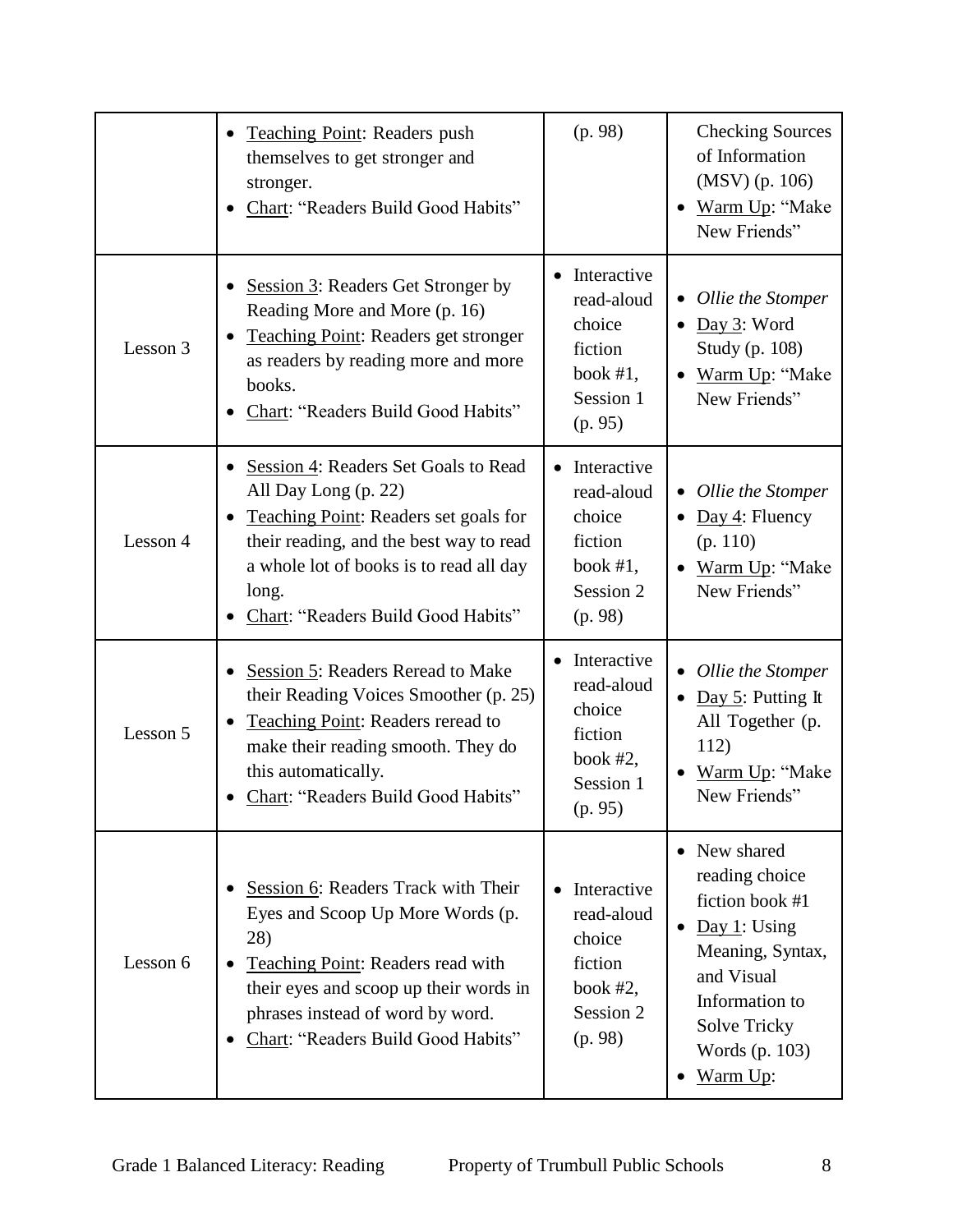|           |                                                                                                                                                                                                                                                                                                                          |                                                                                           | Teacher choice                                                                                                                                                                            |
|-----------|--------------------------------------------------------------------------------------------------------------------------------------------------------------------------------------------------------------------------------------------------------------------------------------------------------------------------|-------------------------------------------------------------------------------------------|-------------------------------------------------------------------------------------------------------------------------------------------------------------------------------------------|
| Lesson 7  | Session 7: When Readers Reread,<br>They See More! (p. 34)<br>Teaching Point: Another good habit to<br>$\bullet$<br>have is to reread so you can see more<br>and more each time. Re-read to see<br>MORE.<br>Chart: "Readers Build Good Habits"<br>٠                                                                       | Interactive<br>read-aloud<br>choice<br>fiction<br>book $#3$ ,<br>Session 1<br>(p. 95)     | • New shared<br>reading choice<br>fiction book #1<br>Day $2$ : Cross-<br>$\bullet$<br><b>Checking Sources</b><br>of Information<br>(MSV) (p. 106)<br>$\bullet$ Warm Up:<br>Teacher choice |
|           | <b>Bend II: Habits for Tackling Even the Hardest Words</b>                                                                                                                                                                                                                                                               |                                                                                           |                                                                                                                                                                                           |
| Lesson 8  | Session 8: Readers Sneak Peek at the<br>$\bullet$<br>Pictures to Figure Out the Words (p.<br>38; Gossie and Gertie<br>Teaching Point: Readers take a sneak<br>peek to think what the page is going to<br>be about, and use the whole page to<br>think, "What might this word say?"<br>Chart: "Readers Build Good Habits" | Interactive<br>read-<br>aloud<br>choice<br>fiction<br>book $#3$ ,<br>Session 2<br>(p. 98) | New shared<br>$\bullet$<br>reading choice<br>fiction book #1<br>Day 3: Word<br>$\bullet$<br>Study (p. 108)<br>Warm Up:<br>Teacher choice                                                  |
| Lesson 9  | Session 9: Drop Bad Habits! Pick Up<br>$\bullet$<br>Good Habits! (p. 44)<br>Teaching Point: Readers get stronger<br>$\bullet$<br>when they know their bad habits and<br>drop them.<br>Use mini-charts "Drop That Bad<br>Habit" & "Pick Up a Good Habit!"<br>Chart: "Readers Build Good Habits"                           | Interactive<br>read-<br>aloud<br>choice<br>fiction<br>book #4,<br>Session 1<br>(p. 95)    | • New shared<br>reading choice<br>fiction book #1<br>• Day 4: Fluency<br>and Expression<br>(p. 110)<br>Warm Up:<br>$\bullet$<br>Teacher choice                                            |
| Lesson 10 | Session 10: Readers Look at All Parts<br>٠<br>of a Word (p. 51); "Be the Teacher!"<br><b>Teaching Point: Readers need to look</b><br>٠<br>through the whole word and all parts of<br>the word. This helps figure out the<br>word and makes their reading make<br>sense.<br>Chart: "Good Habits for Solving Hard          | Interactive<br>read-<br>aloud<br>choice<br>fiction<br>book $#4$ ,<br>Session 2<br>(p. 98) | New shared<br>reading choice<br>fiction book #1<br>Day 5: Putting It<br>All Together (p.<br>112)<br>Warm Up:<br>Teacher choice                                                            |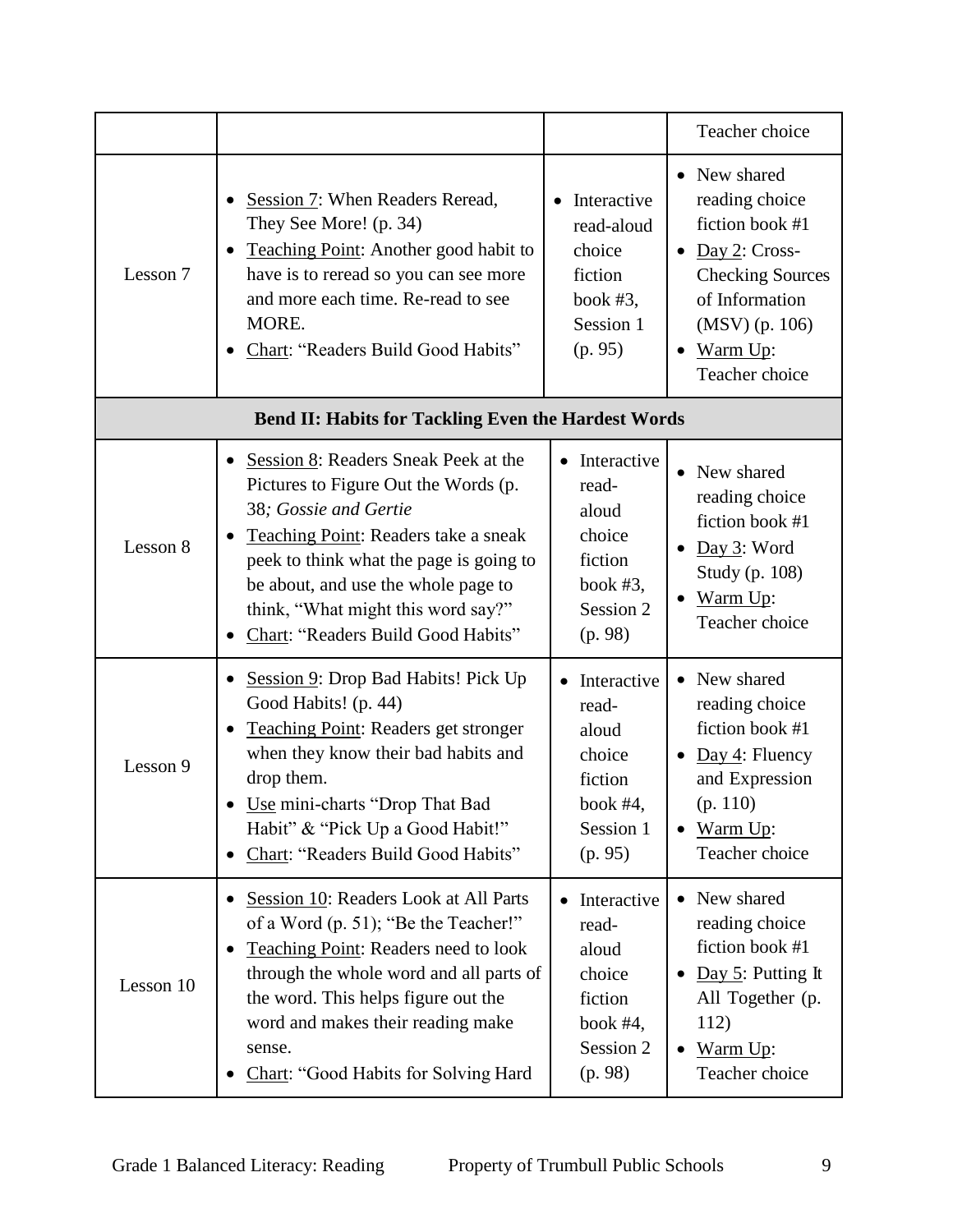|           | Words"                                                                                                                                                                                                                                                                                                                                                                                 |                                                                                           |                                                                                                                                                                                              |
|-----------|----------------------------------------------------------------------------------------------------------------------------------------------------------------------------------------------------------------------------------------------------------------------------------------------------------------------------------------------------------------------------------------|-------------------------------------------------------------------------------------------|----------------------------------------------------------------------------------------------------------------------------------------------------------------------------------------------|
| Lesson 11 | Session 11: Readers Use Meaning to<br>Figure Out Words (p. 56)<br>Teaching Point: Readers think about<br>what makes sense to figure out tricky<br>words.<br>Chart: "Good Habits for Solving Hard<br>Words"                                                                                                                                                                             | Interactive<br>read-<br>aloud<br>choice<br>fiction<br>book $#5$ ,<br>Session 1<br>(p. 95) | • New shared<br>reading choice<br>fiction book #2<br>Day 1: Using<br>Meaning, Syntax,<br>and Visual<br>Information to<br><b>Solve Tricky</b><br>Words (p. 103)<br>Warm Up:<br>Teacher choice |
| Lesson 12 | Session 12: Readers Double-Check<br>Their Reading (p. 59)<br>Teaching Point: Readers double-check<br>to make sure a word makes sense with<br>the story. They check the letters on the<br>page to be sure the word looks right.<br>Chart: "Good Habits for Solving Hard<br>Words"                                                                                                       | Interactive<br>read-<br>aloud<br>choice<br>fiction<br>book $#5$ ,<br>Session 2<br>(p. 98) | • New shared<br>reading choice<br>fiction book #2<br>$\underline{Day 2}$ : Cross-<br><b>Checking Sources</b><br>of Information<br>$(MSV)$ (p. 106)<br>$\bullet$ Warm Up:<br>Teacher choice   |
| Lesson 13 | Session 13: Readers Don't Give $Up -$<br>They Try, Try Again (p. 64); "Little<br>Miss Muffet" (p. 65)<br>Teaching Point: Readers don't give up;<br>they try and try again and read across<br>the word again. If it still doesn't make<br>sense, they look at the picture and<br>reread the page and ask, "What would<br>make sense?"<br>Chart: "Good Habits for Solving Hard<br>Words" | Interactive<br>read-<br>aloud<br>choice<br>fiction<br>book $#6$ ,<br>Session 1<br>(p. 95) | New shared<br>$\bullet$<br>reading choice<br>fiction book #2<br>Day 3: Word<br>Study (p. 108)<br>Warm Up:<br>$\bullet$<br>Teacher choice                                                     |
| Lesson 14 | Session $14$ : Try It Two Ways! (p. 69)<br>Teaching Point: When readers get to<br>tricky words, the important thing to do<br>is try the sound two ways $-$ by using                                                                                                                                                                                                                    | Interactive<br>read-<br>aloud<br>choice                                                   | New shared<br>reading choice<br>fiction book #2<br>$Day 4$ : Fluency                                                                                                                         |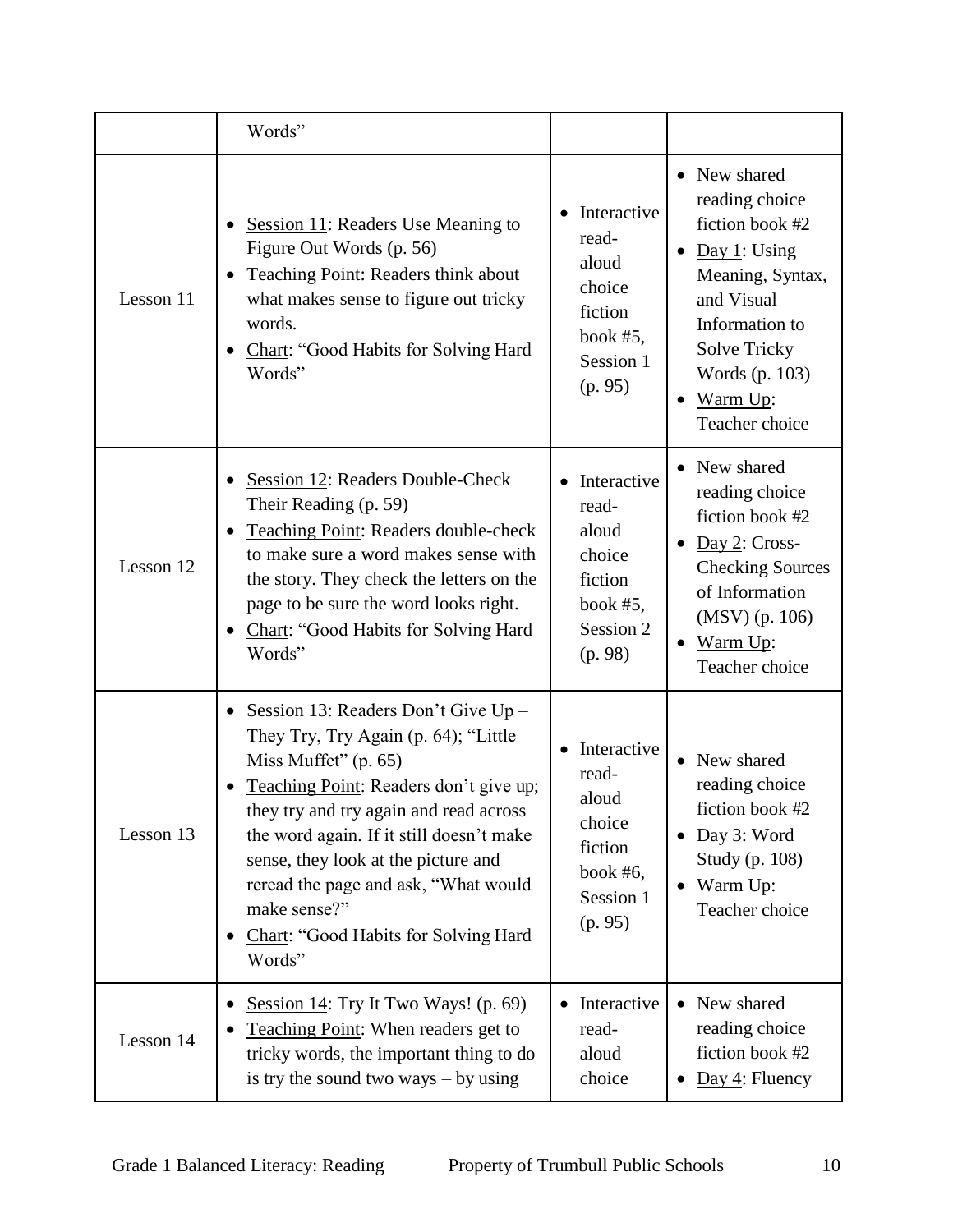|           | short and long vowels.<br>Chart: "Good Habits for Solving Hard<br>Words"                                                                                                                                                                                                           | fiction<br>book $#6$ ,<br>Session 2<br>(p. 98)                                                         | and Expression<br>(p. 110)<br>Warm Up:<br>$\bullet$<br>Teacher choice                                                                           |
|-----------|------------------------------------------------------------------------------------------------------------------------------------------------------------------------------------------------------------------------------------------------------------------------------------|--------------------------------------------------------------------------------------------------------|-------------------------------------------------------------------------------------------------------------------------------------------------|
|           | <b>Bend III: Partners Have Good Habits, Too!</b>                                                                                                                                                                                                                                   |                                                                                                        |                                                                                                                                                 |
| Lesson 15 | Session 15: Partners Can Introduce<br>Their books to Each Other (p. 74)<br>Teaching Point: When readers get to<br>tricky words, the important thing to do<br>is try the sound two ways $-$ by using<br>short and long vowels.<br><b>Chart: "Reading Partners Work</b><br>Together" | Interactive<br>$\bullet$<br>read-<br>aloud<br>choice<br>fiction<br>book $#7$ ,<br>Session 1<br>(p. 95) | • New shared<br>reading choice<br>fiction book #2<br>Day 5: Putting It<br>$\bullet$<br>All Together (p.<br>112)<br>• Warm Up:<br>Teacher choice |
| Lesson 16 | Session 16: Partners Don't Tell, They<br>Help! (p. 79)<br>Teaching Point: Reading partners don't<br>tell their partners what a tricky word<br>says. They help each other do the hard<br>work to solve the tricky word.<br><b>Chart: "Reading Partners Work</b><br>Together"        | Interactive<br>read-<br>aloud<br>choice<br>fiction<br>book $#7$ ,<br>Session 2<br>(p. 98)              | • New shared<br>reading choice<br>fiction book #3<br>• Teacher will<br>determine skill to<br>practice                                           |
| Lesson 17 | Session 17: Partners Can Do<br>Something at the End of a Book, Too!<br>(p. 84)<br>Teaching Point: Partners do something<br>at the end of their reading. They<br>smooth it out, see more, or get ready to<br>retell.<br><b>Chart: "Reading Partners Work</b><br>Together"           |                                                                                                        | New shared<br>$\bullet$<br>reading choice<br>fiction book #3<br>Teacher will<br>$\bullet$<br>determine skill to<br>practice                     |
| Lesson 18 | Session 18: Readers Celebrate and Set<br>New Goals (p. 88)<br><b>Teaching Point: Partners help readers</b><br>to think backwards and retell and<br>remember the important parts to set                                                                                             | Interactive<br>read-<br>aloud<br>choice<br>fiction<br>book #8,                                         | New shared<br>$\bullet$<br>reading choice<br>fiction book #3<br>Teacher will<br>٠<br>determine skill to                                         |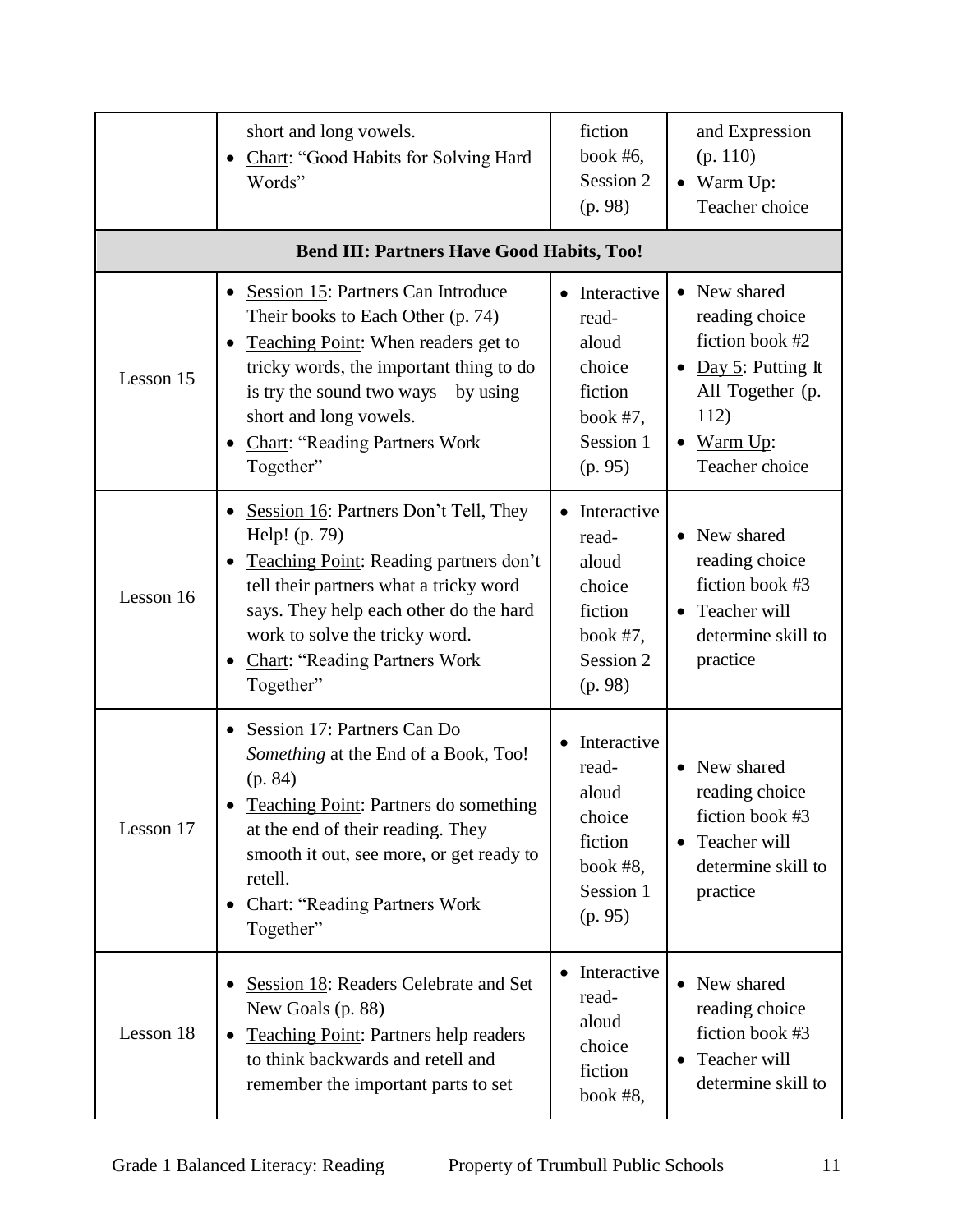| goals.<br>Chart: "Readers Build Good Habits" | Session 2<br>(p.98) | practice |
|----------------------------------------------|---------------------|----------|
|----------------------------------------------|---------------------|----------|

Student performance on the following assessments will be reflected on the Trimester 1 standards-based report card.

Formative Assessments:

- Informal observation of students' reading behaviors should be recorded and used to identify individual teaching points for conferring and to record student growth over the course of the unit.
- Informal running records should be conducted during small-group instruction to help drive instruction and form leveled groups.
- Students' jottings on Post-it notes

Summative Assessments:

• Formal Running Records utilizing the Fountas & Pinnell Benchmark Assessments

## **Resources**

Core

- *Building Good Reading Habits* (Grade 1, Unit 1)
- *ish* by Peter H. Reynolds
- *Ollie the Stomper* by Olivier Dunrea
- *Gossie* by Olivier Dunrea
- *Gossie & Gertie* by Olivier Dunrea
- *Kazam's Birds* by Amy Ehrlich
- Note-taking system for conferencing
- Reader's Notebook or Folder

#### Supplemental

- *Jabari Jumps* by Gaia Cornwall
- *I Am* . . . by Jilian Cutting
- *Fantastic Mr. Fox* by Roald Dahl
- *Chrysanthemum* by Kevin Henkes
- *Peter's Chair* by Ezra Jack Keats
- *The Snowy Day* by Ezra Jack Keats
- *An Extraordinary Egg* by Leo Lionni
- *Bears Make the Best Reading Buddies* by Carmine Oliver
- *Big Dog and Little Dog* by Dav Pilkey
- *Big Dog and Little Dog Going for a Walk* by Dav Pilkey
- Additional mentor texts available in *Making Meaning*, *Being a Writer*, and classroom/school libraries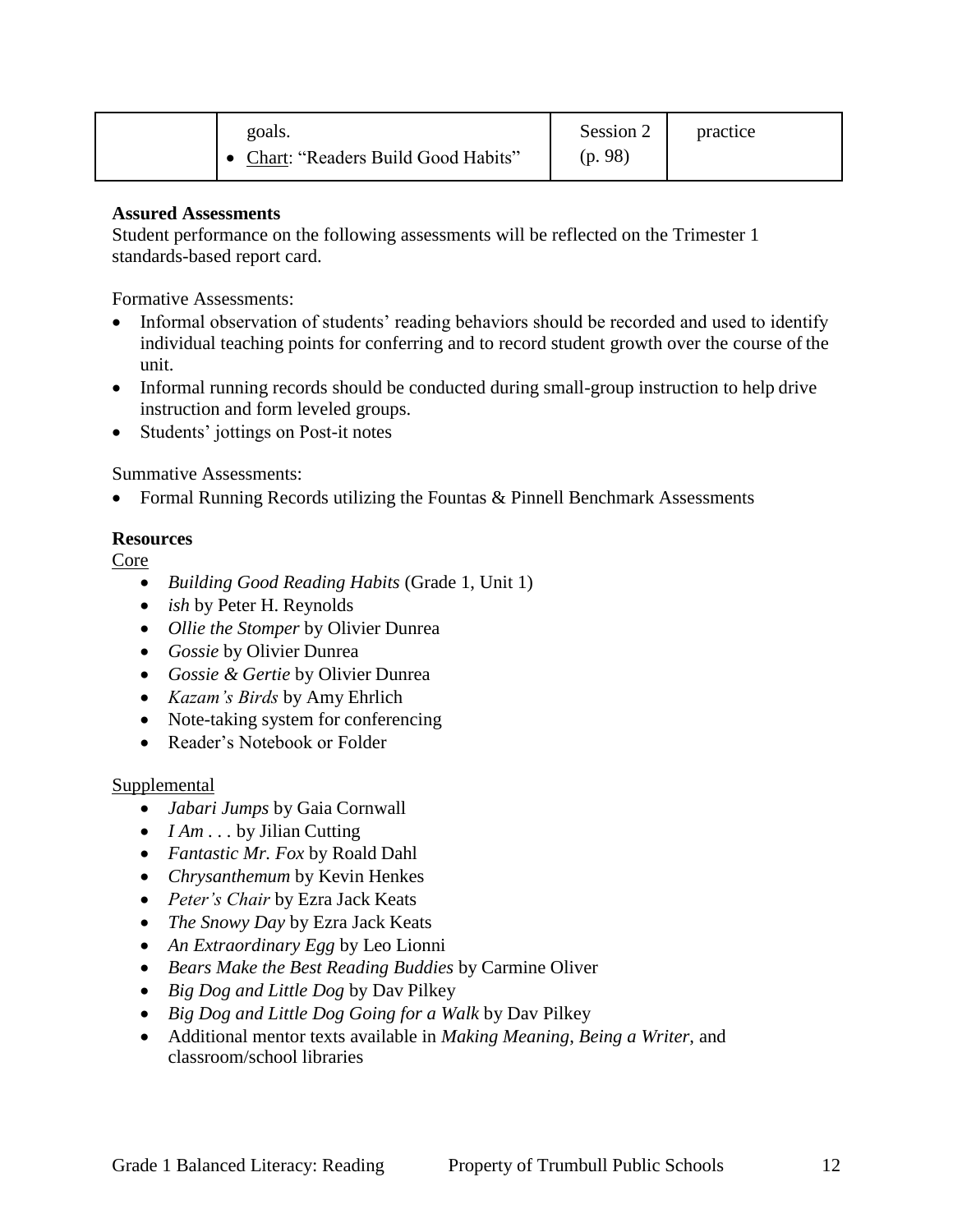## **Time Allotment**

• mid September – October

| <b>Word Study: Fundations</b> |                                                                                                                                                                                                                          |                        |
|-------------------------------|--------------------------------------------------------------------------------------------------------------------------------------------------------------------------------------------------------------------------|------------------------|
| Unit                          | <b>Topic</b>                                                                                                                                                                                                             | <b>Time Allocation</b> |
| $\mathbf{1}$                  | • ABC order entire alphabet<br>10 sounds recognition for consonants and short<br>$\bullet$<br>vowels<br>High-frequency (sight) words: <i>goes</i> , <i>this</i> , <i>it</i> , <i>at</i> ,<br>$\bullet$<br>am, went, with | 2 weeks                |
| $\overline{2}$                | Phonemic awareness skills<br>$\bullet$<br>Sentence dictation procedures<br>٠<br>Story retelling<br>٠<br>High-frequency (sight) words: <i>the, a, and, is,</i><br>٠<br>his, of                                            | 2 weeks                |
| (Teacher-created<br>lessons)  | Introduce vowel-consonant-e<br>$\bullet$                                                                                                                                                                                 | 2 weeks                |

## **Assured Assessments**

Student performance on the following assessments will be reflected on the Trimester 1 standards-based report card.

Summative Assessments:

Unit Tests for *Fundations* Units 1 & 2

#### **Time Allotment**

mid September – October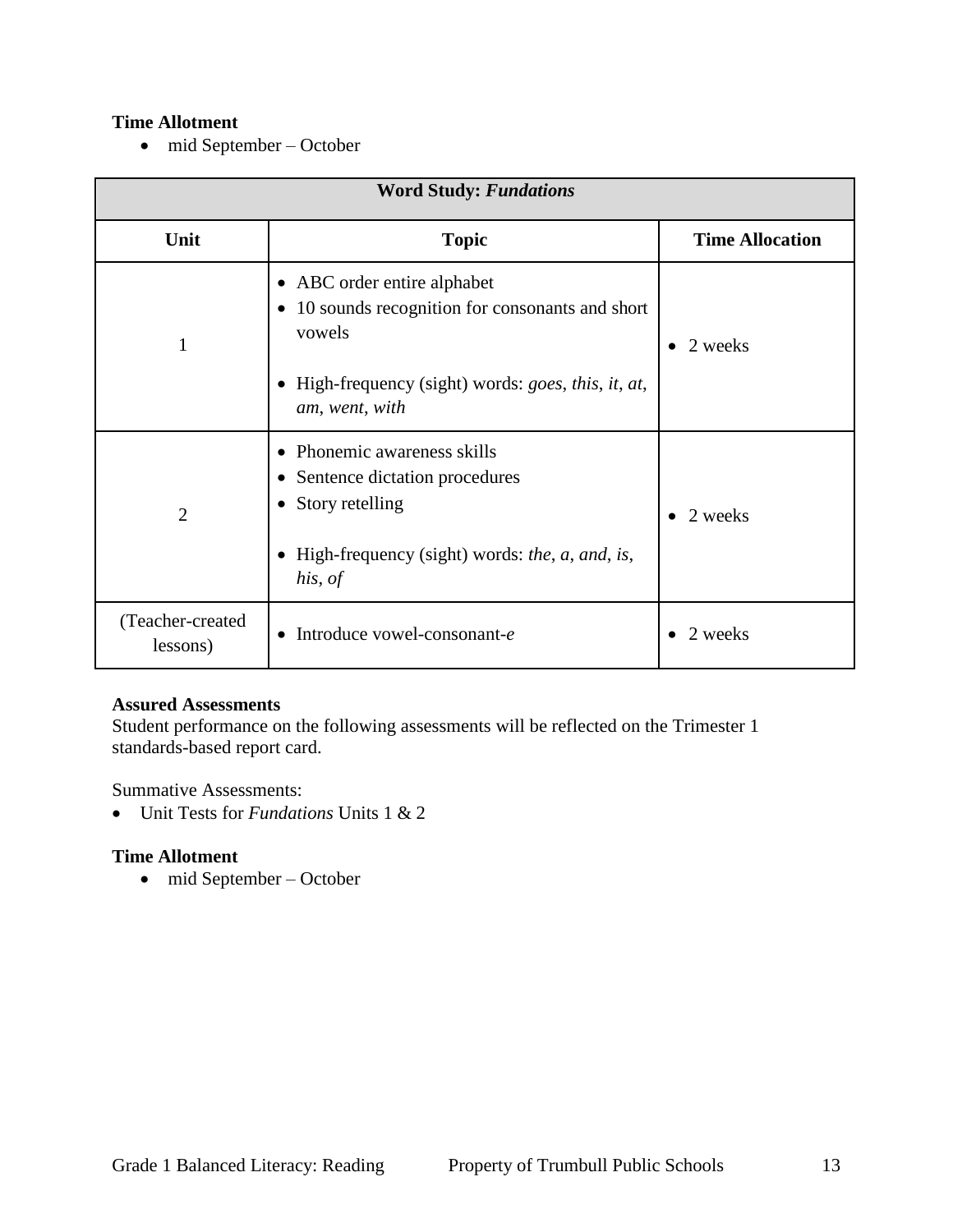## **UNIT 2**

## **Word Detectives: Strategies for Using High-Frequency Words and for Decoding; Word Study (***Fundations* **Units 3 & 4)**

## **Unit Goals**

- learn to monitor their reading.
- develop their word-solving skills.
- become more adept at using letter-sound correspondence to tackle tricky words.
- increase their bank of high-frequency (sight) words.
- become more confident at using the words they know "in a snap" to solve unknown words.
- develop their fluency skills.

| CCS.ELA-Literacy.RL.1.1  | Ask and answer questions about key details in a text.                                                                                                                                                                  |
|--------------------------|------------------------------------------------------------------------------------------------------------------------------------------------------------------------------------------------------------------------|
| CCS.ELA-Literacy.RL.1.2  | Retell stories, including key details, and demonstrate<br>understanding of their central message or lesson.                                                                                                            |
| CCS.ELA-Literacy.RL.1.3  | Describe characters, settings, and major events in a story,<br>using key details.                                                                                                                                      |
| CCS.ELA-Literacy.RL.1.7  | Use illustrations and details in a story to describe its<br>characters, setting, or events.                                                                                                                            |
| CCS.ELA-Literacy.RL.1.10 | With prompting and support, read prose and poetry of<br>appropriate complexity for grade 1.                                                                                                                            |
| CCS.ELA-Literacy.RF.1.1  | Demonstrate understanding of the organization and basic<br>features of print.                                                                                                                                          |
| CCS.ELA-Literacy.RF.1.2  | Demonstrate understanding of spoken words, syllables, and<br>sounds (phonemes).                                                                                                                                        |
| CCS.ELA-Literacy.RF.1.3  | Know and apply grade-level phonics and word analysis<br>skills in decoding words.                                                                                                                                      |
| CCS.ELA-Literacy.RF.1.4  | Read with sufficient accuracy and fluency to support<br>comprehension.                                                                                                                                                 |
| CCS.ELA-Literacy.W.1.3   | Write narratives in which they recount two or more<br>appropriately sequenced events, include some details<br>regarding what happened, use temporal words to signal<br>event order, and provide some sense of closure. |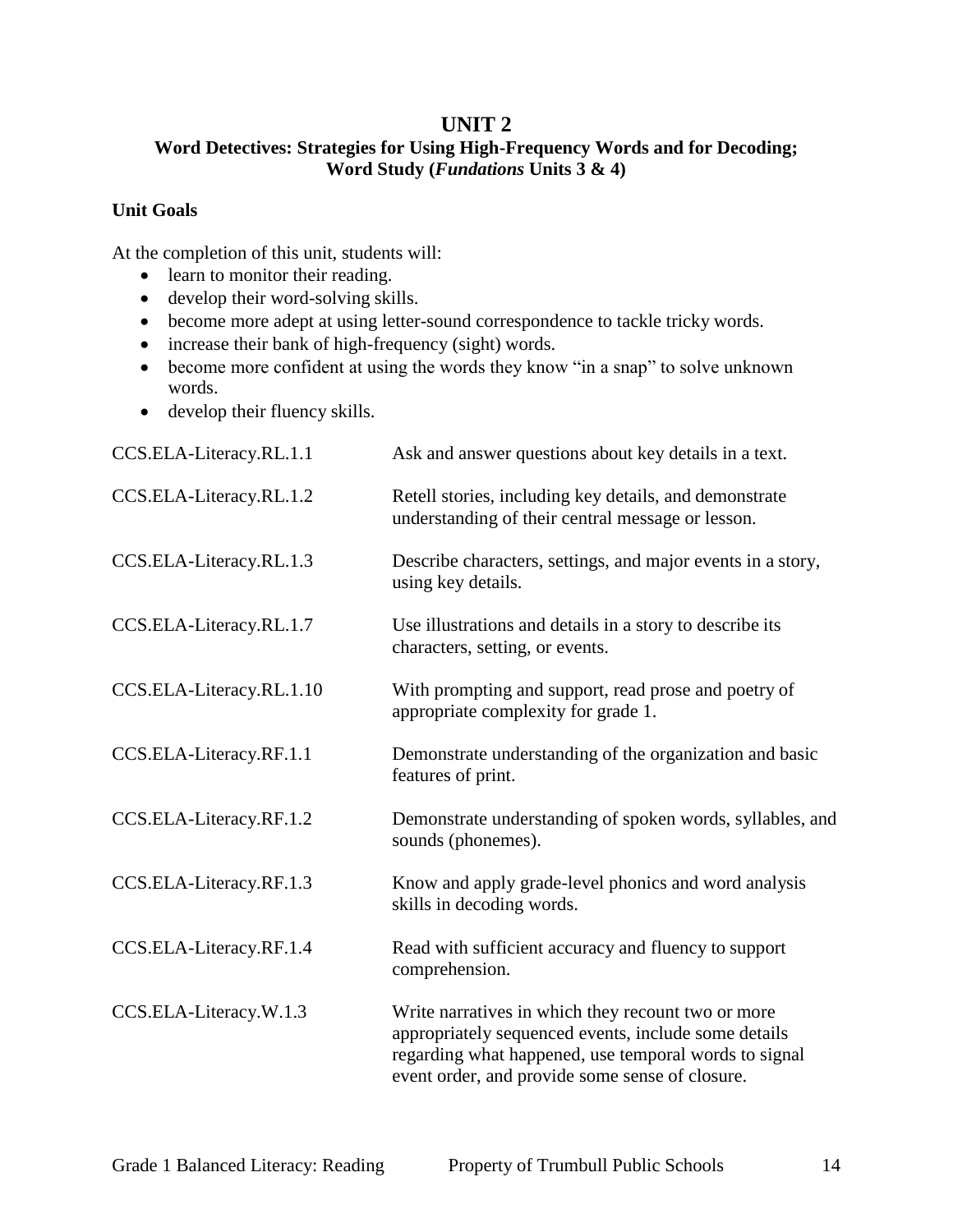| CCS.ELA-Literacy.SL.1.1 | Participate in collaborative conversations with diverse<br>partners about grade 1 topics and texts with peers and<br>adults in small and larger groups.                                                              |
|-------------------------|----------------------------------------------------------------------------------------------------------------------------------------------------------------------------------------------------------------------|
| CCS.ELA-Literacy.SL.1.2 | Ask and answer questions about key details in a text read<br>aloud or information presented orally or through other<br>media.                                                                                        |
| CCS.ELA-Literacy.SL.1.3 | Ask and answer questions about what a speaker says in<br>order to gather additional information or clarify something<br>that is not understood.                                                                      |
| CCS.ELA-Literacy.SL.1.6 | Produce complete sentences when appropriate to task and<br>situation.                                                                                                                                                |
| CCS.ELA-Literacy.L.1.1  | Demonstrate command of the conventions of standard<br>English grammar and usage when writing or speaking.                                                                                                            |
| CCS.ELA-Literacy.L.1.2  | Demonstrate command of the conventions of standard<br>English capitalization, punctuation, and spelling when<br>writing.                                                                                             |
| CCS.ELA-Literacy.L.1.4  | Determine or clarify the meaning of unknown and multiple-<br>meaning words and phrases based on grade 1 reading and<br>content, choosing flexibly from an array of strategies.                                       |
| CCS.ELA-Literacy.L.1.6  | Use words and phrases acquired through conversations,<br>reading and being read to, and responding to texts,<br>including using frequently occurring conjunctions to signal<br>simple relationships (e.g., because). |

## **Unit Essential Questions**

- How do I use meaning to figure out words?
- How do I double-check my reading?
- How do I stop and solve problems as I read?
- How can I develop good habits for solving hard words?
- What makes a good reading partner?
- How can I turn words into "snap" words?

## **Scope and Sequence**

| Word Detectives: Strategies for Using High-Frequency Words and for Decoding |                                               |  |                       |
|-----------------------------------------------------------------------------|-----------------------------------------------|--|-----------------------|
|                                                                             | <b>Interactive</b><br><b>Reading Workshop</b> |  | <b>Shared Reading</b> |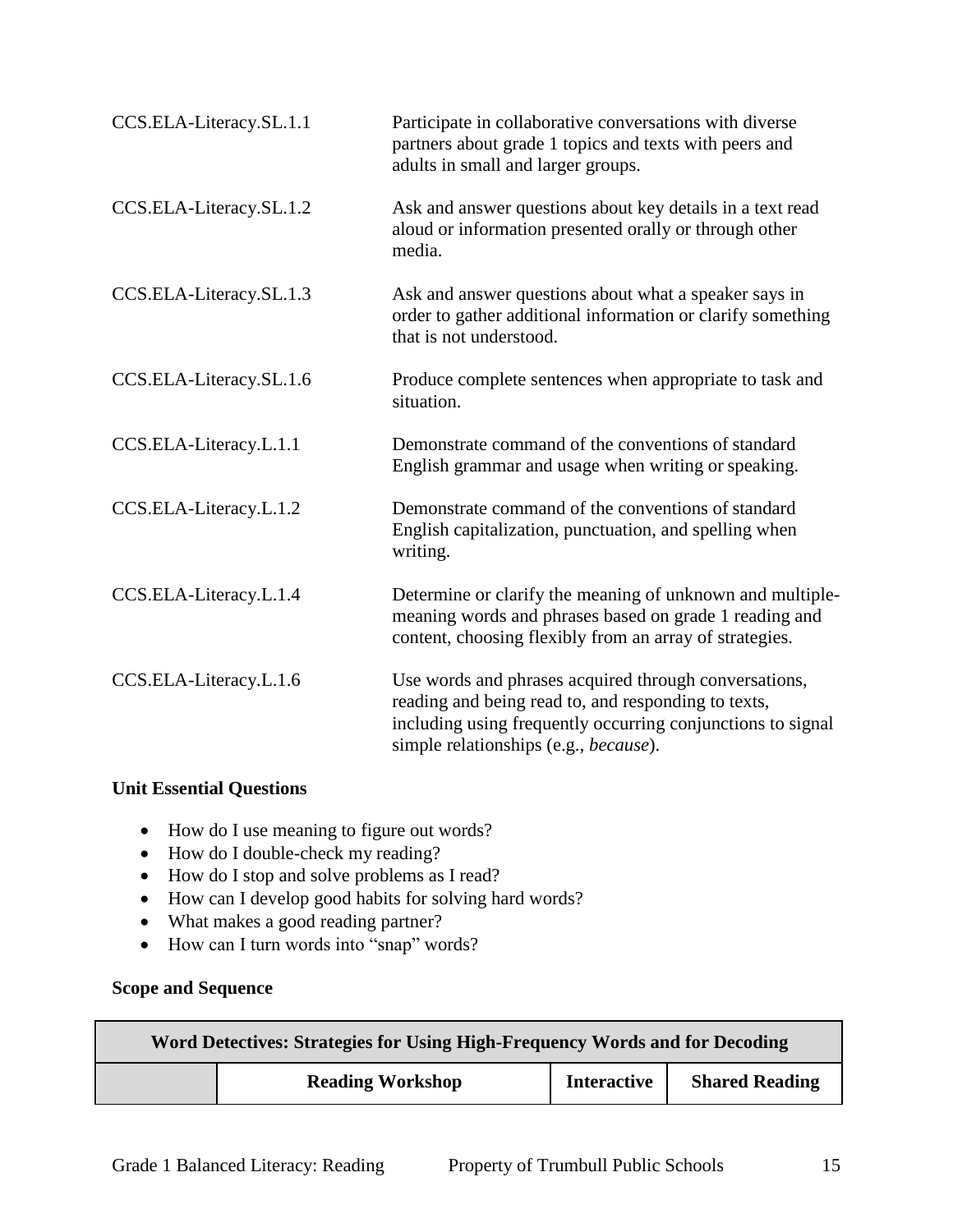|               |                                                                                                                                                                                                                                                                                                                              | <b>Read-Aloud</b>                                                                                                |                                                                                                                                                                                                         |
|---------------|------------------------------------------------------------------------------------------------------------------------------------------------------------------------------------------------------------------------------------------------------------------------------------------------------------------------------|------------------------------------------------------------------------------------------------------------------|---------------------------------------------------------------------------------------------------------------------------------------------------------------------------------------------------------|
| Prior to Unit | Display the "Good Habits for Solving"<br>$\bullet$<br>Hard Words" from Unit 1                                                                                                                                                                                                                                                | • Read pp.<br>131-138.                                                                                           | $\bullet$ Read pp. 139-<br>151.                                                                                                                                                                         |
|               | <b>Bend I: Word Detectives in Training</b>                                                                                                                                                                                                                                                                                   |                                                                                                                  |                                                                                                                                                                                                         |
| Lesson 1      | Use A Country Mouse and a Town<br>$\bullet$<br>Mouse for Bend I.<br>Session 1: Word Detectives Are<br>$\bullet$<br>Always on the Lookout (p. 2)<br><b>Teaching Point: Word detectives</b><br>٠<br>notice when there's a problem, and<br>stop to solve it.<br>Chart: "How to Be a Word Detective"<br>$\bullet$                | Nate the<br>$\bullet$<br>Great,<br>Session 1<br>(p. 131)<br>Chart:<br>"Readers<br><b>TALK</b><br>about<br>Books" | The Birthday Boy<br>$\bullet$<br>Day 1: Using<br>$\bullet$<br>Meaning, Syntax,<br>and Visual<br>Information to<br><b>Solve Tricky</b><br>Words (p. 139)<br>Warm Up:<br>$\bullet$<br>"Down by the<br>Bay |
| Lesson 2      | Session 2: Word Detectives Look<br>$\bullet$<br>Closely $(p. 11)$<br><b>Teaching Point:</b> Word detectives look<br>$\bullet$<br>closely to get clues.<br>Prepare "detective kits"<br>$\bullet$<br>Display lyrics of "Readers Look<br>$\bullet$<br>Closely" and refer to YouTube link<br>Chart: "How to Be a Word Detective" | Nate the<br>Great,<br>Session 2<br>(p. 135)                                                                      | The Birthday Boy<br>٠<br>Day 2: Cross-<br><b>Checking Sources</b><br>of Information<br>$(MSV)$ (p. 144)<br>Warm Up:<br>$\bullet$<br>"Down by the<br>Bay                                                 |
| Lesson 3      | Session 3: Word Detectives Use<br>Everything They Know (p. 17)<br>Teaching Point: Word detectives use<br>$\bullet$<br>everything they know to solve<br>problems.<br>Chart: "Good Habits for Solving Hard<br>$\bullet$<br>Words"                                                                                              | Interactive<br>read-aloud<br>choice<br>fiction<br>book $#1$ ,<br>Session 1<br>(p. 132)                           | The Birthday Boy<br>Day 3: Word<br>Study (p. 146)<br>Warm Up:<br>$\bullet$<br>"Down by the<br>Bay"                                                                                                      |
| Lesson 4      | Session 4: Word Detectives Check<br>$\bullet$<br>Their Words Slowly (p. 25)<br>Teaching Point: Word detectives do a<br>$\bullet$<br>slow check to be sure.<br>Prepare two sentence strips<br>$\bullet$<br>Chart: "How to Be a Word Detective"                                                                                | Interactive<br>read-aloud<br>choice<br>fiction<br>book $#1$ ,<br>Session 2                                       | The Birthday Boy<br>$Day 4$ : Fluency<br>$\bullet$<br>(p. 148)<br>Warm Up:<br>"Down by the<br>Bay"                                                                                                      |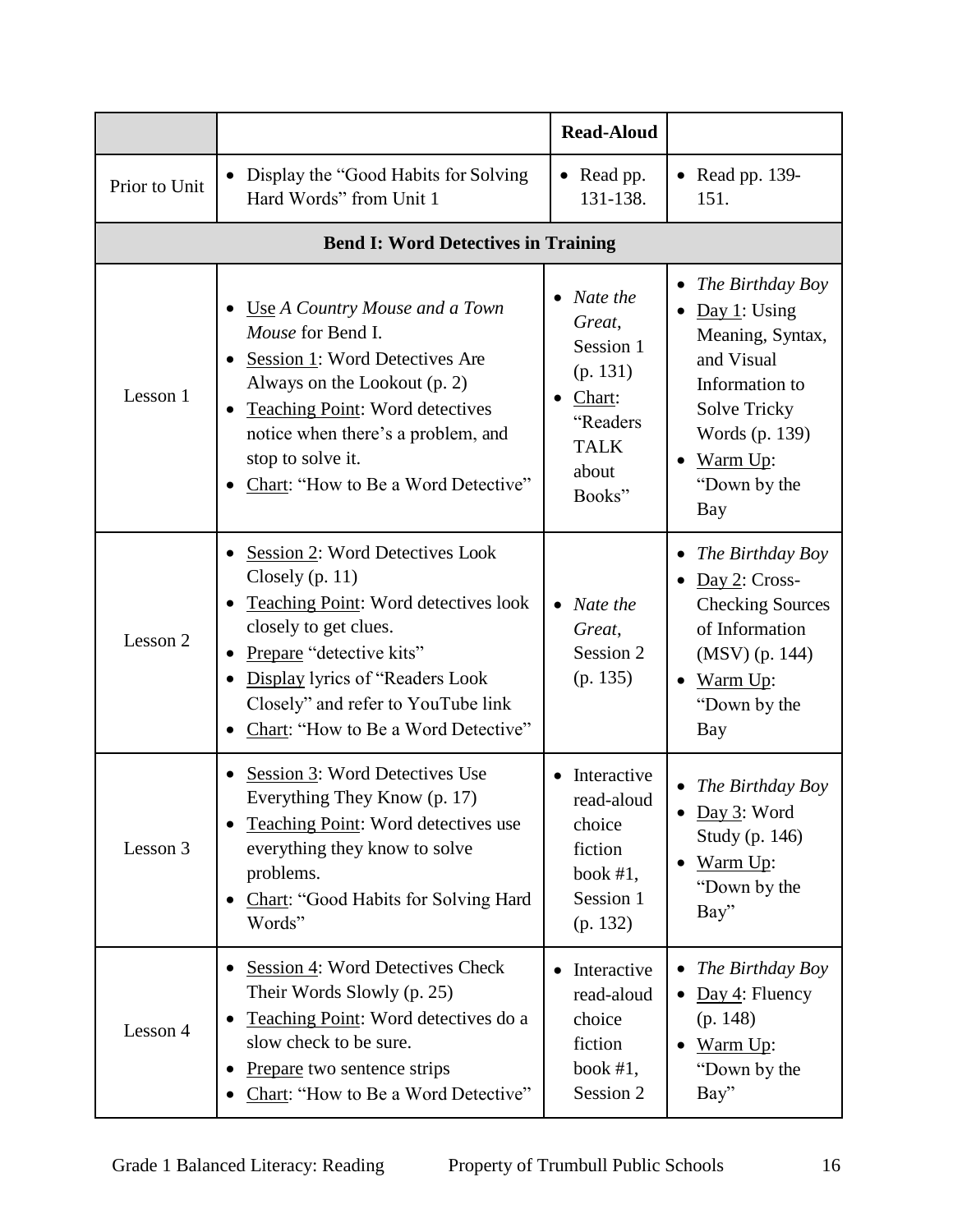|          |                                                                                                                                                                                                                                                                                                                                        | (p. 135)                                                                               |                                                                                                                                                                                                     |
|----------|----------------------------------------------------------------------------------------------------------------------------------------------------------------------------------------------------------------------------------------------------------------------------------------------------------------------------------------|----------------------------------------------------------------------------------------|-----------------------------------------------------------------------------------------------------------------------------------------------------------------------------------------------------|
| Lesson 5 | <b>Session 5: Readers Investigate What</b><br>Makes a Good Reading Partner (p. 32)<br><b>Teaching Point: Students investigate</b><br>the behaviors that make and don't<br>make a good reading partner.<br>See "GETTING READY" for<br>multiple charts/handouts referred to in<br>this lesson<br>Chart: "How to Be a Word<br>Detective"" | Interactive<br>read-aloud<br>choice<br>fiction<br>book $#2$ ,<br>Session 1<br>(p. 132) | The Birthday Boy<br>$\bullet$<br>• Day 5: Putting It<br>All Together (p.<br>150)<br>$\bullet$ Warm Up:<br>"Down by the<br>Bay"                                                                      |
|          | Bend II: Word Detectives Tap into the Power of Snap Words                                                                                                                                                                                                                                                                              |                                                                                        |                                                                                                                                                                                                     |
| Lesson 6 | Session 6: Word Detectives Read<br>Words in a Snap (p. 42)<br>Teaching Point: Word detectives see a<br>word they know and read it quickly.<br><b>Chart: "Word Detectives Use Snap</b><br>Words to Read"                                                                                                                                | Interactive<br>read-aloud<br>choice<br>fiction<br>book $#2$ ,<br>Session 2<br>(p. 135) | • New shared<br>reading choice<br>fiction book #1<br>• Day 1: Using<br>Meaning, Syntax,<br>and Visual<br>Information to<br><b>Solve Tricky</b><br>Words (p. 139)<br>Warm Up:<br>٠<br>Teacher choice |
| Lesson 7 | Session 7: Word Detectives Use Snap<br>Words as Clues to Think about What<br>Makes Sense (p. 50)<br>Teaching Point: Word detectives can<br>use the clues they have and think<br>about what makes sense and sounds<br>right to fill in the missing words.<br><b>Chart: "Word Detectives Use Snap</b><br>Words to Read"                  | Interactive<br>read-aloud<br>choice<br>fiction<br>book $#3$ ,<br>Session 1<br>(p. 132) | New shared<br>reading choice<br>fiction book #1<br>Day 2: Cross-<br><b>Checking Sources</b><br>of Information<br>$(MSV)$ (p. 144)<br>Warm Up:<br>$\bullet$<br>Teacher choice                        |
| Lesson 8 | Session 8: Word Detectives Solve<br>Mystery Words by Thinking of<br>Similar Snap Words (p. 57)                                                                                                                                                                                                                                         | Interactive<br>read-aloud<br>choice<br>fiction                                         | New shared<br>$\bullet$<br>reading choice<br>fiction book #1                                                                                                                                        |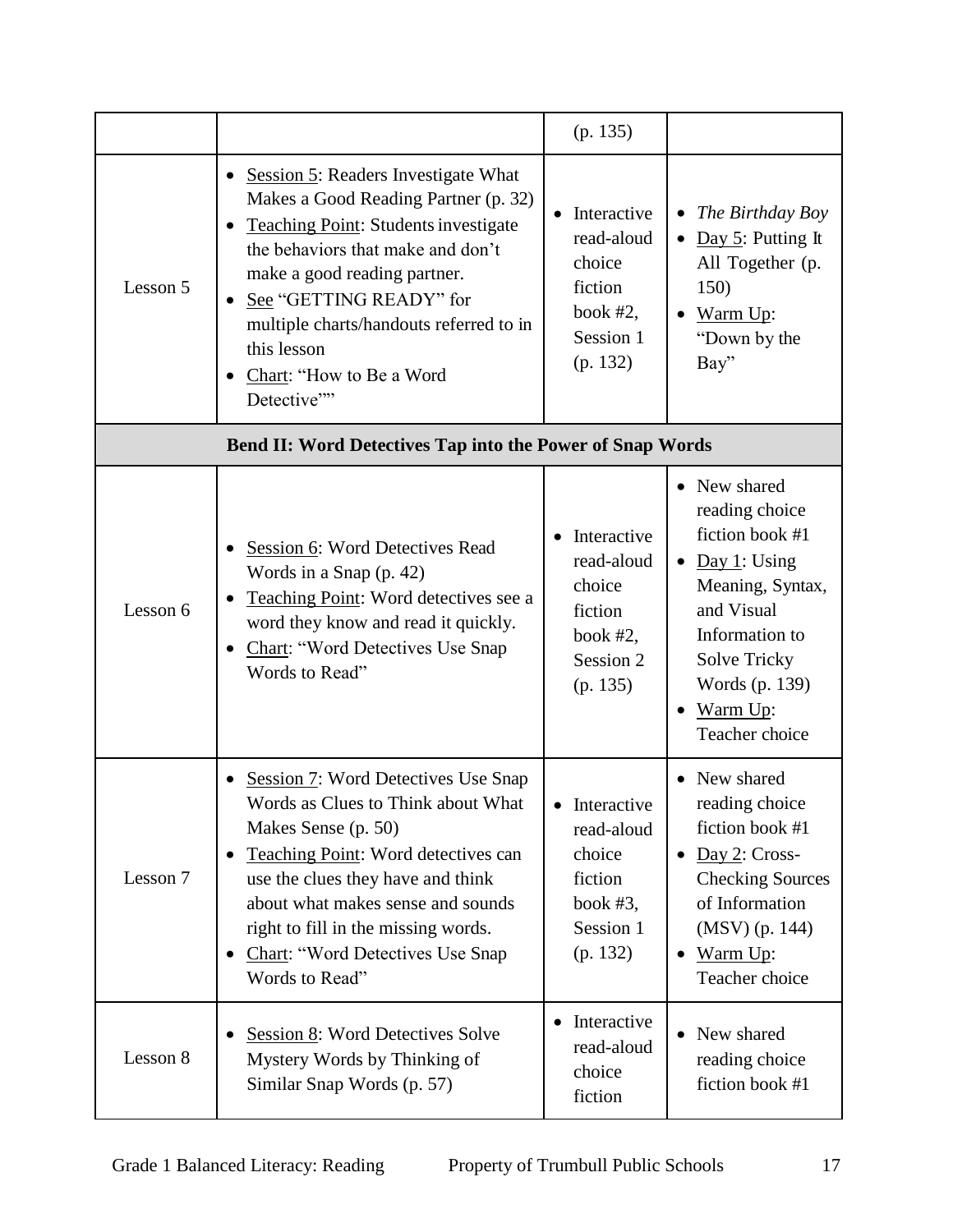|                                                                                                                            | Teaching Point: Readers can solve the<br>$\bullet$<br>trick words in their books by asking,<br>"Does this remind me of another word<br>I know?"<br>Prepare mystery words on cards<br><b>Chart: "Word Detectives Use Snap</b><br>Words to Read"                                                  | book $#3$ ,<br>Session 2<br>(p. 135)                                                   | $\bullet$ Day 3: Word<br>Study (p. 146)<br>Warm Up:<br>Teacher choice                                                                                                                                     |
|----------------------------------------------------------------------------------------------------------------------------|-------------------------------------------------------------------------------------------------------------------------------------------------------------------------------------------------------------------------------------------------------------------------------------------------|----------------------------------------------------------------------------------------|-----------------------------------------------------------------------------------------------------------------------------------------------------------------------------------------------------------|
| Lesson 9                                                                                                                   | Session 9: Word Detectives Turn New<br>$\bullet$<br>Words into Snap Words (p. 65)<br>Teaching Point: Word detectives don't<br>$\bullet$<br>work to solve the same word over and<br>over.<br>Create word jar<br>٠<br><b>Chart: "Word Detectives Use Snap</b><br>Words to Read"                   | Interactive<br>read-aloud<br>choice<br>fiction<br>book $#4$ ,<br>Session 1<br>(p. 132) | • New shared<br>reading choice<br>fiction book #1<br>$\frac{\text{Day } 4}{\text{Player}}$ : Fluency<br>(p. 148)<br>Warm Up:<br>Teacher choice                                                            |
| Lesson 10                                                                                                                  | Session 10: Word Detectives Scoop<br>٠<br>Up Words to Make Their Reading<br>Sound Smooth (p. 73)<br>Teaching Point: Readers scoop up<br>words in groups that go together.<br><b>Chart: "Word Detectives Use Snap</b><br>Words to Read"                                                          | Interactive<br>read-aloud<br>choice<br>fiction<br>book $#4$ ,<br>Session 2<br>(p. 135) | • New shared<br>reading choice<br>fiction book #1<br>Day 5: Putting It<br>All Together (p.<br>150)<br>Warm Up:<br>Teacher choice                                                                          |
| <b>Bend III: Word Detectives Take an Even Closer Look:</b><br><b>Using Knowledge of Letters, Sounds, and Words to Read</b> |                                                                                                                                                                                                                                                                                                 |                                                                                        |                                                                                                                                                                                                           |
| Lesson 11                                                                                                                  | Use Lost Socks for Bend III.<br>$\bullet$<br>Session 11: Word Detectives Break<br>Words into Parts (p. 78)<br>Teaching Point: Word detectives can<br>$\bullet$<br>clap out the parts of a word that they<br>want to write.<br>Chart: "Word Detectives Take an<br>$\bullet$<br>Even Closer Look" | Interactive<br>read-aloud<br>choice<br>fiction<br>book $#5$ ,<br>Session 1<br>(p. 132) | • New shared<br>reading choice<br>fiction book #2<br>$\bullet$ Day 1: Using<br>Meaning, Syntax,<br>and Visual<br>Information to<br>Solve Tricky<br>Words (p. 139)<br>$\bullet$ Warm Up:<br>Teacher choice |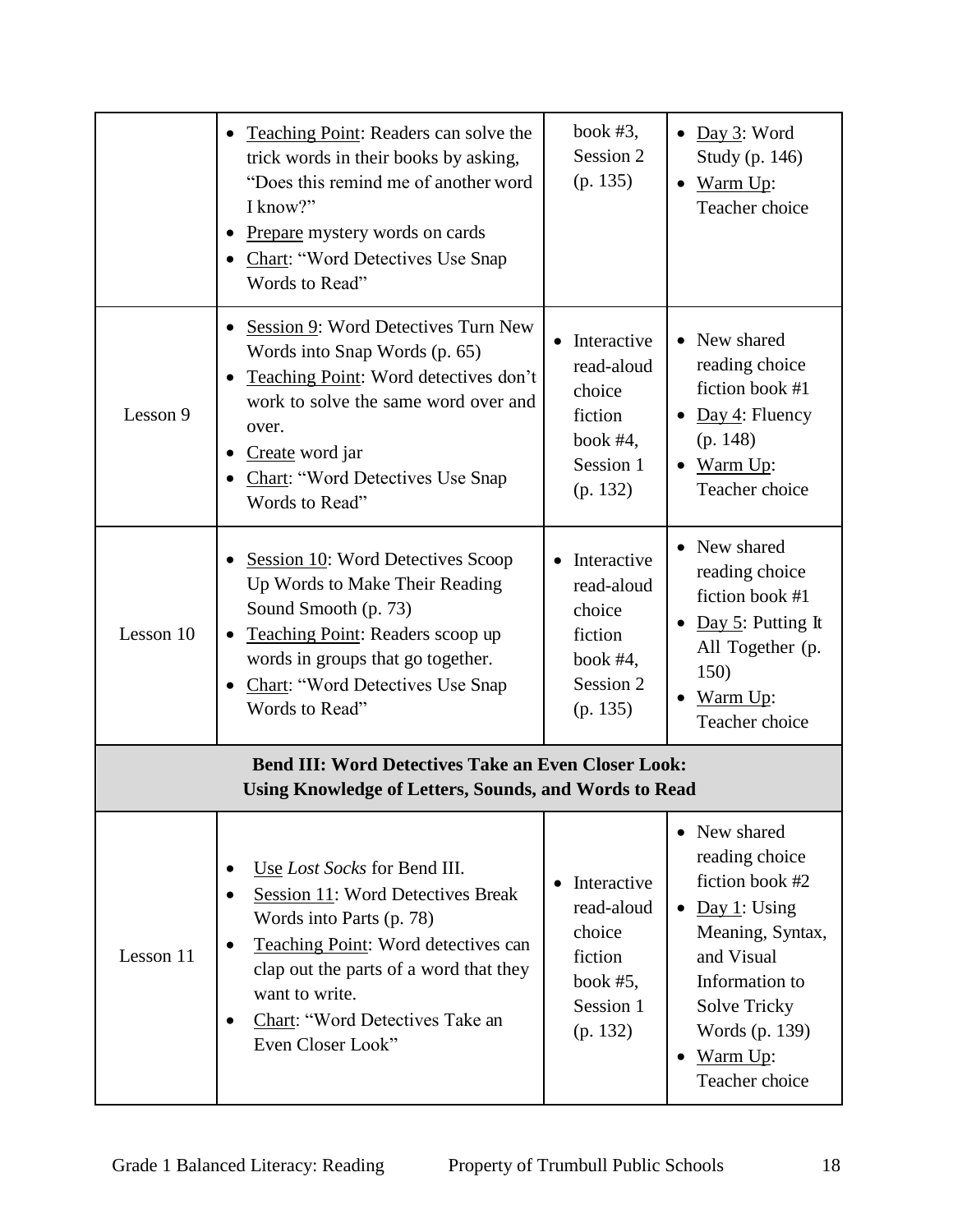| Lesson 12 | Session 12: Word Detectives Pay<br>Special Attention to the Beginning of<br>Words (p. 86)<br>Teaching Point: Readers pay close<br>attention to the beginning of a word.<br>Chart: "Word Detectives Take an<br>Even Closer Look"                                                                                                                         | Interactive<br>read-aloud<br>choice<br>fiction<br>book $#5$ ,<br>Session 2<br>(p. 135)             | • New shared<br>reading choice<br>fiction book #2<br>$\bullet$ Day 2: Cross-<br><b>Checking Sources</b><br>of Information<br>(MSV) (p. 144)<br>• Warm Up:<br>Teacher choice |
|-----------|---------------------------------------------------------------------------------------------------------------------------------------------------------------------------------------------------------------------------------------------------------------------------------------------------------------------------------------------------------|----------------------------------------------------------------------------------------------------|-----------------------------------------------------------------------------------------------------------------------------------------------------------------------------|
| Lesson 13 | Session 13: Word Detectives Watch<br>$\bullet$<br>Out for Endings (p. 90)<br>Teaching Point: Word detectives see a<br>big word has an ending they know,<br>and break it off to figure out what's<br>left.<br><b>Prepare chart "Word Detectives</b><br>Watch Out for Endings Like:"<br>Chart: "Word Detectives Take an<br>$\bullet$<br>Even Closer Look" | Interactive<br>read-aloud<br>choice<br>fiction<br>book $#6$ ,<br>Session 1<br>(p. 132)             | • New shared<br>reading choice<br>fiction book #2<br>$\bullet$ Day 3: Word<br>Study (p. 146)<br>$\bullet$ Warm Up:<br>Teacher choice                                        |
| Lesson 14 | Session 14: Word Detectives Don't<br>Let Vowels Trip Them Up (p. 97)<br>Teaching Point: Word detectives don't<br>let vowels trip them up!<br><b>Charts: "Good Habits for Solving</b><br>$\bullet$<br>Hard Words," "How to Be a Word<br>Detective"                                                                                                       | • Interactive<br>read-aloud<br>choice<br>fiction<br>book $#6$ ,<br>Session 2<br>(p. 135)           | • New shared<br>reading choice<br>fiction book #2<br>Day 4: Fluency<br>$\bullet$<br>(p. 148)<br>Warm Up:<br>Teacher choice                                                  |
| Lesson 15 | Session 15: Word Detectives Use<br>Word Parts They Know to Read New<br>Words (p. 104)<br>Teaching Point: You can use parts of<br>words you know to help you figure<br>out new words.<br>Prepare mystery words on cards<br>Display lyrics of "Readers Look<br>Closely" and refer to YouTube link<br>Chart: "Word Detectives Take an<br>Even Closer Look" | Interactive<br>$\bullet$<br>read-aloud<br>choice<br>fiction<br>book $#7$ ,<br>Session 1<br>(p. 95) | New shared<br>reading choice<br>fiction book #2<br>Day $5$ : Putting It<br>All Together (p.<br>150)<br>Warm Up:<br>Teacher choice                                           |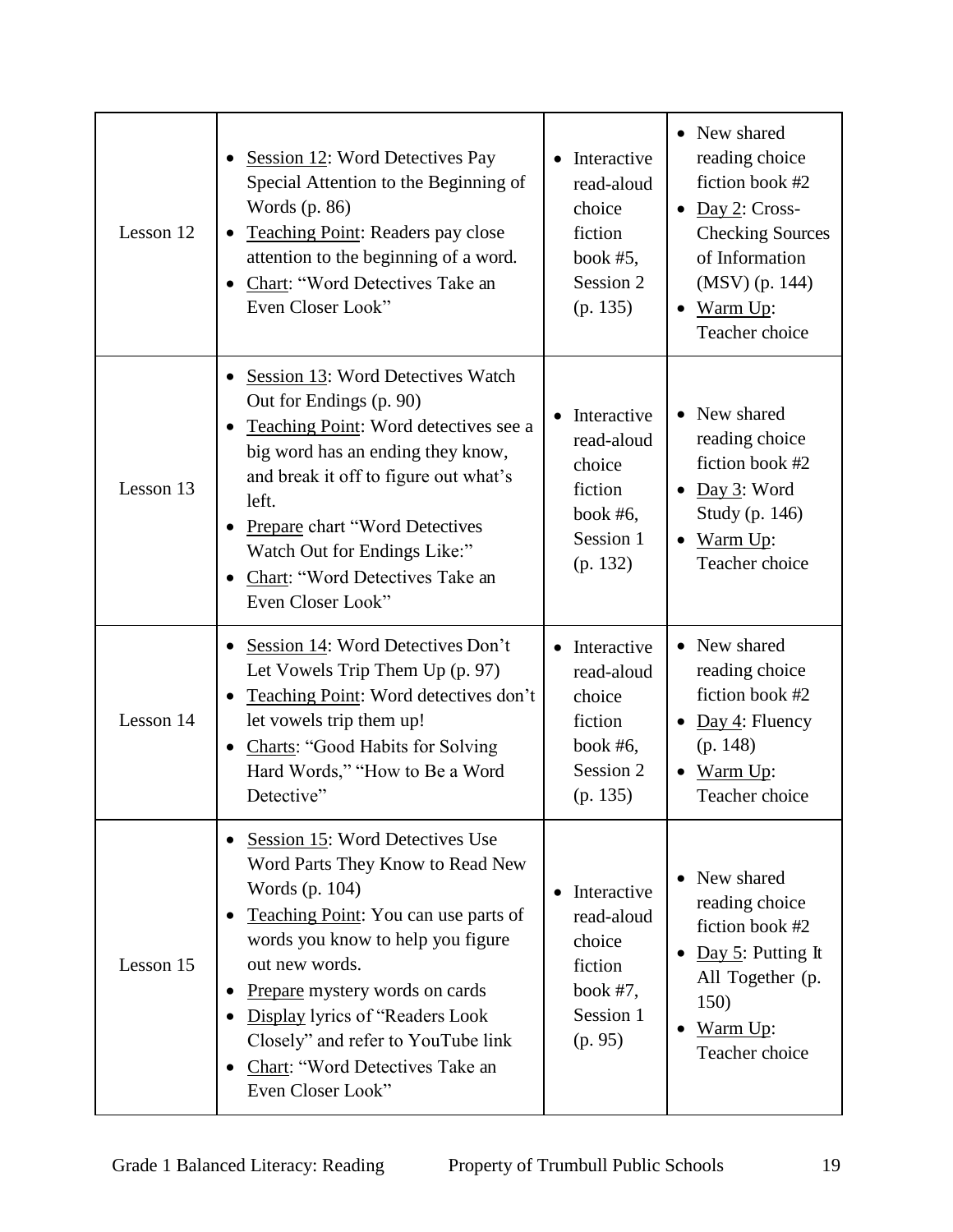| Lesson 16 | • Session 16: Word Detectives Watch<br>Out for Unusual Words (p. 112)<br>Teaching Point: Word detectives<br>$\bullet$<br>watch out for unusual words in their<br>books.<br>Prepare chart "Unusual Suspects"<br>$\bullet$<br>Chart: "Word Detectives Take an<br>Even Closer Look"                                                                      | • Interactive<br>read-aloud<br>choice<br>fiction<br>book $#7$ ,<br>Session 2<br>(p. 98) | • New shared<br>reading choice<br>fiction book #3<br>• Teacher will<br>determine skill to<br>practice |
|-----------|-------------------------------------------------------------------------------------------------------------------------------------------------------------------------------------------------------------------------------------------------------------------------------------------------------------------------------------------------------|-----------------------------------------------------------------------------------------|-------------------------------------------------------------------------------------------------------|
| Lesson 17 | Session 17: Word Detectives Smooth<br>$\bullet$<br>Out Their Reading (p. 119)<br>Teaching Point: Readers reread to<br>make their reading sound smooth.<br>Charts: "How to Be a Word<br>$\bullet$<br>Detective," "Word Detectives Use<br>Snap Words to Read," "Word<br>Detectives Take an Even Closer<br>Look"                                         | • Interactive<br>read-aloud<br>choice<br>fiction<br>book $#8$ ,<br>Session 1<br>(p. 95) | • New shared<br>reading choice<br>fiction book #3<br>• Teacher will<br>determine skill to<br>practice |
| Lesson 18 | Session 18: Word Detectives Show<br>$\bullet$<br>Off Their Skills; A Celebration (p.<br>126)<br>Teaching Point: Word detectives<br>notice a problem, solve it, check it,<br>and reread to make it smooth.<br>• Charts: "How to Be a Word<br>Detective," "Word Detectives Use<br>Snap Words to Read," "Word<br>Detectives Take an Even Closer<br>Look" | • Interactive<br>read-aloud<br>choice<br>fiction<br>book $#8$ ,<br>Session 2<br>(p. 98) | • New shared<br>reading choice<br>fiction book #3<br>• Teacher will<br>determine skill to<br>practice |

Student performance on the following assessments will be reflected on the Trimester 1 standards-based report card.

Formative Assessments:

- Informal observation of students' reading behaviors should be recorded and used to identify individual teaching points for conferring and to record student growth over the course of the unit.
- Informal running records should be conducted during small-group instruction to help drive instruction and form leveled groups.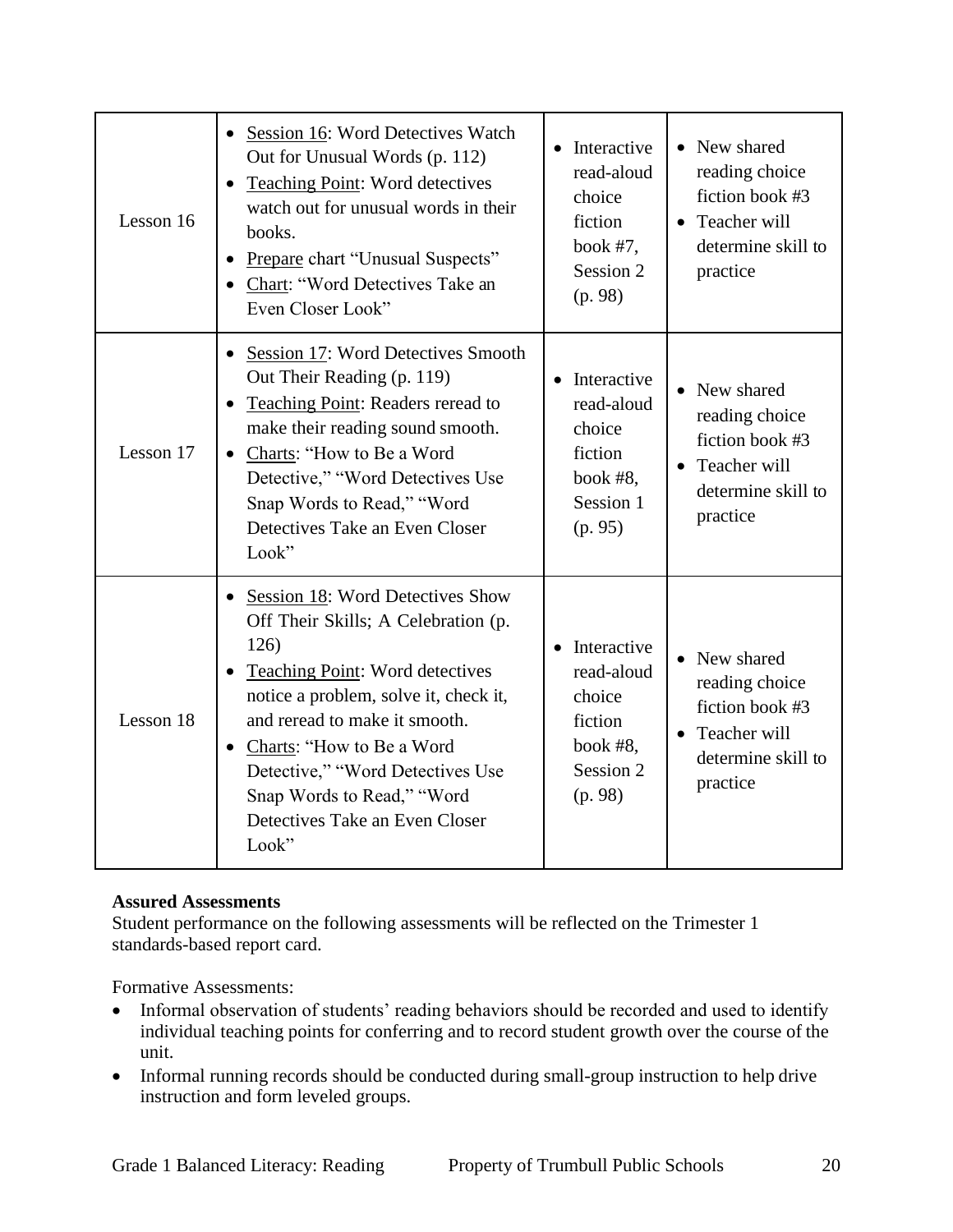• Students' jottings on Post-it notes

Summative Assessments:

 For students not meeting the September/October Benchmark, Formal Running Records utilizing the Fountas & Pinnell Benchmark Assessments

## **Resources**

Core

- *Word Detectives: Strategies for Using High-Frequency Words and for Decoding* (Grade 1, If/Then Unit)
- *A Country Mouse and a Town Mouse* by Ruth Mattison
- *Nate the Great* by Marjorie Weinman Sharmat
- *The Birthday Boy* by Debbie Croft
- *Lost Socks* by Dawn McMillan
- Word detective kits
- Word wall
- Note-taking system for conferencing
- Reader's Notebook or Folder

## **Supplemental**

- *Donovan's Word Jar* by Monalisa DeGross
- *Max's Words* by Kate Banks
- *Take Away the A* by Michaël Escoffier
- *The Boy Who Loved Words* by Roni Schotter and Giselle Potter
- *The Word Collector* by Sonja Wimmer
- *The Photo Book* by Beverley Randell
- *Tiger, Tiger*, by Beverley Randell
- *Wake Up, Dad* by Beverley Randell
- the *Young Cam Jansen* series by David A. Adler
- the *Nate the Great* series by Marjorie Weinman Sharmat
- the *High-Rise Private Eyes* series by Cynthia Rylant
- Additional mentor texts available in *Making Meaning*, *Being a Writer*, and classroom/school libraries

## **Time Allotment**

• November

| <b>Word Study: Fundations</b> |                                                                                                                         |                        |
|-------------------------------|-------------------------------------------------------------------------------------------------------------------------|------------------------|
| Unit                          | <b>Topic</b>                                                                                                            | <b>Time Allocation</b> |
| 3                             | • Consonant digraphs: $sh$ , $ch$ , $th$ , $wh$ , $ck$<br>• Narrative story form<br>• Reading with accuracy and prosody | 2 weeks                |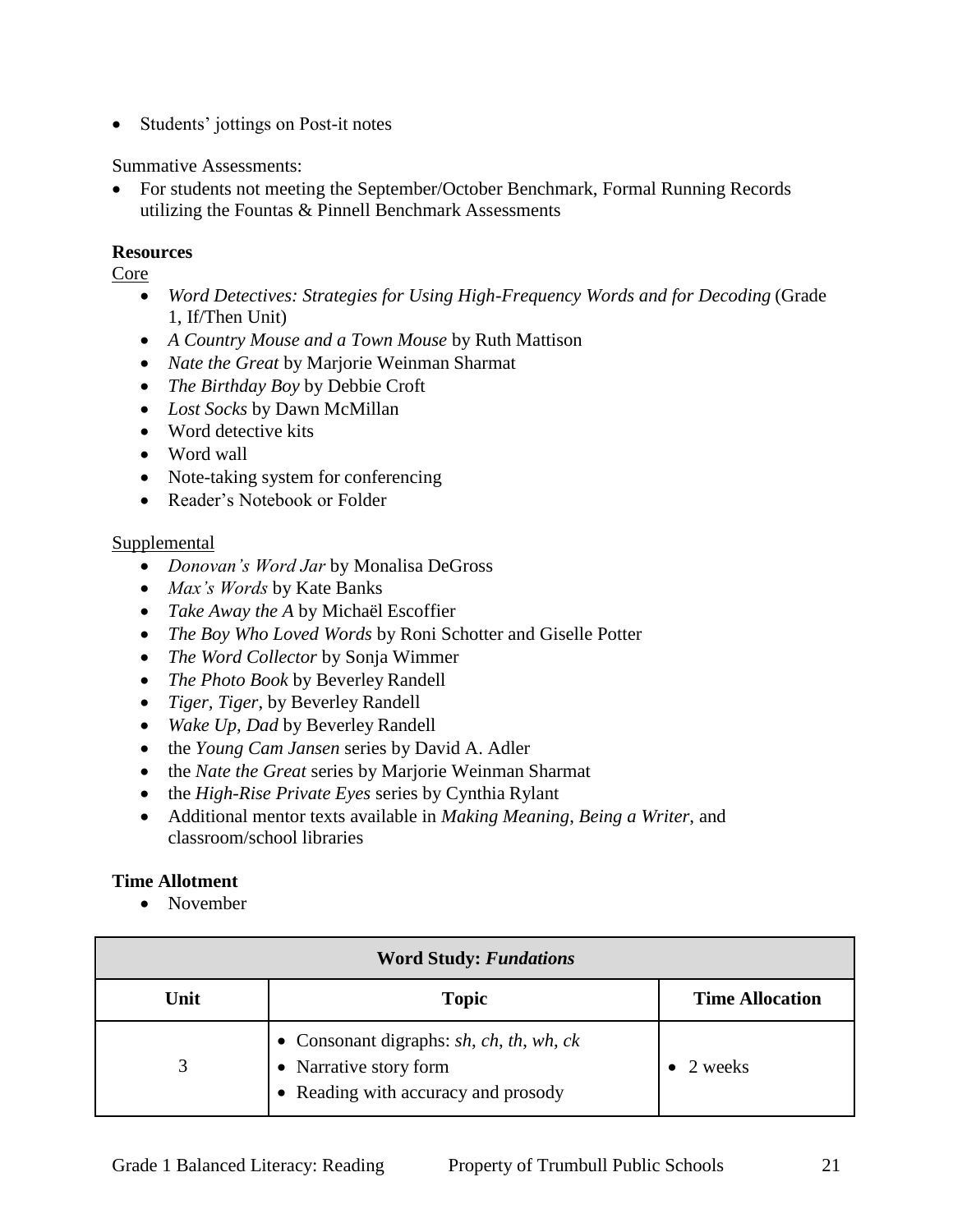|   | • Retelling with visualization                                                                                                                   |         |
|---|--------------------------------------------------------------------------------------------------------------------------------------------------|---------|
|   | High-frequency (sight) words: as, has, to, into,<br>we, he, she, be, me, for, or                                                                 |         |
| 4 | • Bonus letters spelling rule: ff, ll, ss, zz<br>Glued sound: -all<br>Reading with accuracy and prosody<br>Exclamation point and quotation marks | 2 weeks |
|   | High-frequency (sight) words: you, your, I,<br>they, was, one, said                                                                              |         |

Student performance on the following assessments will be reflected on the Trimester 1 standards-based report card.

Summative Assessments:

Unit Tests for *Fundations* Units 3 & 4

## **Time Allotment**

• November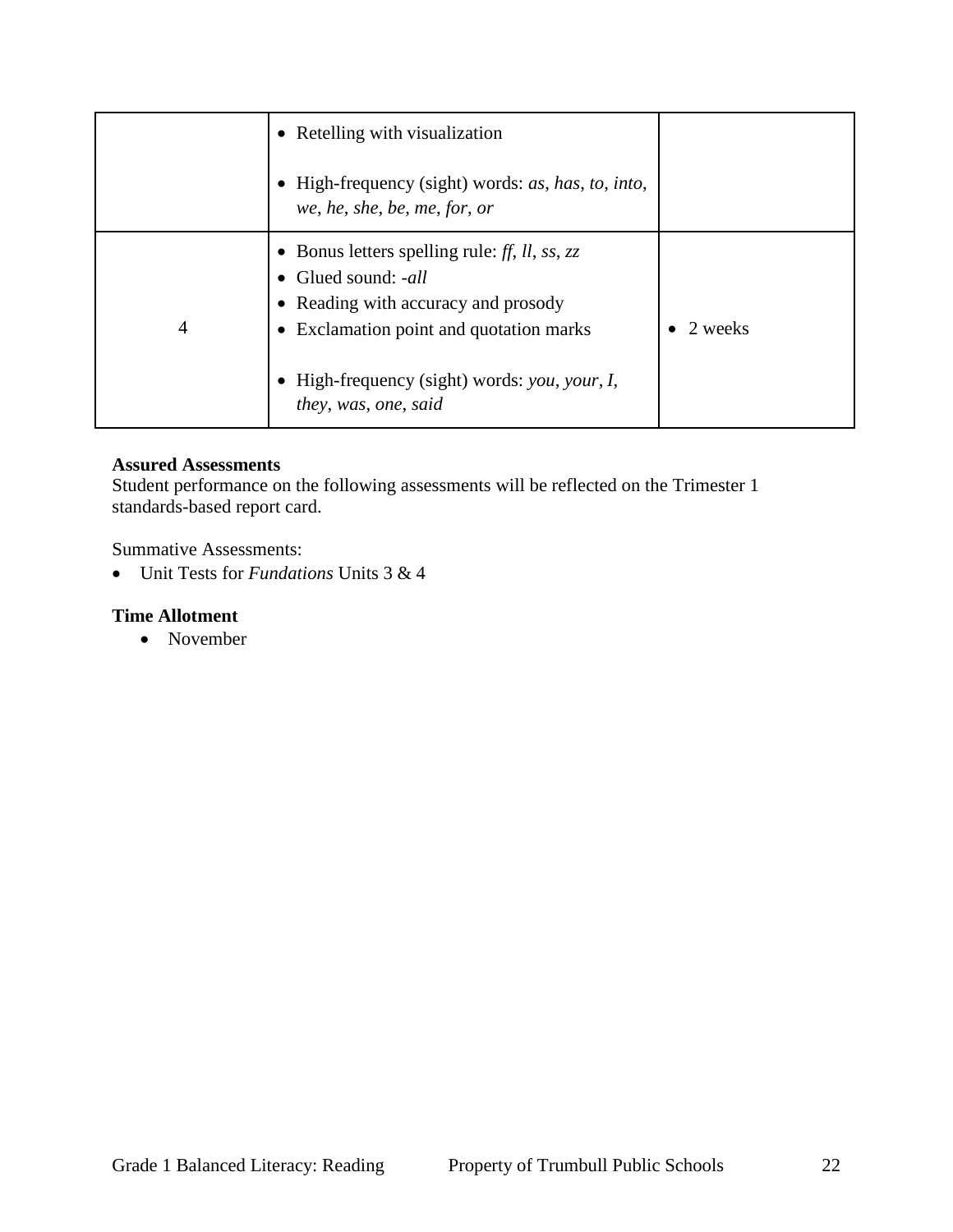## **UNIT 3**

## **Holidays around the World: Nonfiction Frontload; Word Study (***Fundations* **Unit 5)**

## **Unit Goals**

- read lots of information books about different holidays.
- learn to organize their information about different holidays and giveacts.
- participate in collaborative conversations regarding holidays with partners.

| CCS.ELA-Literacy.RI.1.1  | Ask and answer questions about key details in a text.                                                                                                            |
|--------------------------|------------------------------------------------------------------------------------------------------------------------------------------------------------------|
| CCS.ELA-Literacy.RI.1.2  | Identify the main topic and retell key details of a text.                                                                                                        |
| CCS.ELA-Literacy.RI.1.4  | Ask and answer questions to help determine or clarify the<br>meaning of words and phrases in a text.                                                             |
| CCS.ELA-Literacy.RI.1.5  | Know and use various text features (e.g., headings, tables<br>of contents, glossaries, electronic menus, icons) to locate<br>key facts or information in a text. |
| CCS.ELA-Literacy.RI.1.6  | Distinguish between information provided by pictures or<br>other illustrations and information provided by the words in<br>a text.                               |
| CCS.ELA-Literacy.RI.1.7  | Use the illustrations and details in a text to describe its key<br>ideas.                                                                                        |
| CCS.ELA-Literacy.RI.1.10 | With prompting and support, read informational texts<br>appropriately complex for grade 1.                                                                       |
| CCS.ELA-Literacy.RF.1.1  | Demonstrate understanding of the organization and basic<br>features of print.                                                                                    |
| CCS.ELA-Literacy.RF.1.2  | Demonstrate understanding of spoken words, syllables, and<br>sounds (phonemes).                                                                                  |
| CCS.ELA-Literacy.RF.1.3  | Know and apply grade-level phonics and word analysis<br>skills in decoding words.                                                                                |
| CCS.ELA-Literacy.RF.1.4  | Read with sufficient accuracy and fluency to support<br>comprehension.                                                                                           |
| CCS.ELA-Literacy.W.1.2   | Write informative/explanatory texts in which they name a<br>topic, supply some facts about the topic, and provide some<br>sense of closure.                      |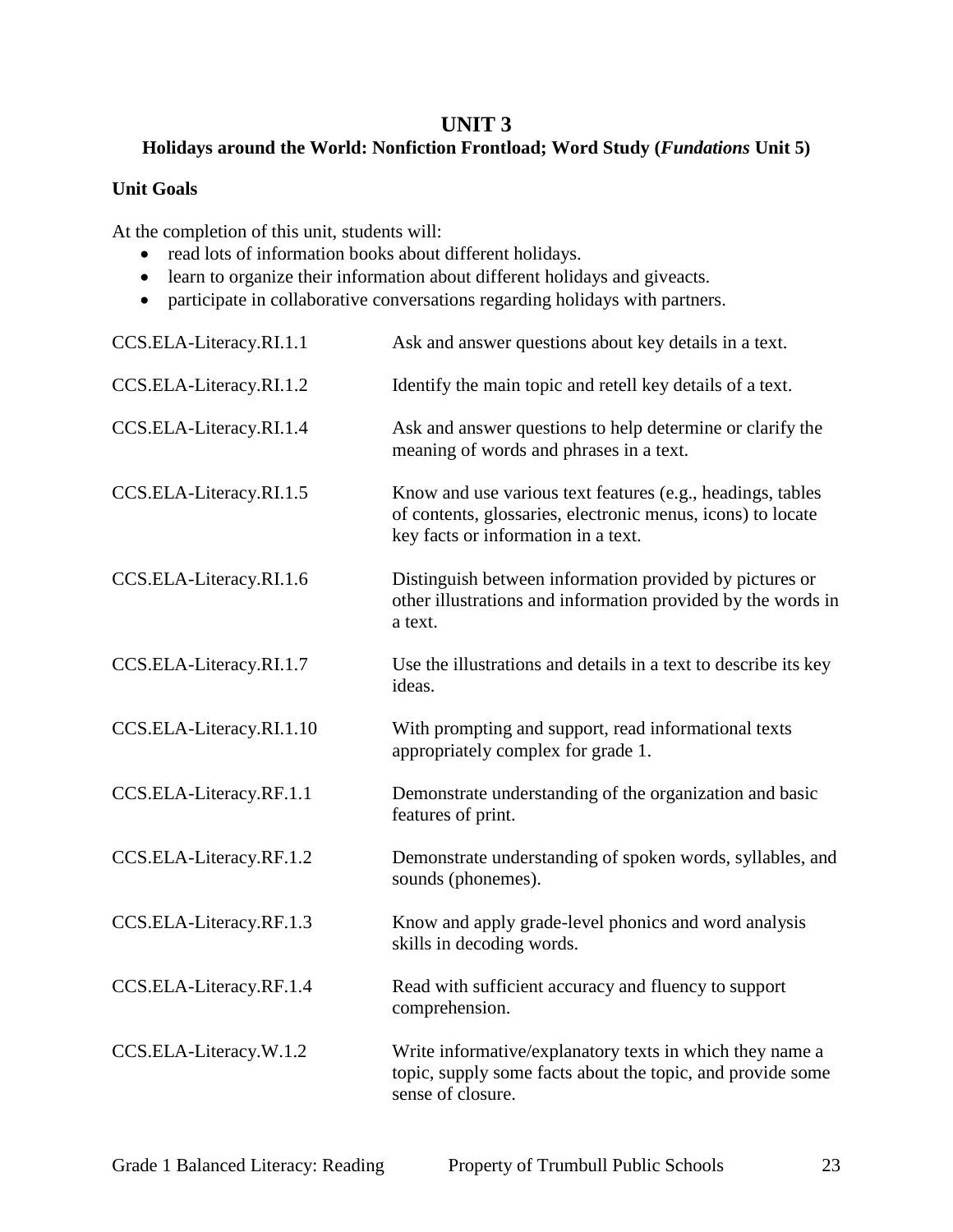| CCS.ELA-Literacy.W.1.5  | With guidance and support from adults, focus on a topic,<br>respond to questions and suggestions from peers, and add<br>details to strengthen writing as needed.                                                     |
|-------------------------|----------------------------------------------------------------------------------------------------------------------------------------------------------------------------------------------------------------------|
| CCS.ELA-Literacy.W.1.8  | With guidance and support from adults, recall information<br>from experiences or gather information from provided<br>sources to answer a question.                                                                   |
| CCS.ELA-Literacy.SL.1.1 | Participate in collaborative conversations with diverse<br>partners about grade 1 topics and texts with peers and<br>adults in small and larger groups.                                                              |
| CCS.ELA-Literacy.SL.1.2 | Ask and answer questions about key details in a text read<br>aloud or information presented orally or through other<br>media.                                                                                        |
| CCS.ELA-Literacy.SL.1.3 | Ask and answer questions about what a speaker says in<br>order to gather additional information or clarify something<br>that is not understood.                                                                      |
| CCS.ELA-Literacy.SL.1.4 | Describe people, places, things, and events with relevant<br>details, expressing ideas and feelings clearly.                                                                                                         |
| CCS.ELA-Literacy.SL.1.6 | Produce complete sentences when appropriate to task and<br>situation.                                                                                                                                                |
| CCS.ELA-Literacy.L.1.1  | Demonstrate command of the conventions of standard<br>English grammar and usage when writing or speaking.                                                                                                            |
| CCS.ELA-Literacy.L.1.2  | Demonstrate command of the conventions of standard<br>English capitalization, punctuation, and spelling when<br>writing.                                                                                             |
| CCS.ELA-Literacy.L.1.4  | Determine or clarify the meaning of unknown and multiple-<br>meaning words and phrases based on grade 1 reading and<br>content, choosing flexibly from an array of strategies.                                       |
| CCS.ELA-Literacy.L.1.6  | Use words and phrases acquired through conversations,<br>reading and being read to, and responding to texts,<br>including using frequently occurring conjunctions to signal<br>simple relationships (e.g., because). |

## **Unit Essential Questions**

How do I read an informational book to learn about various holidays?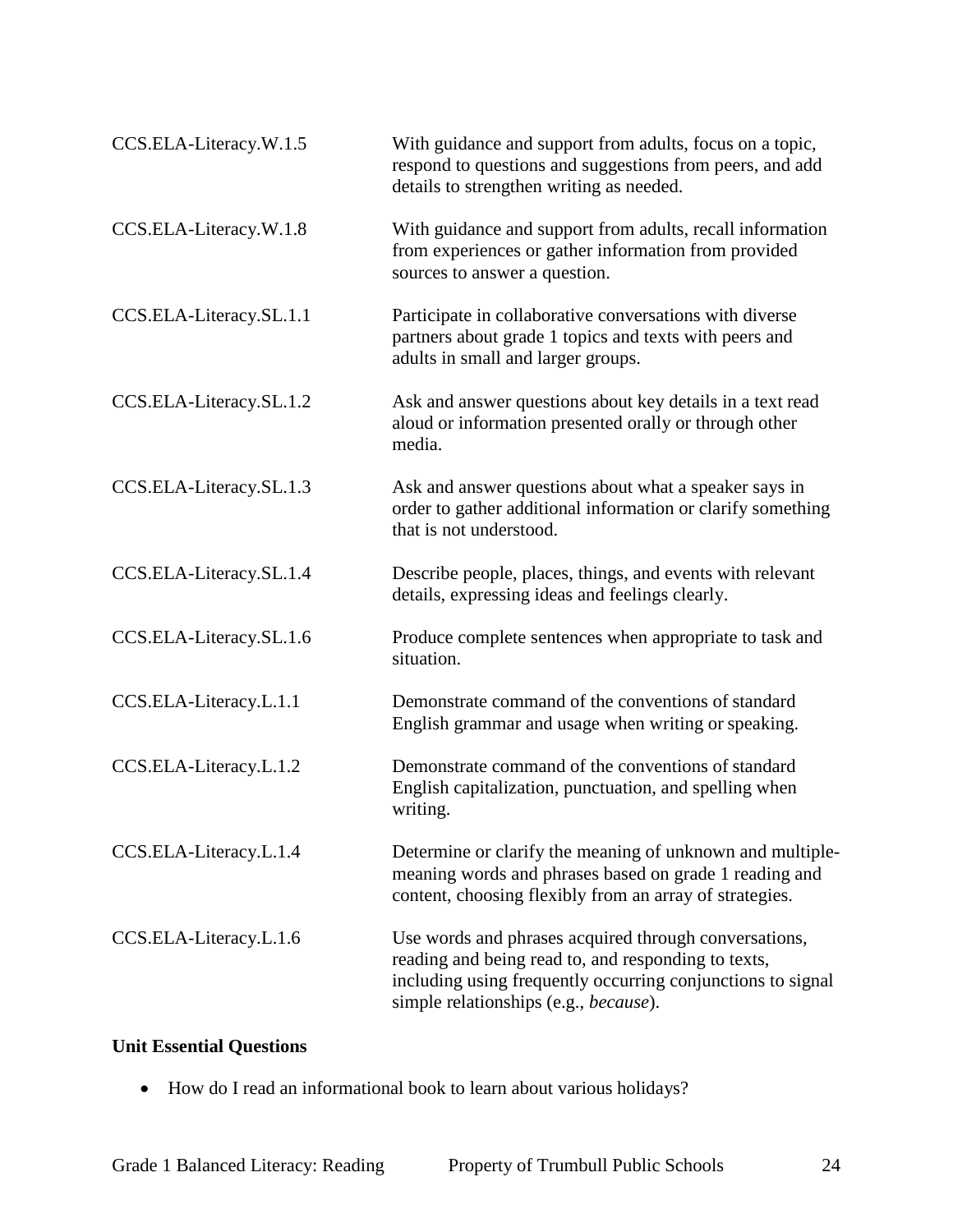- What strategies do students use while reading nonfiction text?
- How do I work with reading partners to discuss various holidays?
- How can I decode tricky words in a text?
- How can I use the text to understand the meaning of a word?

#### **Scope and Sequence**

| <b>Suggested Countries to Visit</b> | <b>Suggested Holidays to Read About</b> |
|-------------------------------------|-----------------------------------------|
| Africa                              | Kwanzaa                                 |
| China                               | <b>Chinese New Year</b>                 |
| Germany                             | St. Nicholas Day                        |
| India                               | Diwali                                  |
| <b>Israel</b>                       | Hanukkah                                |
| Mexico                              | Las Posadas                             |
| North America                       | Christmas                               |
| Spain                               | Three Kings' Day                        |
| Sweden                              | St. Lucia                               |

#### **Assured Assessments**

Student performance on the following assessments will be reflected on the Trimester 2 standards-based report card.

Formative Assessments:

- Informal observation of students' reading behaviors should be recorded and used to identify individual teaching points for conferring and to record student growth over the course of the unit.
- Informal running records should be conducted during small-group instruction to help drive instruction and form leveled groups.
- Students' jottings on Post-it notes

#### **Resources**

Core

- Note-taking system for conferencing
- Reader's Notebook or Folder

#### Supplemental

- Chinese New Year
	- o *Ruby's Chinese New Year* by Vickie Lee
	- o *Bringing in the New Year* by Grace Lin
	- o *Chinese New Year* by David F. Marx
	- o *Lion Dancer: Ernie Wan's Chinese New Year* by Kate Waters and Madeline Slovenz-Low
	- o PebbleGo articles
- Christmas
	- o *Christmas around the World* by Mary D. Lankford
	- o PebbleGo articles
- Diwali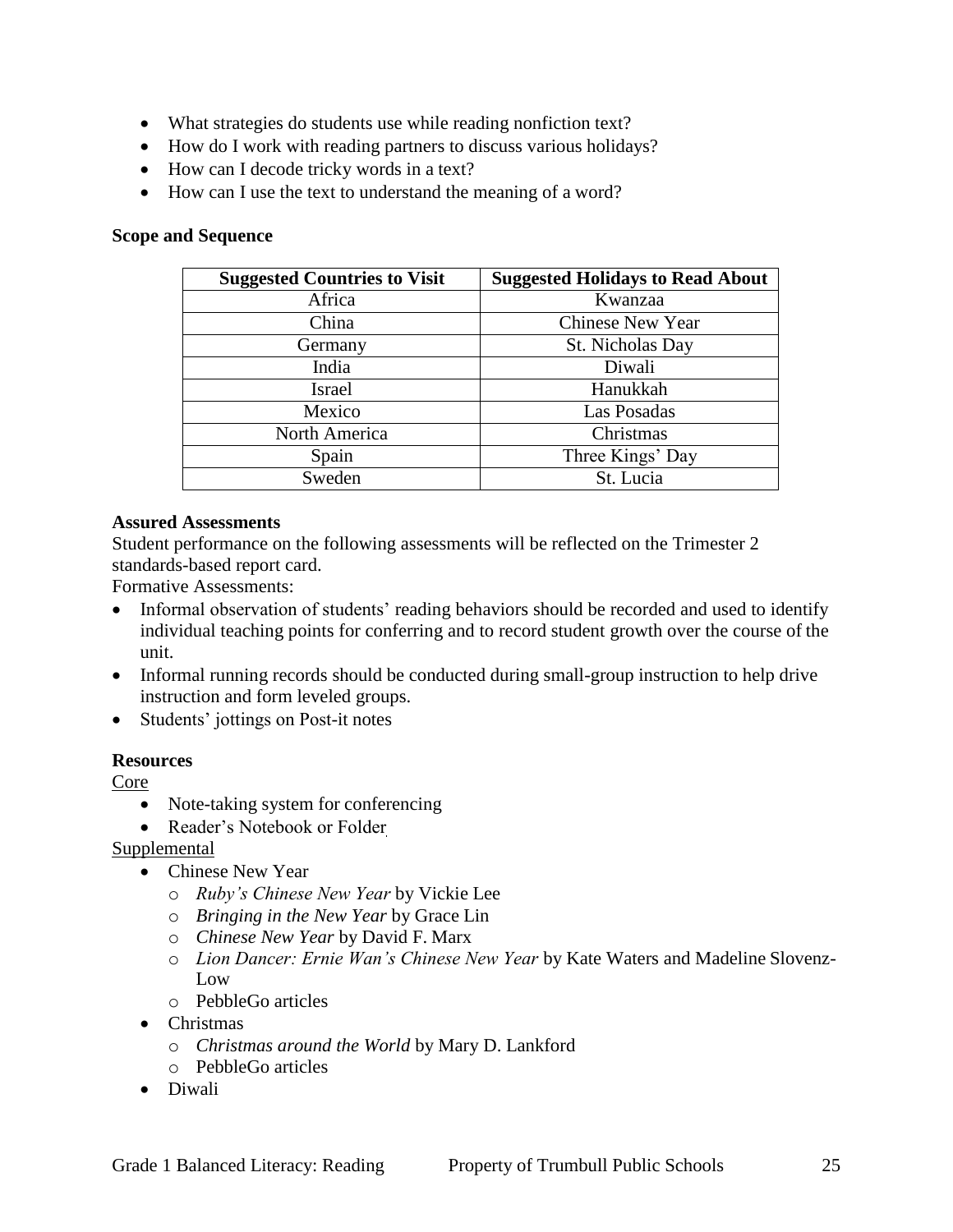- o PebbleGo articles
- Hanukkah
	- o *The Story of Hanukkah* by David A. Adler
	- o PebbleGo articles
- Kwanzaa
	- o *K Is for Kwanzaa* by Juwanda Ford and Ken Wilson-Max
	- o *The Children's Book of Kwanzaa: A Guide to Celebrating the Holiday* by Dolores Johnson
	- o PebbleGo articles
- Las Posadas
	- o *The Night of Las Posadas* by Tomie dePaola
- Ramadan
	- o *Max Celebrates Ramadan* by Adria F. Worsham
	- o PebbleGo articles
- St. Lucia
	- o PebbleGo articles
- St. Nicholas Day
	- o *Saint Nicholas* by Ida Bohatta
- Three Kings' Day
	- o *The Story of the Three Wise Kings* by Tomie dePaola
- Additional mentor texts available in *Making Meaning*, *Being a Writer*, and classroom/school libraries

#### **Time Allotment**

• December

| <b>Word Study: Fundations</b> |                                                                                                                                      |                        |
|-------------------------------|--------------------------------------------------------------------------------------------------------------------------------------|------------------------|
| Unit                          | <b>Topic</b>                                                                                                                         | <b>Time Allocation</b> |
| 5                             | • Glued sounds: $am$ , $an$<br>• Reading with accuracy and prosody<br>• High-frequency (sight) words: <i>from, have, do,</i><br>does | 2 weeks                |

#### **Assured Assessments**

Student performance on the following assessments will be reflected on the Trimester 2 standards-based report card.

Summative Assessments:

Unit Test for *Fundations* Unit 5

## **Time Allotment**

• December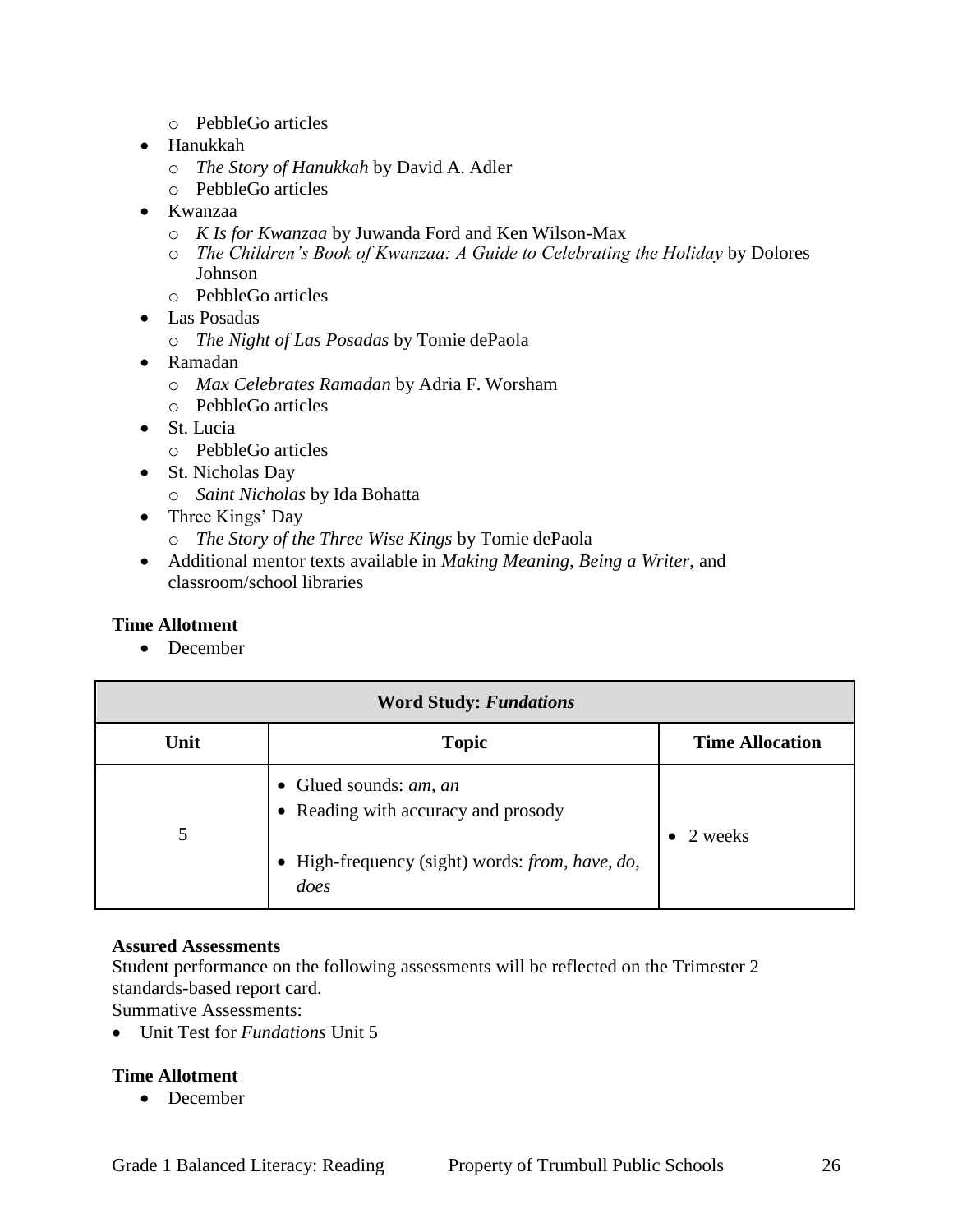## **UNIT 4**

## **Learning about the World: Reading Nonfiction; Word Study (***Fundations* **Units 6 & 7)**

## **Unit Goals**

- read lots of information books about lots of different topics.
- learn to organize their information to include naming their topic and giving facts.
- participate in collaborative conversations with partners.

| CCS.ELA-Literacy.RI.1.1  | Ask and answer questions about key details in a text.                                                                                                            |
|--------------------------|------------------------------------------------------------------------------------------------------------------------------------------------------------------|
| CCS.ELA-Literacy.RI.1.2  | Identify the main topic and retell key details of a text.                                                                                                        |
| CCS.ELA-Literacy.RI.1.3  | Describe the connection between two individuals, events,<br>ideas, or pieces of information in a text.                                                           |
| CCS.ELA-Literacy.RI.1.4  | Ask and answer questions to help determine or clarify the<br>meaning of words and phrases in a text.                                                             |
| CCS.ELA-Literacy.RI.1.5  | Know and use various text features (e.g., headings, tables<br>of contents, glossaries, electronic menus, icons) to locate<br>key facts or information in a text. |
| CCS.ELA-Literacy.RI.1.6  | Distinguish between information provided by pictures or<br>other illustrations and information provided by the words in<br>a text.                               |
| CCS.ELA-Literacy.RI.1.7  | Use the illustrations and details in a text to describe its key<br>ideas.                                                                                        |
| CCS.ELA-Literacy.RI.1.9  | Identify basic similarities in and differences between two<br>texts on the same topic (e.g., in illustrations, descriptions,<br>or procedures).                  |
| CCS.ELA-Literacy.RI.1.10 | With prompting and support, read informational texts<br>appropriately complex for grade 1.                                                                       |
| CCS.ELA-Literacy.RF.1.1  | Demonstrate understanding of the organization and basic<br>features of print.                                                                                    |
| CCS.ELA-Literacy.RF.1.2  | Demonstrate understanding of spoken words, syllables, and<br>sounds (phonemes).                                                                                  |
| CCS.ELA-Literacy.RF.1.3  | Know and apply grade-level phonics and word analysis<br>skills in decoding words.                                                                                |
|                          |                                                                                                                                                                  |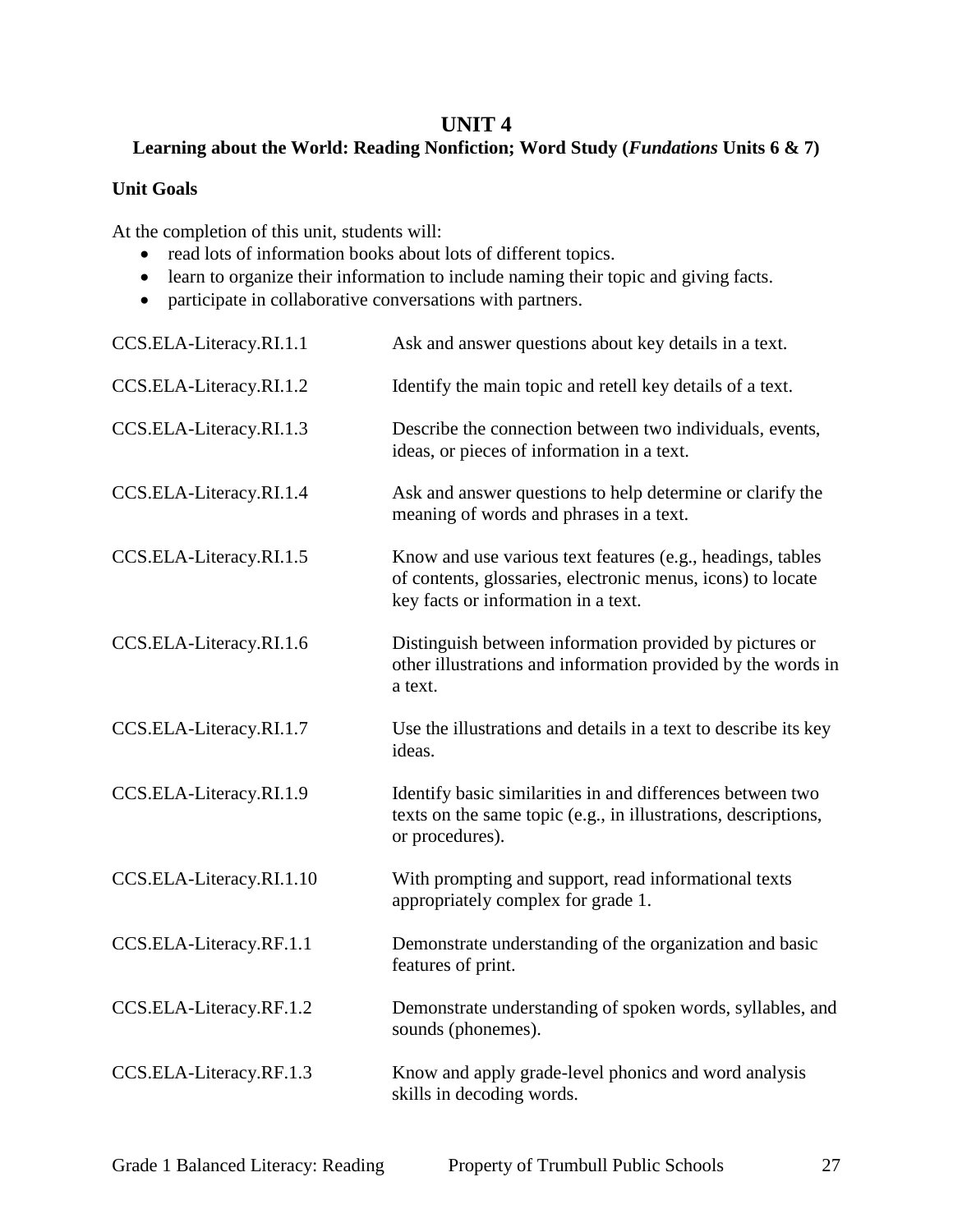| CCS.ELA-Literacy.RF.1.4 | Read with sufficient accuracy and fluency to support<br>comprehension.                                                                                                         |
|-------------------------|--------------------------------------------------------------------------------------------------------------------------------------------------------------------------------|
| CCS.ELA-Literacy.W.1.2  | Write informative/explanatory texts in which they name a<br>topic, supply some facts about the topic, and provide some<br>sense of closure.                                    |
| CCS.ELA-Literacy.W.1.5  | With guidance and support from adults, focus on a topic,<br>respond to questions and suggestions from peers, and add<br>details to strengthen writing as needed.               |
| CCS.ELA-Literacy.W.1.8  | With guidance and support from adults, recall information<br>from experiences or gather information from provided<br>sources to answer a question.                             |
| CCS.ELA-Literacy.SL.1.1 | Participate in collaborative conversations with diverse<br>partners about grade 1 topics and texts with peers and<br>adults in small and larger groups.                        |
| CCS.ELA-Literacy.SL.1.2 | Ask and answer questions about key details in a text read<br>aloud or information presented orally or through other<br>media.                                                  |
| CCS.ELA-Literacy.SL.1.3 | Ask and answer questions about what a speaker says in<br>order to gather additional information or clarify something<br>that is not understood.                                |
| CCS.ELA-Literacy.SL.1.4 | Describe people, places, things, and events with relevant<br>details, expressing ideas and feelings clearly.                                                                   |
| CCS.ELA-Literacy.SL.1.6 | Produce complete sentences when appropriate to task and<br>situation.                                                                                                          |
| CCS.ELA-Literacy.L.1.1  | Demonstrate command of the conventions of standard<br>English grammar and usage when writing or speaking.                                                                      |
| CCS.ELA-Literacy.L.1.2  | Demonstrate command of the conventions of standard<br>English capitalization, punctuation, and spelling when<br>writing.                                                       |
| CCS.ELA-Literacy.L.1.4  | Determine or clarify the meaning of unknown and multiple-<br>meaning words and phrases based on grade 1 reading and<br>content, choosing flexibly from an array of strategies. |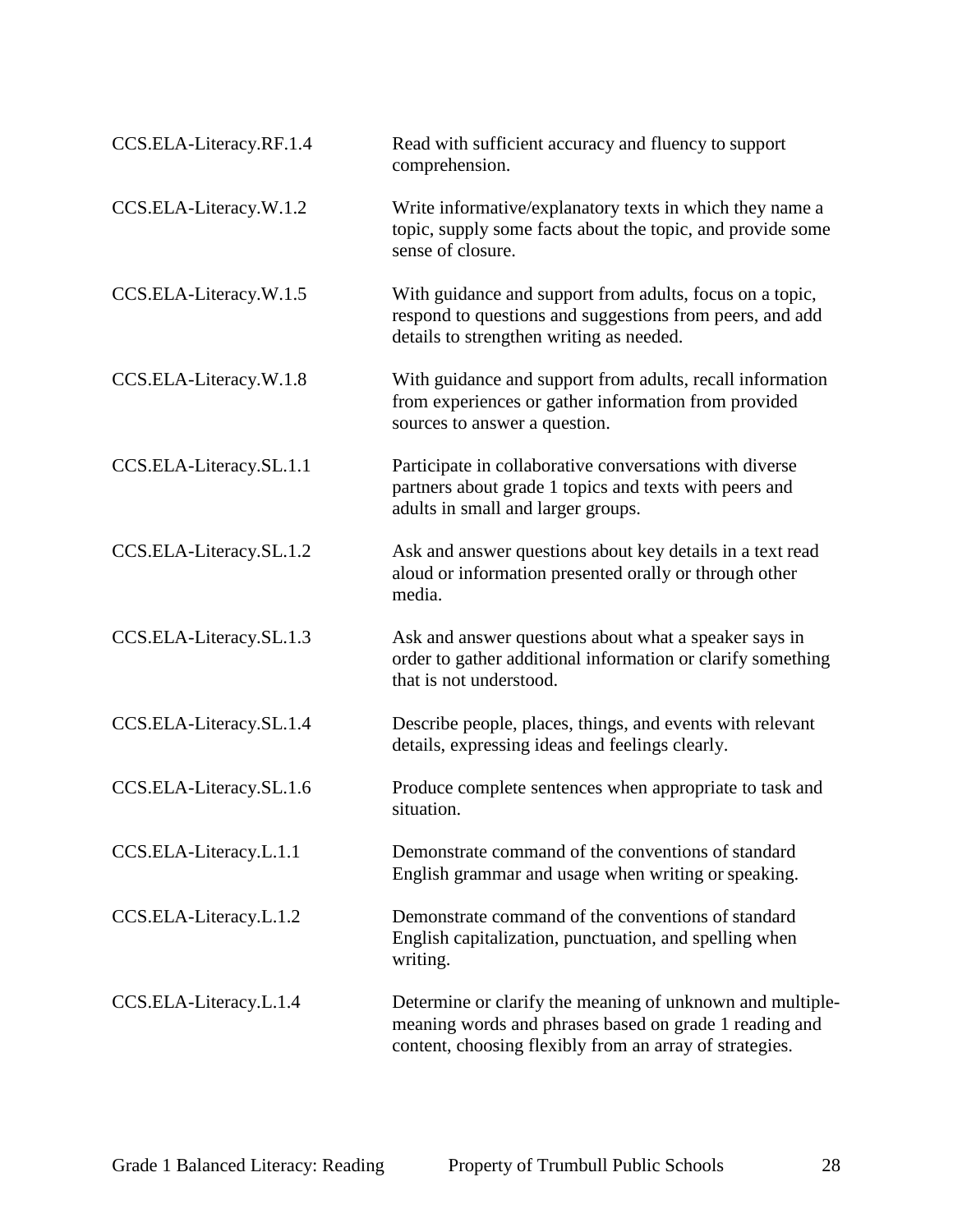CCS.ELA-Literacy.L.1.6 Use words and phrases acquired through conversations, reading and being read to, and responding to texts, including using frequently occurring conjunctions to signal simple relationships (e.g., *because*).

## **Unit Essential Questions**

- How do I read an informational book to learn about my topic?
- What strategies do I use while reading nonfiction text?
- How do I work with reading partners to apply reading strategies?
- How can I decode tricky words in a text?
- How I can use the text to understand the meaning of a word?
- How can I read aloud like an expert reader?

## **Scope and Sequence**

| <b>Learning about the World: Reading Nonfiction</b> |                                                                                                                                                                                                           |                                                  |                                                                                                                                                         |
|-----------------------------------------------------|-----------------------------------------------------------------------------------------------------------------------------------------------------------------------------------------------------------|--------------------------------------------------|---------------------------------------------------------------------------------------------------------------------------------------------------------|
|                                                     | <b>Reading Workshop</b>                                                                                                                                                                                   | <b>Interactive</b><br><b>Read-Aloud</b>          | <b>Shared Reading</b>                                                                                                                                   |
| Prior to Unit                                       | Gather a variety of high-interest<br>٠<br>informational books spanning your<br>students' just-right levels.<br>Collect texts for mini-lessons and<br>$\bullet$<br>guided reading.                         | Read pp.<br>114-122.                             | • Read pp. $123-$<br>134.                                                                                                                               |
| <b>Bend I: Getting Smart on Nonfiction Topics</b>   |                                                                                                                                                                                                           |                                                  |                                                                                                                                                         |
| Lesson 1                                            | Session 1: Getting Started as a<br>Nonfiction Reader (p. 2); Hang on,<br>Monkey!<br>Teaching Point: Take a sneak peek to<br>start learning.<br>Chart: "How to Get Super Smart<br>about Nonfiction Topics" | <b>Super</b><br>Storms,<br>Session 1<br>(p. 114) | Owls<br>$\bullet$<br>Day 1: Warm Up,<br><b>Book</b><br>Introduction, and<br>MSV (p. 124)<br>Warm Up: "Eagle"<br>$\bullet$<br>Flight" and<br>"Migration" |
| Lesson 2                                            | Session 2: Studying One Page Can<br>Teach So Much (p. 8)<br><b>Teaching Point:</b> Stop and study each<br>page.<br>Chart: "How to Get Super Smart                                                         | Super<br>Storms,<br>Session 2<br>(p. 118)        | Owls<br>$Day 2: Cross-$<br>Checking (MSV)<br>(p. 127)<br>Warm Up: "Eagle                                                                                |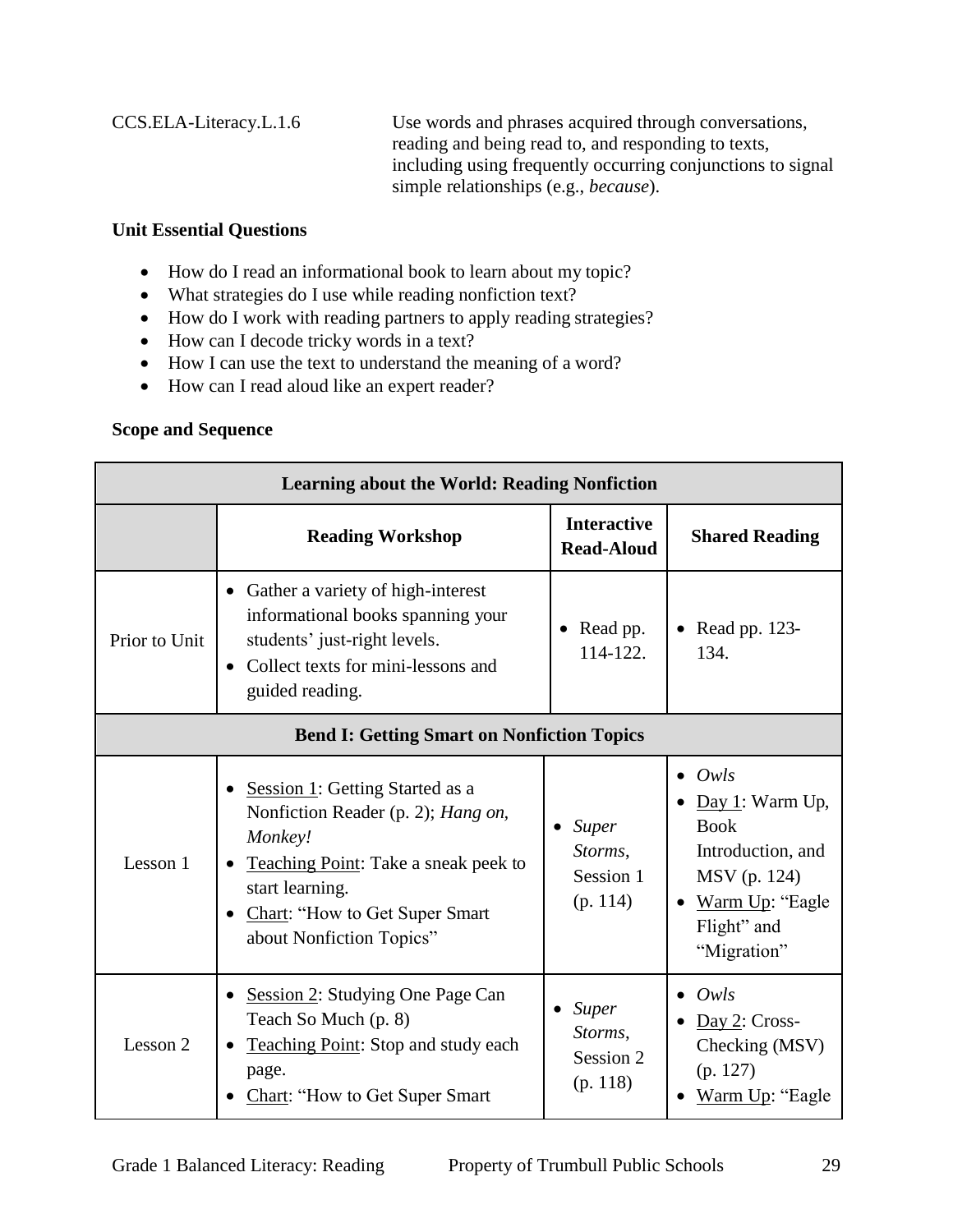|          | about Nonfiction Topics"                                                                                                                                                                                                                                                                                                                                                                 |                                                                                           | Flight" and<br>"Migration"                                                                                                                                         |
|----------|------------------------------------------------------------------------------------------------------------------------------------------------------------------------------------------------------------------------------------------------------------------------------------------------------------------------------------------------------------------------------------------|-------------------------------------------------------------------------------------------|--------------------------------------------------------------------------------------------------------------------------------------------------------------------|
| Lesson 3 | Session 3: Readers Learn More by<br>Chatting about What's Happening (p.<br>15)<br>Teaching Point: Chat about a page or<br>the book.<br>Chart: "How to Get Super Smart<br>about Nonfiction Topics"                                                                                                                                                                                        | <b>Super</b><br>$\bullet$<br>Storms,<br>Session 3<br>(p. 121)                             | Owls<br>Day 3: Word<br>Study (p. 130)<br>Warm Up: "Eagle<br>$\bullet$<br>Flight" and<br>"Migration"                                                                |
| Lesson 4 | Session 4: Readers reread to Make<br>$\bullet$<br>Sure They Understand Their Books<br>(p. 22)<br>Teaching Point: What have I learned<br>$\bullet$<br>about this topic? Am I smarter about<br>the topic now? Look back and<br>remember all that the book has taught<br>me.<br>Note p. 23, "Did I RETELL well?"<br>Chart: "How to Get Super Smart<br>$\bullet$<br>about Nonfiction Topics" | Interactive<br>read-aloud<br>choice<br>nonfiction<br>book $#1$ ,<br>Session 1<br>(p. 116) | Owls<br>$\bullet$<br>Day 4: Fluency<br>$\bullet$<br>and Expression<br>(p. 132)<br>Warm Up: "Eagle<br>$\bullet$<br>Flight" and<br>"Migration"                       |
| Lesson 5 | Session 5: Working on Fluency,<br>Including Stress and Intonation (p. 28)<br>Teaching Point: Make your voice<br>٠<br>sound smooth and lively!<br>Chart: "How to Get Super Smart<br>about Nonfiction Topics"                                                                                                                                                                              | Interactive<br>read-aloud<br>choice<br>nonfiction<br>book $#1$ ,<br>Session 2<br>(p. 118) | Owls<br>$\bullet$<br>Day 5: Putting It<br>$\bullet$<br>All Together (p.<br>133)<br>Warm Up: "Eagle<br>$\bullet$<br>Flight" and<br>"Migration"                      |
| Lesson 6 | Session 6: A Celebration of Learning<br>(p. 35)<br>Teaching Point: Readers talk about<br>their nonfiction topics with partners.<br>Share: See p. 40; students can jot<br>goals quickly on Post-its or index<br>cards                                                                                                                                                                     | Interactive<br>read-aloud<br>choice<br>nonfiction<br>book $#1$ ,<br>Session 3<br>(p. 121) | New shared<br>$\bullet$<br>reading choice<br>nonfiction book<br>#1<br>Day 1: Warm Up,<br><b>Book</b><br>Introduction, and<br>MSV (p. 124)<br>Warm Up:<br>$\bullet$ |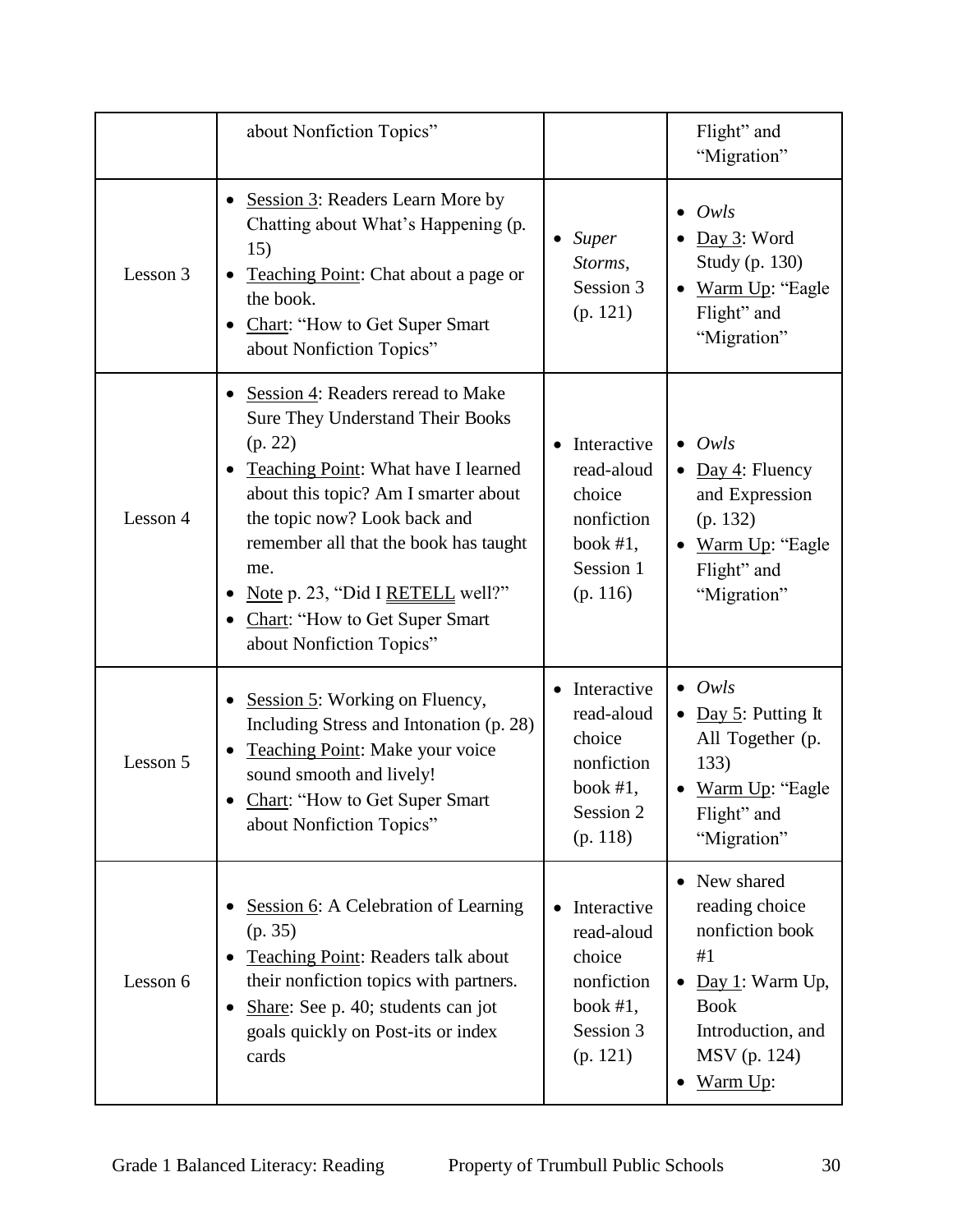|                                                              |                                                                                                                                                                                                                          |                                                                                             | Teacher choice                                                                                                                                                  |
|--------------------------------------------------------------|--------------------------------------------------------------------------------------------------------------------------------------------------------------------------------------------------------------------------|---------------------------------------------------------------------------------------------|-----------------------------------------------------------------------------------------------------------------------------------------------------------------|
| Bend II: Tackling Super Hard Words in Order to Keep Learning |                                                                                                                                                                                                                          |                                                                                             |                                                                                                                                                                 |
| Lesson 7                                                     | Session 7: Readers Don't Let Hard<br>٠<br>Words Get in Their Way (p. 42)<br>Teaching Point: Readers use<br>$\bullet$<br>everything they know to solve tricky<br>words.<br>Chart: "Good Habits for Solving Hard<br>Words" | Interactive<br>read-aloud<br>choice<br>nonfiction<br>book $#2$ ,<br>Session 1<br>(p. 116)   | • New shared<br>reading choice<br>nonfiction book<br>#1<br>Day 2: Cross-<br>$\bullet$<br>Checking (MSV)<br>(p. 127)<br>Warm Up:<br>$\bullet$<br>Teacher choice  |
| Lesson 8                                                     | <b>Session 8: Crashing Word Parts</b><br>$\bullet$<br>Together to Solve the Whole Word (p.<br>49)<br>Teaching Point: Crash the parts<br>$\bullet$<br>together!<br>Chart: "Good Habits for Solving Hard<br>Words"         | Interactive<br>read-aloud<br>choice<br>nonfiction<br>book $#2$ ,<br>Session 2<br>(p. 118)   | • New shared<br>reading choice<br>nonfiction book<br>#1<br>Day 3: Word<br>Study (p. 130)<br>$\bullet$ Warm Up:<br>Teacher choice                                |
| Lesson 9                                                     | Session 9: Readers Check that the<br>$\bullet$<br>Words They Read Look Right and<br>Make Sense (p. 56)<br>Teaching Point: Do a slow check.<br>Chart: "Good Habits for Solving Hard<br>Words"                             | Interactive<br>read-aloud<br>choice<br>nonfiction<br>book $#2$ ,<br>Session 3<br>(p. 121)   | New shared<br>$\bullet$<br>reading choice<br>nonfiction book<br>#1<br>• Day 4: Fluency<br>and Expression<br>(p. 132)<br>Warm Up:<br>$\bullet$<br>Teacher choice |
| Lesson 10                                                    | Session 10: Readers Learn New<br>٠<br>Words as They Read (p. 60)<br>Teaching Point: Say the word the best<br>$\bullet$<br>you can. Think about what it means.<br>Chart: "Good Habits for Solving Hard<br>٠<br>Words"     | • Interactive<br>read-aloud<br>choice<br>nonfiction<br>book $#3$ ,<br>Session 1<br>(p. 116) | • New shared<br>reading choice<br>nonfiction book<br>#1<br>Day 5: Putting It<br>$\bullet$<br>All Together (p.<br>133)                                           |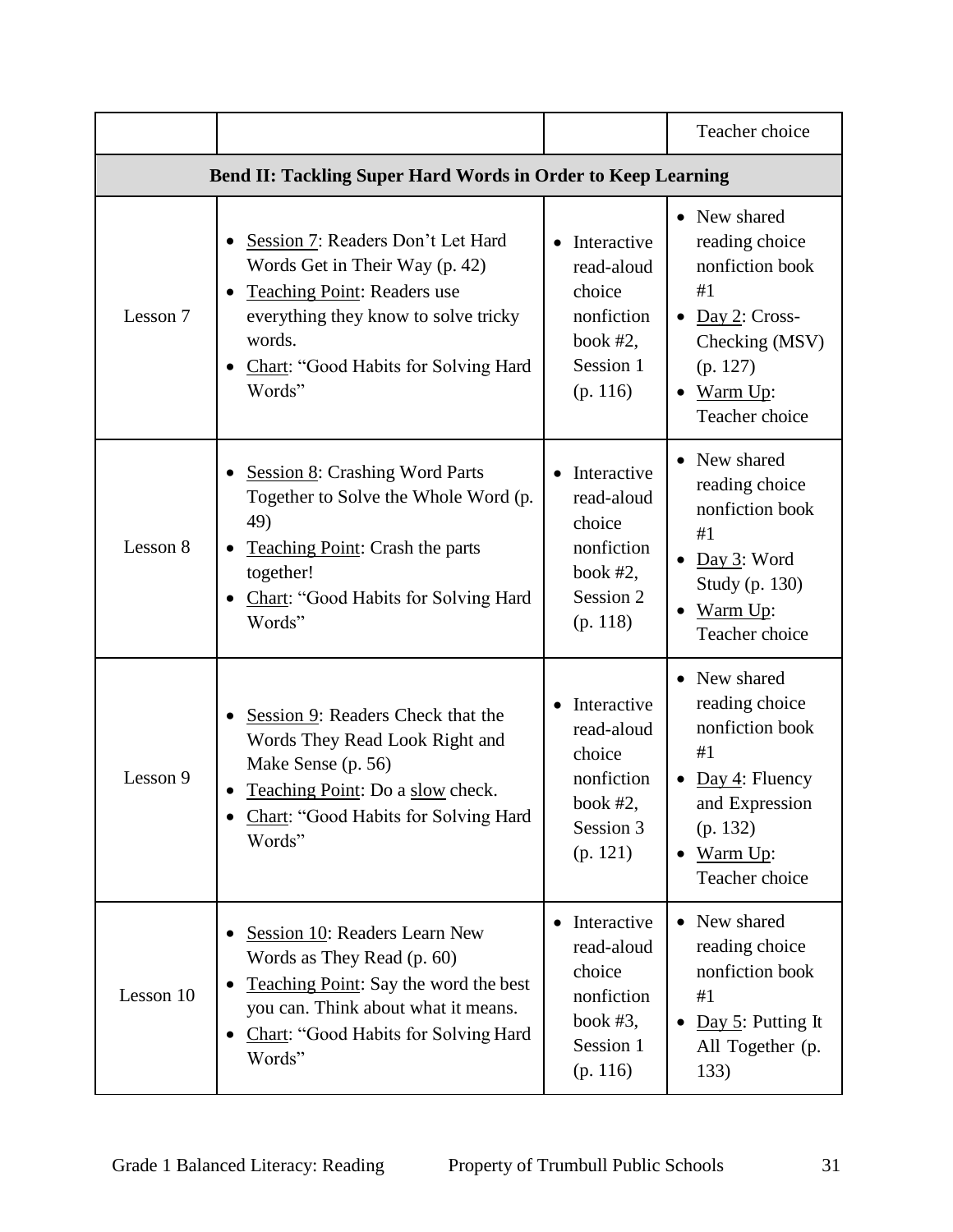|                       |                                                                                                                                                                                                                                                                 |                                                                                           | Warm Up:<br>$\bullet$<br>Teacher choice                                                                                                                                     |
|-----------------------|-----------------------------------------------------------------------------------------------------------------------------------------------------------------------------------------------------------------------------------------------------------------|-------------------------------------------------------------------------------------------|-----------------------------------------------------------------------------------------------------------------------------------------------------------------------------|
| Lesson 11             | Session 11: Readers Find and Think<br>about Key Words (p. 65)<br>Teaching Point: Find and think about<br>key words.<br>Chart: "How to Get Super Smart<br>about Nonfiction Topics"                                                                               | Interactive<br>read-aloud<br>choice<br>nonfiction<br>book $#3$ ,<br>Session 2<br>(p. 118) | • New shared<br>reading choice<br>nonfiction book<br>#2<br>Day 1: Warm Up,<br><b>Book</b><br>Introduction, and<br>MSV (p. 124)<br>Warm Up:<br>$\bullet$<br>Teacher choice   |
| Lesson 12             | Session 12: Rereading a Page to Find<br>the Just-Right Sound (p. 73)<br>Teaching Point: Readers of nonfiction<br>read and reread the pages of their<br>books to find just the right way each<br>page should sound. Try scooping the<br>word two different ways. | Interactive<br>read-aloud<br>choice<br>nonfiction<br>book $#3$ ,<br>Session 3<br>(p. 121) | New shared<br>$\bullet$<br>reading choice<br>nonfiction book<br>#2<br>$Day 2: Cross-$<br>$\bullet$<br>Checking (MSV)<br>(p. 127)<br>Warm Up:<br>$\bullet$<br>Teacher choice |
|                       | <b>Bend III: Reading Aloud like Experts</b>                                                                                                                                                                                                                     |                                                                                           |                                                                                                                                                                             |
| Prior to<br>Lesson 13 | Gather Hang on, Monkey! (for Session<br>13), Owls (for Sessions 14-18), and<br>Sharks (for Session 15)<br>Review "GETTING READY" for<br>$\bullet$<br>every session                                                                                              |                                                                                           |                                                                                                                                                                             |
| Lesson 13             | <b>Session 13: Finding Interesting Things</b><br>to Share $(p. 78)$<br>Teaching Point: Mark pages where<br>you found something interesting or<br>important.<br>Chart: "How to Read Aloud like an<br>Expert"                                                     | Interactive<br>read-aloud<br>choice<br>nonfiction<br>book $#4$ ,<br>Session 1<br>(p. 116) | • New shared<br>reading choice<br>nonfiction book<br>#2<br>Day 3: Word<br>$\bullet$<br>Study (p. 130)<br>Warm Up:<br>$\bullet$<br>Teacher choice                            |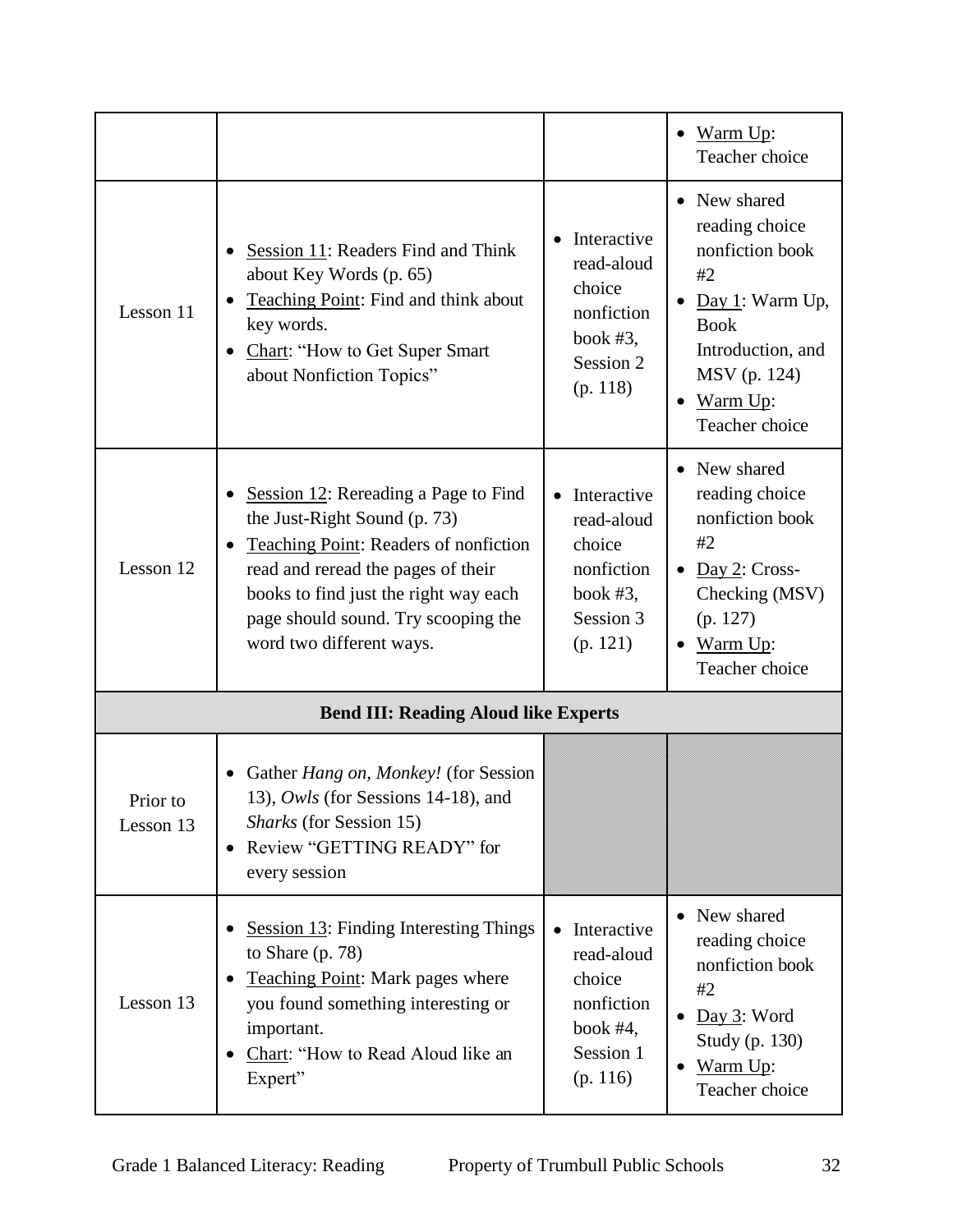| Lesson 14 | Session 14: Reading with Feeling (p.<br>85)<br><b>Teaching Point:</b> Show the feeling in<br>each part!<br>Chart: "How to Read Aloud like an<br>Expert"                                                                                                                                   | Interactive<br>read-aloud<br>choice<br>nonfiction<br>book $#4$ ,<br>Session 2<br>(p. 118)   | • New shared<br>reading choice<br>nonfiction book<br>#2<br>• Day 4: Fluency<br>and Expression<br>(p. 132)<br>Warm Up:<br>$\bullet$<br>Teacher choice |
|-----------|-------------------------------------------------------------------------------------------------------------------------------------------------------------------------------------------------------------------------------------------------------------------------------------------|---------------------------------------------------------------------------------------------|------------------------------------------------------------------------------------------------------------------------------------------------------|
| Lesson 15 | Session 15: Reading like a Writer (p.<br>91)<br>Teaching Point: Study all the parts<br>you find interesting and important,<br>thinking not just like a reader, but also<br>like a writer.<br>See "Link" for additional teaching<br>point.<br>Chart: "How to Read Aloud like an<br>Expert" | Interactive<br>read-aloud<br>choice<br>nonfiction<br>book $#4$ ,<br>Session 3<br>(p. 121)   | New shared<br>reading choice<br>nonfiction book<br>#2<br>• Day 5: Putting It<br>All Together (p.<br>133)<br>Warm Up:<br>$\bullet$<br>Teacher choice  |
| Lesson 16 | Session 16: Readers Plan to Talk and<br>Think about Key Words (p. 98)<br>Teaching Point: Explain and think<br>about key words.<br>Chart: "How to Read Aloud like an<br>Expert"                                                                                                            | • Interactive<br>read-aloud<br>choice<br>nonfiction<br>book $#5$ ,<br>Session 1<br>(p. 116) | New shared<br>$\bullet$<br>reading choice<br>nonfiction book<br>#3<br>Teacher will<br>$\bullet$<br>determine skill<br>to practice                    |
| Lesson 17 | • Session 17: Using Drama to Bring<br>Your Read-Aloud to Life (p. 102)<br>Teaching Point: Use drama to bring<br>the topic to life!<br>Chart: "How to Read Aloud like an<br>Expert"                                                                                                        | Interactive<br>read-aloud<br>choice<br>nonfiction<br>book $#5$ ,<br>Session 2<br>(p. 118)   | • New shared<br>reading choice<br>nonfiction book<br>#3<br>Teacher will<br>$\bullet$<br>determine skill to<br>practice                               |
| Lesson 18 | Session 18: A Celebration of Reading<br>to Learn about the World (p. 108)<br><b>Teaching Point: Read your books</b>                                                                                                                                                                       | • Interactive<br>read-aloud<br>choice                                                       | New shared<br>reading choice<br>nonfiction book                                                                                                      |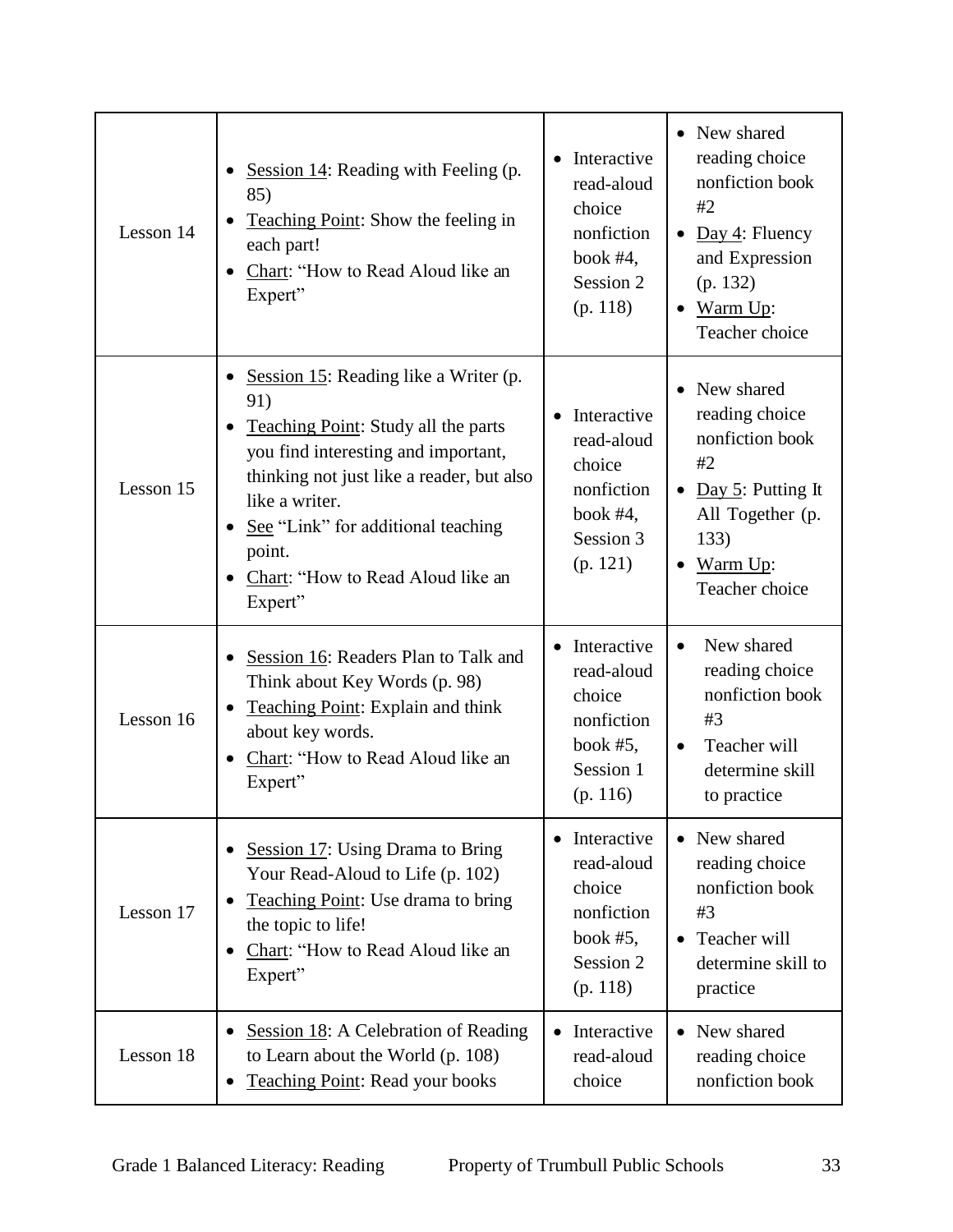| aloud like experts!<br>• Chart: "How to Read Aloud like an<br>Expert" | nonfiction<br>book $#5$ ,<br>Session 3<br>(p. 121) | #3<br>Teacher will<br>$\bullet$<br>determine skill to<br>practice |
|-----------------------------------------------------------------------|----------------------------------------------------|-------------------------------------------------------------------|
|-----------------------------------------------------------------------|----------------------------------------------------|-------------------------------------------------------------------|

Student performance on the following assessments will be reflected on the Trimester 2 standards-based report card.

Formative Assessments:

- Informal observation of students' reading behaviors should be recorded and used to identify individual teaching points for conferring and to record student growth over the course of the unit.
- Informal running records should be conducted during small-group instruction to help drive instruction and form leveled groups.
- Students' jottings on Post-it notes

Summative Assessments:

Formal Running Records utilizing the Fountas & Pinnell Benchmark Assessments

## **Resources**

Core

- *Learning about the World: Reading Nonfiction* (Grade 1, Unit 2)
- *Hang on, Monkey!* by Susan B. Neuman
- *I Want to be a Doctor* by Dan Liebman
- *Owls* by Mary R. Dunn
- *Sharks!* by Anne Schreiber
- *Super Storms* by Seymour Simon
- Note-taking system for conferencing
- Reader's Notebook or Folder

## Supplemental

- *A Harbor Seal Pup Grows Up* by Joan Hewett
- *A Kangaroo Joey Grows Up* by Joan Hewett
- *A Day at the Firehouse* by Giovanni Caviezel
- *Tuti's Play* by Jan Reynolds
- Wild Kratts. "Spirit Bear." [http://pbskids.org/wildkratts/videos/.](http://pbskids.org/wildkratts/videos/) Web.
- Additional mentor texts available in *Making Meaning*, *Being a Writer*, and classroom/school libraries

## **Time Allotment**

January – mid February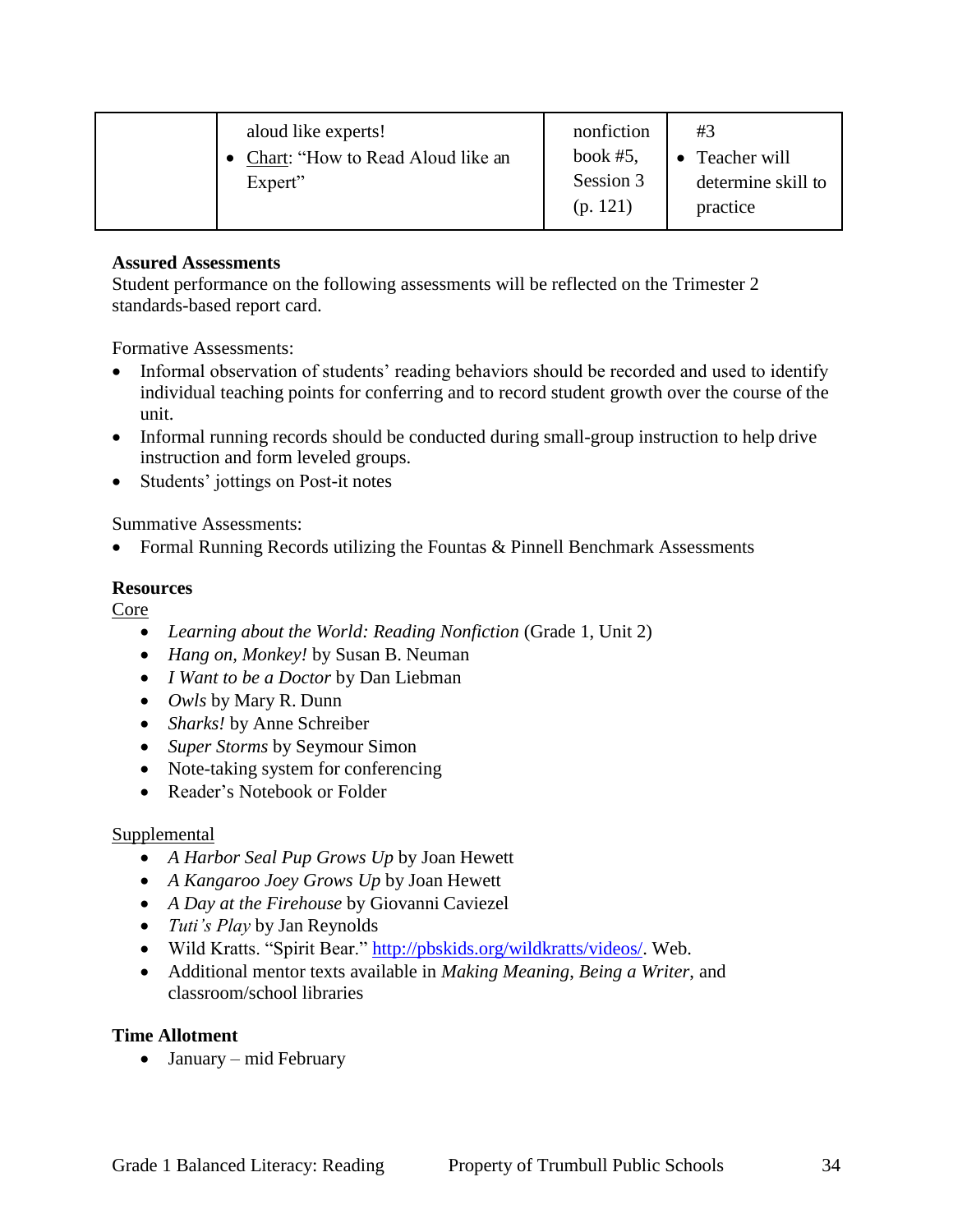| <b>Word Study: Fundations</b> |                                                                                                                                                                                                                                                                          |                        |
|-------------------------------|--------------------------------------------------------------------------------------------------------------------------------------------------------------------------------------------------------------------------------------------------------------------------|------------------------|
| Unit                          | <b>Topic</b>                                                                                                                                                                                                                                                             | <b>Time Allocation</b> |
|                               | Note: Vowel team charts should be reviewed daily by this point.                                                                                                                                                                                                          |                        |
| 6                             | • Suffix: $-s$ , pluralization<br>Narrative vs. informational<br>$\bullet$<br>• Reading with accuracy and prosody<br>High-frequency (sight) words: were, are, who,<br>what, when, where, there, here                                                                     | 3 weeks                |
| 7                             | Glued sounds: ang, ing, ong, ung, ank, ink,<br>onk, unk<br>Blending $nk \& ng$<br>Narrative vs. informational<br>$\bullet$<br>Reading with accuracy and prosody<br>$\bullet$<br>High-frequency (sight) words: why, by, my, try,<br>put, two, too, very, also, some, come | 3 weeks                |

Student performance on the following assessments will be reflected on the Trimester 2 standards-based report card.

Summative Assessments:

Unit Tests for *Fundations* Units 6 & 7

#### **Time Allotment**

January – mid February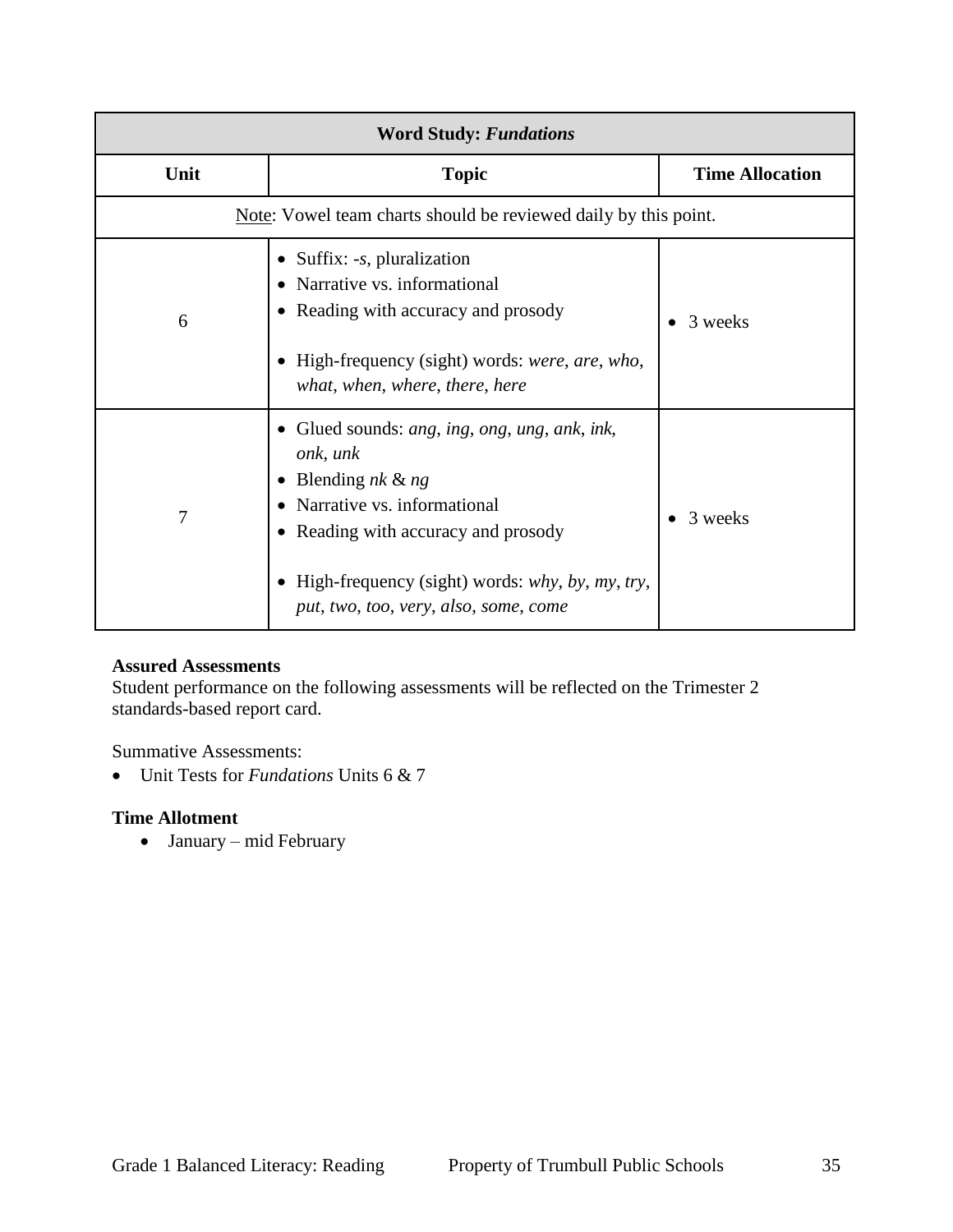## **UNIT 5**

## **Readers Have Big Jobs to Do: Fluency, Phonics, and Comprehension; Word Study (***Fundations* **Units 8 & 9)**

## **Unit Goals**

- strengthen their ability to monitor their reading.
- self-correct their reading for errors.
- develop efficient strategies for word decoding.
- develop comprehension skills in longer texts.
- strengthen fluency skills while reading aloud to a partner.

| CCS.ELA-Literacy.RL.1.1  | Ask and answer questions about key details in a text.                                                       |
|--------------------------|-------------------------------------------------------------------------------------------------------------|
| CCS.ELA-Literacy.RL.1.2  | Retell stories, including key details, and demonstrate<br>understanding of their central message or lesson. |
| CCS.ELA-Literacy.RL.1.3  | Describe characters, settings, and major events in a story,<br>using key details.                           |
| CCS.ELA-Literacy.RL.1.4  | Identify words and phrases in stories or poems that suggest<br>feelings or appeal to the senses.            |
| CCS.ELA-Literacy.RL.1.6  | Identify who is telling the story at various points in a text.                                              |
| CCS.ELA-Literacy.RL.1.7  | Use illustrations and details in a story to describe its<br>characters, setting, or events.                 |
| CCS.ELA-Literacy.RL.1.10 | With prompting and support, read prose and poetry of<br>appropriate complexity for grade 1.                 |
| CCS.ELA-Literacy.RI.1.7  | Use the illustrations and details in a text to describe its key<br>ideas.                                   |
| CCS.ELA-Literacy.RF.1.1  | Demonstrate understanding of the organization and basic<br>features of print.                               |
| CCS.ELA-Literacy.RF.1.2  | Demonstrate understanding of spoken words, syllables, and<br>sounds (phonemes).                             |
| CCS.ELA-Literacy.RF.1.3  | Know and apply grade-level phonics and word analysis<br>skills in decoding words.                           |
| CCS.ELA-Literacy.RF.1.4  | Read with sufficient accuracy and fluency to support<br>comprehension.                                      |
|                          |                                                                                                             |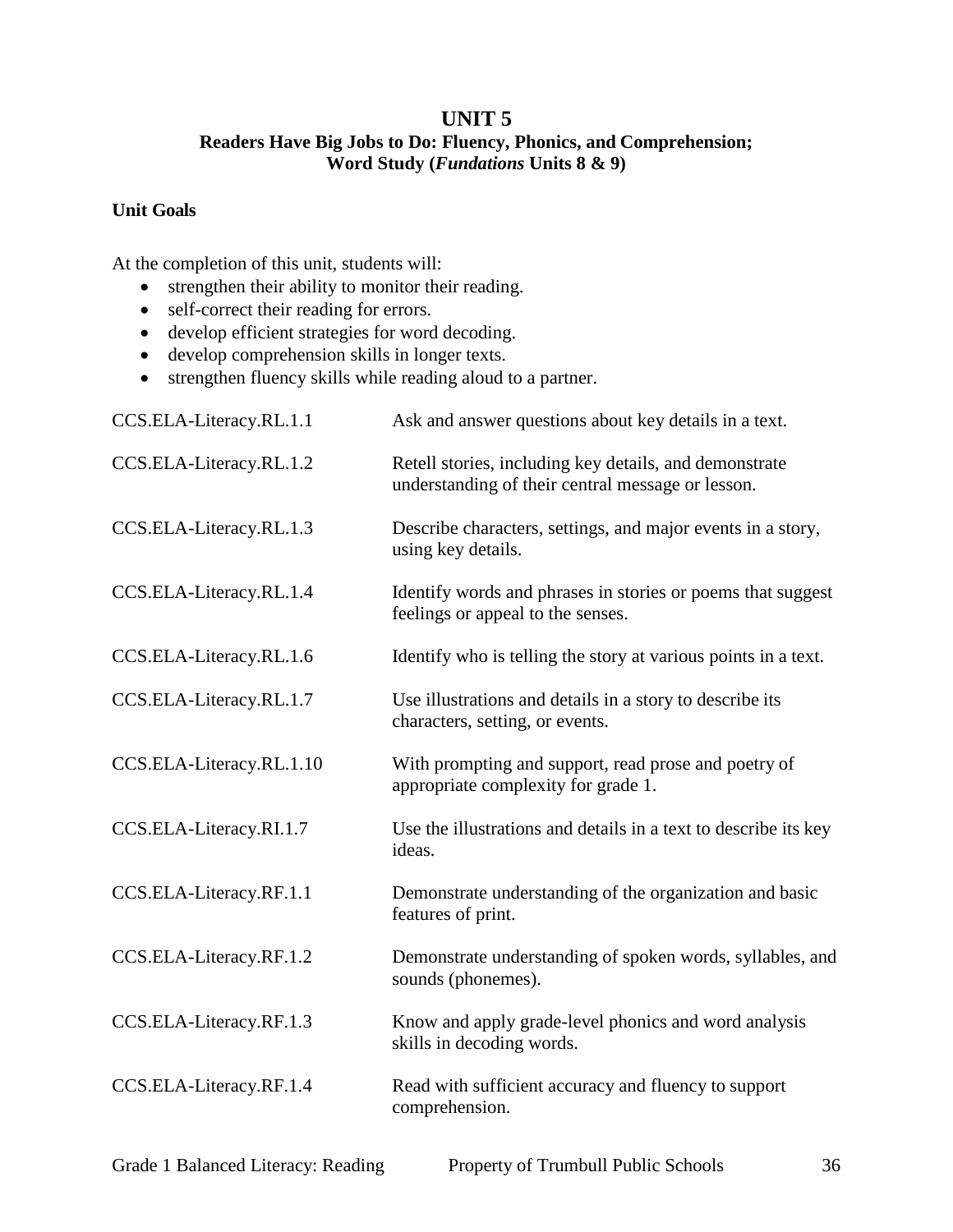| CCS.ELA-Literacy.W.1.3  | Write narratives in which they recount two or more<br>appropriately sequenced events, include some details<br>regarding what happened, use temporal words to signal<br>event order, and provide some sense of closure. |
|-------------------------|------------------------------------------------------------------------------------------------------------------------------------------------------------------------------------------------------------------------|
| CCS.ELA-Literacy.SL.1.1 | Participate in collaborative conversations with diverse<br>partners about grade 1 topics and texts with peers and<br>adults in small and larger groups.                                                                |
| CCS.ELA-Literacy.SL.1.2 | Ask and answer questions about key details in a text read<br>aloud or information presented orally or through other<br>media.                                                                                          |
| CCS.ELA-Literacy.SL.1.3 | Ask and answer questions about what a speaker says in<br>order to gather additional information or clarify something<br>that is not understood.                                                                        |
| CCS.ELA-Literacy.SL.1.4 | Describe people, places, things, and events with relevant<br>details, expressing ideas and feelings clearly.                                                                                                           |
| CCS.ELA-Literacy.SL.1.6 | Produce complete sentences when appropriate to task and<br>situation.                                                                                                                                                  |
| CCS.ELA-Literacy.L.1.1  | Demonstrate command of the conventions of standard<br>English grammar and usage when writing or speaking.                                                                                                              |
| CCS.ELA-Literacy.L.1.2  | Demonstrate command of the conventions of standard<br>English capitalization, punctuation, and spelling when<br>writing.                                                                                               |
| CCS.ELA-Literacy.L.1.4  | Determine or clarify the meaning of unknown and multiple-<br>meaning words and phrases based on grade 1 reading and<br>content, choosing flexibly from an array of strategies.                                         |
| CCS.ELA-Literacy.L.1.5  | With guidance and support from adults, demonstrate<br>understanding of word relationships and nuances in word<br>meanings.                                                                                             |
| CCS.ELA-Literacy.L.1.6  | Use words and phrases acquired through conversations,<br>reading and being read to, and responding to texts,<br>including using frequently occurring conjunctions to signal<br>simple relationships (e.g., because).   |

# **Unit Essential Questions**

• How can I monitor my own reading?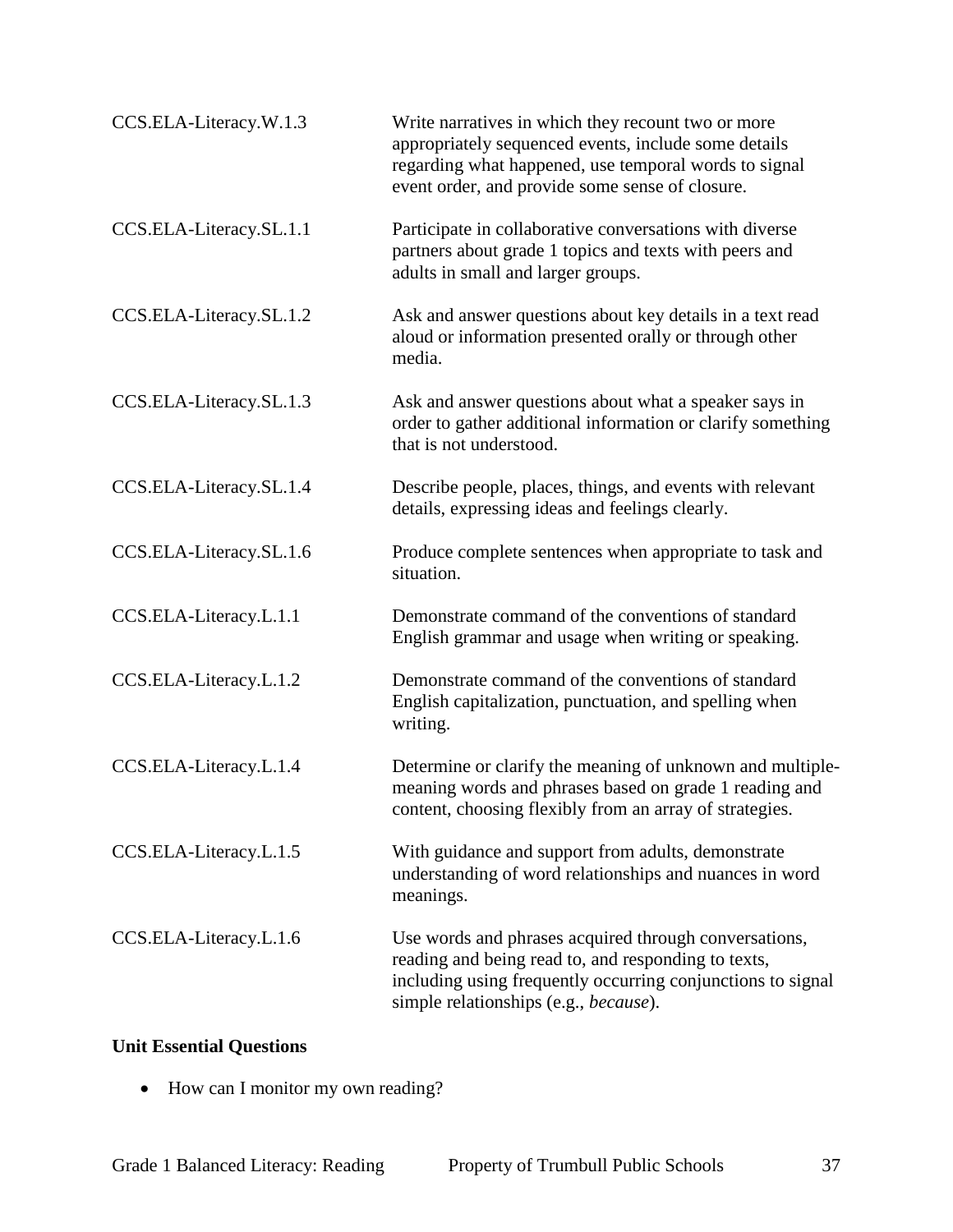- How can I read tricky words?
- How can I use tools to help me understand my book?
- How can I make my reading sound fluent?

## **Scope and Sequence**

| <b>Readers Have Big Jobs to Do: Fluency, Phonics, and Comprehension</b> |                                                                                                                                                                                                                                                                                                                                                                                                                                            |                                                                  |                                                                                                                                                                |
|-------------------------------------------------------------------------|--------------------------------------------------------------------------------------------------------------------------------------------------------------------------------------------------------------------------------------------------------------------------------------------------------------------------------------------------------------------------------------------------------------------------------------------|------------------------------------------------------------------|----------------------------------------------------------------------------------------------------------------------------------------------------------------|
|                                                                         | <b>Reading Workshop</b>                                                                                                                                                                                                                                                                                                                                                                                                                    | <b>Interactive</b><br><b>Read-Aloud</b>                          | <b>Shared Reading</b>                                                                                                                                          |
| Prior to Unit                                                           | Gather a variety of high-interest books<br>spanning your students' just-right<br>levels.<br>For charts, from the start of the unit<br>you'll find yourself referencing "Good<br>Habits for Solving Hard Words" and<br>"Reading Partners Work Together." As<br>you move through the unit, you'll<br>revise these charts, removing strategies<br>and behaviors the students know by<br>heart and adding new ones as their<br>learning grows. | • Read pp.<br>116-125.                                           | Read pp. 123-<br>138.                                                                                                                                          |
|                                                                         | <b>Bend I: Readers Have Important Jobs to Do</b>                                                                                                                                                                                                                                                                                                                                                                                           |                                                                  |                                                                                                                                                                |
| Lesson 1                                                                | Use The Dinosaur Chase for Bend I.<br>Session 1: You Be the Boss! Readers<br>Say, "I Can Do This!" (p. 2)<br>Teaching Point: Stop at the first sign<br>of trouble and try something.<br>Chart: "Be the Boss of Your<br>$\bullet$<br>Reading!"                                                                                                                                                                                              | <i>Frog and</i><br>Toad Are<br>Friends,<br>Session 1<br>(p. 116) | <b>Tumbleweed Stew</b><br>$\bullet$<br>$Day 1$ : Warm Up,<br><b>Book</b><br>Introduction, and<br>MSV (p. 127)<br>Warm Up: "Be a<br>$\bullet$<br>Reading Boss!" |
| Lesson 2                                                                | • Session 2: Readers Use Everything<br>They Know to Solve a Word (p. 10)<br><b>Teaching Point: Try something ELSE</b><br>٠<br>to get the job done.<br>Chart: "Be the Boss of Your<br>Reading!"                                                                                                                                                                                                                                             | <i>Frog and</i><br>Toad Are<br>Friends,<br>Session 2<br>(p. 121) | <b>Tumbleweed Stew</b><br>$\frac{\text{Day 2: Cross-}}{}$<br><b>Checking Sources</b><br>of Information<br>$(MSV)$ (p. 130)<br>Warm Up: "Be a<br>Reading Boss!" |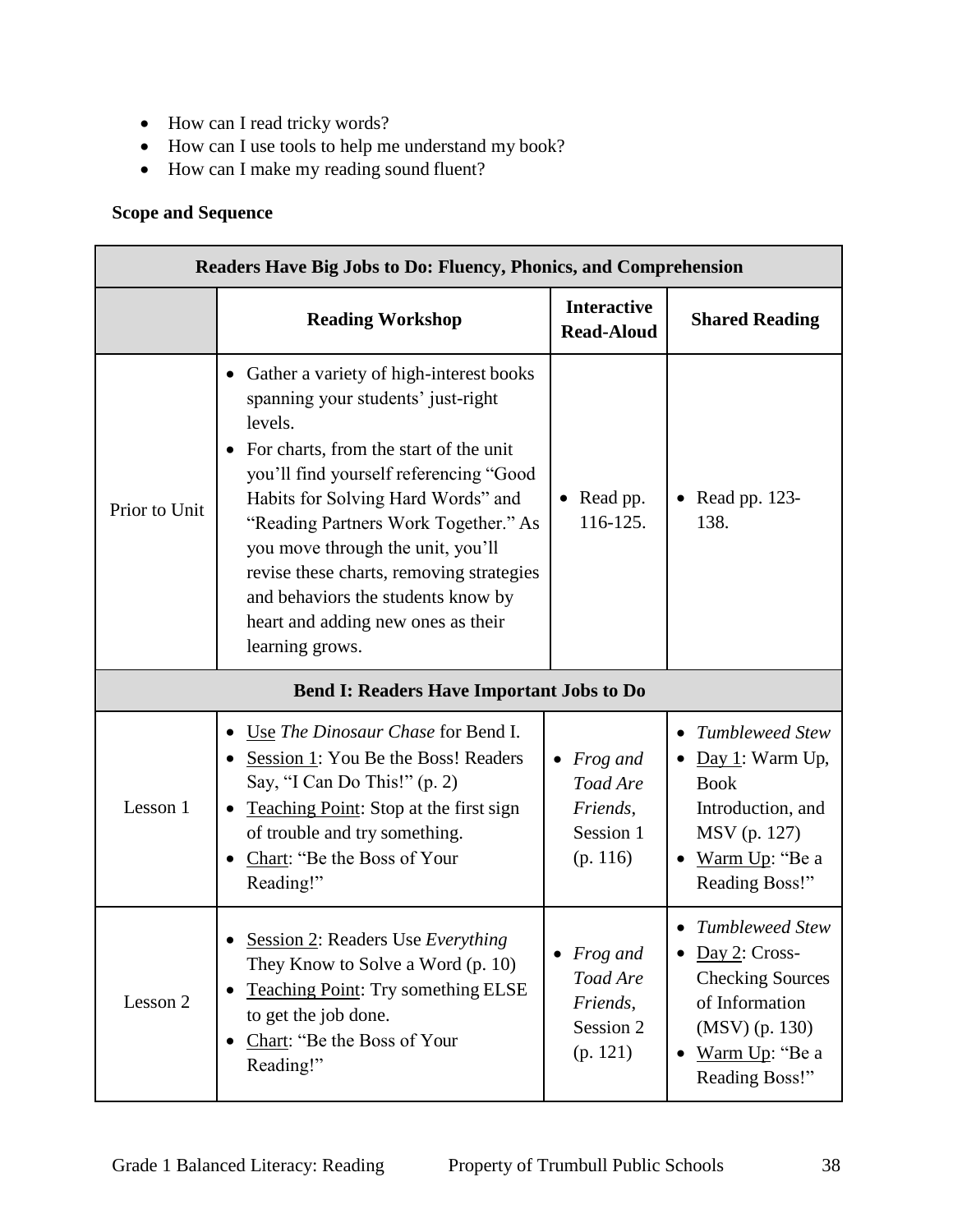| Lesson 3 | Session 3: Readers "Check It!" to<br>Self-Monitor (p. 17)<br>Teaching Point: Check it. Do a triple-<br>check!<br>Chart: "Be the Boss of Your<br>Reading!"                                                                                               | $\bullet$ Frog and<br>Toad Are<br>Friends,<br>Session 3<br>(p. 124)                                                  | <b>Tumbleweed Stew</b><br>$\bullet$<br>$\bullet$ Day 3: Word<br>Study (p. 132)<br>Warm Up: "Be a<br>$\bullet$<br>Reading Boss!"                                                                                |
|----------|---------------------------------------------------------------------------------------------------------------------------------------------------------------------------------------------------------------------------------------------------------|----------------------------------------------------------------------------------------------------------------------|----------------------------------------------------------------------------------------------------------------------------------------------------------------------------------------------------------------|
| Lesson 4 | Session 4: Readers Make a Plan (p.<br>25)<br>Teaching Point: Readers think, "What<br>do I do a lot? What can I do even<br>more?" and then they plan to be the<br>best they can be.<br>Chart: "Be the Boss of Your<br>Reading!"                          | • Interactive<br>read-aloud<br>choice<br>engaging<br>chapter<br>book with<br>episodes<br>#1, Session<br>$1$ (p. 118) | <b>Tumbleweed Stew</b><br>• Day 4: Fluency<br>(p. 134)<br>Warm Up: "Be a<br>Reading Boss!"                                                                                                                     |
| Lesson 5 | Session 5: Readers Get Help When<br>They Need It (p. 27)<br><b>Teaching Point: Partners work</b><br>together to solve hard problems.<br><b>Chart: "Reading Partners Work</b><br>Together"                                                               | • Interactive<br>read-aloud<br>choice<br>engaging<br>chapter<br>book with<br>episodes<br>#1, Session<br>2(p. 121)    | <b>Tumbleweed Stew</b><br>$\bullet$<br>Day 5: Putting It<br>$\bullet$<br>All Together (p.<br>136)<br>Warm Up: "Be a<br>Reading Boss!"                                                                          |
|          | <b>Bend II: Readers Add New Tools to Read Hard Words</b>                                                                                                                                                                                                |                                                                                                                      |                                                                                                                                                                                                                |
| Lesson 6 | Use Zelda and Ivy: The Runaways for<br>Bend II.<br>Session 6: Readers Think about the<br>Story to Problem-Solve Words (p. 36)<br>Teaching Point: Think about what's<br>$\bullet$<br>happening.<br>Chart: "Tools for Solving and<br>Checking Hard Words" | Interactive<br>read-aloud<br>choice<br>engaging<br>chapter<br>book with<br>episodes<br>#1, Session<br>$3$ (p. 124)   | New shared<br>reading choice<br>engaging chapter<br>book with<br>episodes #1<br>$Day 1$ : Warm Up,<br>$\bullet$<br><b>Book</b><br>Introduction, and<br>MSV (p. 127)<br>Warm Up:<br>$\bullet$<br>Teacher choice |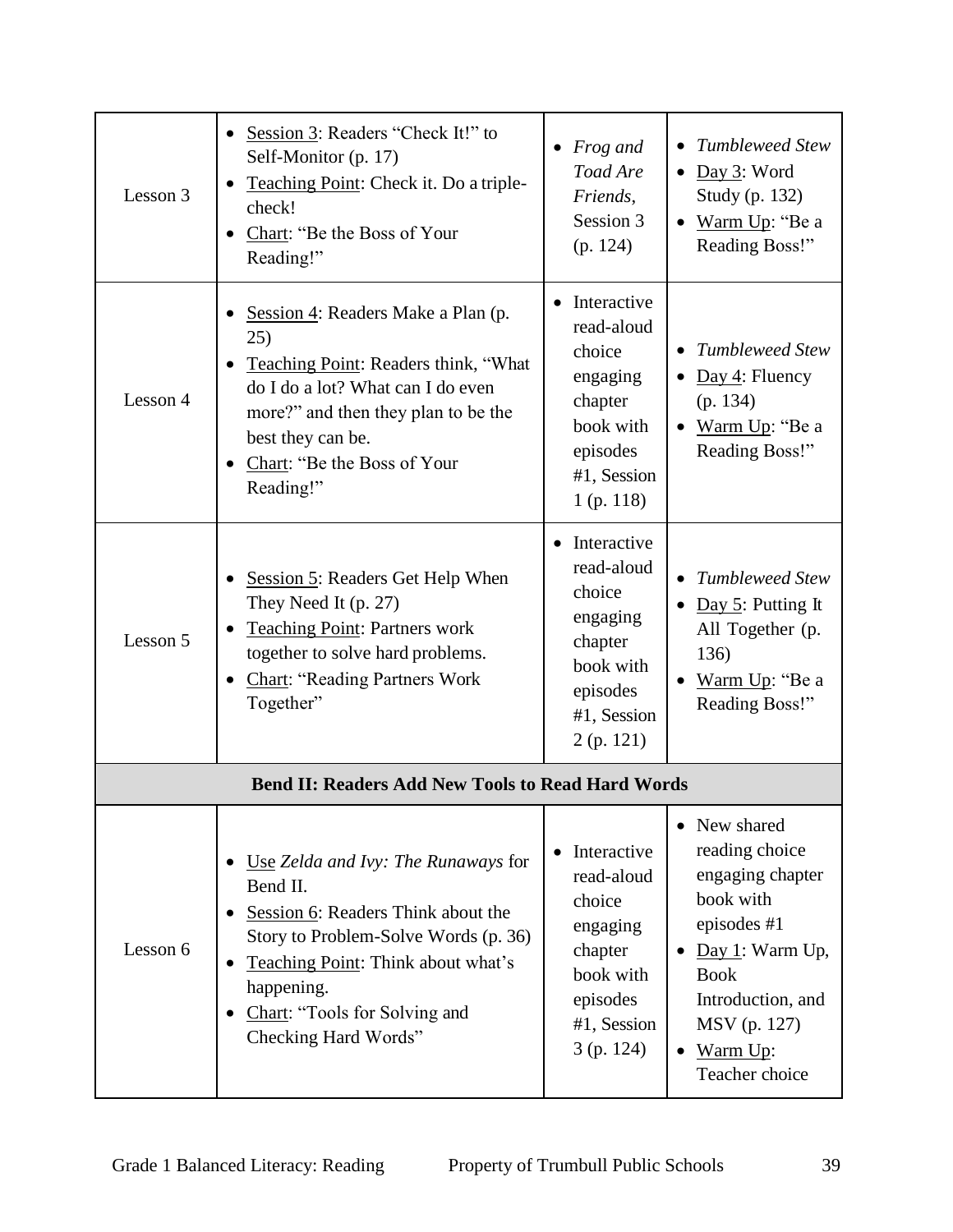| Lesson 7  | Session 7: Readers Think about What<br>$\bullet$<br>Kind of Word Would Fit (p. 43)<br>Teaching Point: Think what kind of<br>word would fit. What would sound<br>right? What kind of word would fit<br>here?<br>Chart: "Tools for Solving and<br>Checking Hard Words" | Interactive<br>read-aloud<br>choice<br>engaging<br>chapter<br>book with<br>episodes<br>#2, Session<br>$1$ (p. 118) | • New shared<br>reading choice<br>engaging chapter<br>book with<br>episodes #1<br>$Day 2: Cross-$<br><b>Checking Sources</b><br>of Information<br>$(MSV)$ (p. 130)<br>$\bullet$ Warm Up:<br>Teacher choice |
|-----------|----------------------------------------------------------------------------------------------------------------------------------------------------------------------------------------------------------------------------------------------------------------------|--------------------------------------------------------------------------------------------------------------------|------------------------------------------------------------------------------------------------------------------------------------------------------------------------------------------------------------|
| Lesson 8  | Session 8: Readers Slow Down to<br>Break Up Long Words (p. 50)<br>Teaching Point: Read the word part by<br>part.<br>Chart: "Tools for Solving and<br>Checking Hard Words"                                                                                            | Interactive<br>read-aloud<br>choice<br>engaging<br>chapter<br>book with<br>episodes<br>#2, Session<br>2(p. 121)    | New shared<br>reading choice<br>engaging chapter<br>book with<br>episodes #1<br>Day 3: Word<br>$\bullet$<br>Study (p. 132)<br>$\bullet$ Warm Up:<br>Teacher choice                                         |
| Lesson 9  | Session 9: Readers Use Words They<br>Know to Solve Words They Don't<br>Know (p. 58)<br>Teaching Point: Use a word that you<br>do know to figure out a word that you<br>don't know.<br>Chart: "Tools for Solving and<br>٠<br>Checking Hard Words"                     | Interactive<br>read-aloud<br>choice<br>engaging<br>chapter<br>book with<br>episodes<br>#2, Session<br>3(p. 124)    | New shared<br>reading choice<br>engaging chapter<br>book with<br>episodes #1<br>Day 4: Fluency<br>$\bullet$<br>(p. 134)<br>Warm Up:<br>$\bullet$<br>Teacher choice                                         |
| Lesson 10 | <b>Session 10: Readers Try Sounds Many</b><br>Ways to Figure Out Words (p. 66)<br>Teaching Point: Try it many ways.<br>Chart: "Tools for Solving and<br>Checking Hard Words"                                                                                         | Interactive<br>read-aloud<br>choice<br>engaging<br>chapter<br>book with<br>episodes<br>#3, Session                 | New shared<br>reading choice<br>engaging chapter<br>book with<br>episodes #1<br>Day 5: Putting It<br>$\bullet$<br>All Together (p.<br>136)                                                                 |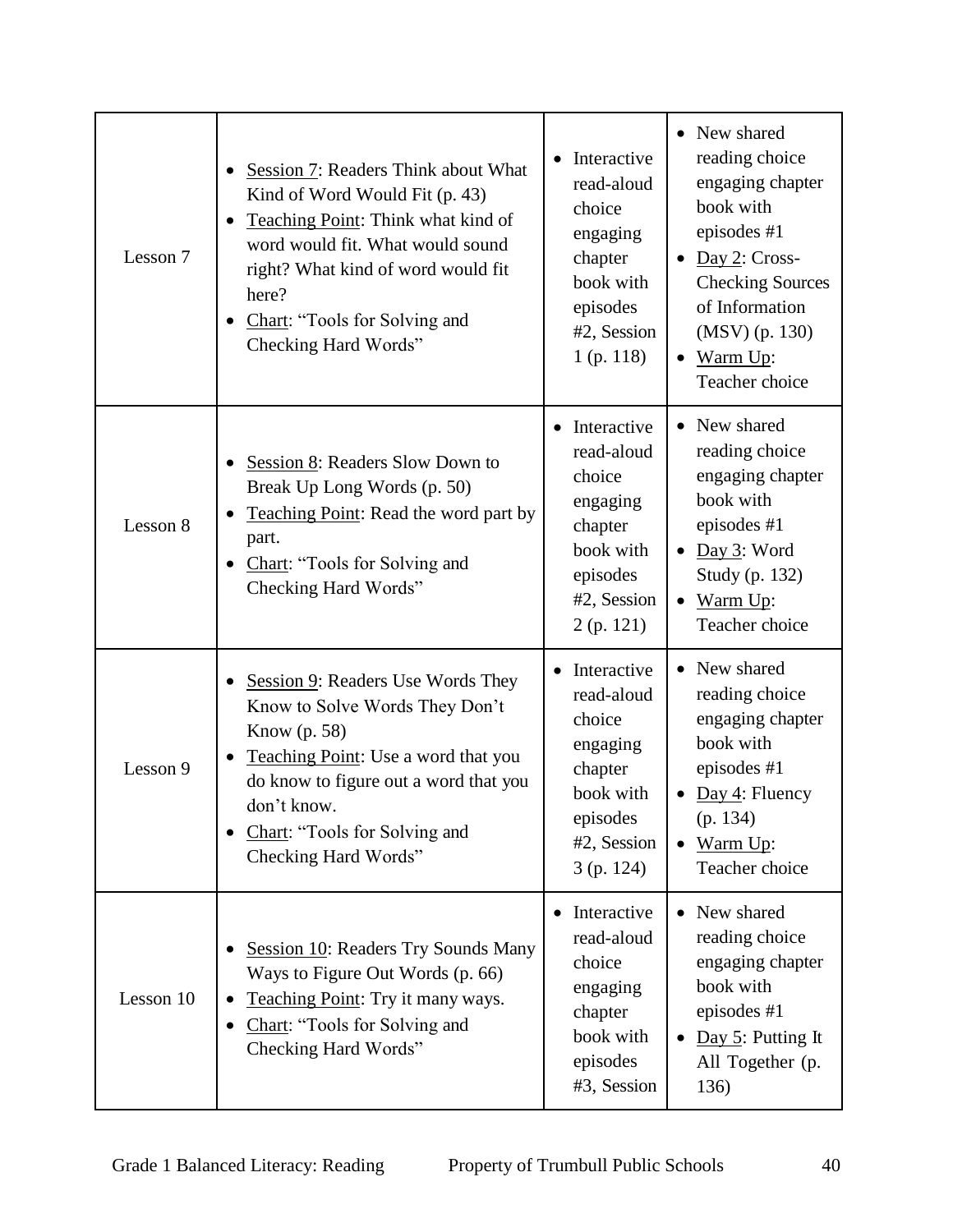|           |                                                                                                                                                                                                                                                                                                                                               | $1$ (p. 118)                                                                                                       | Warm Up:<br>$\bullet$<br>Teacher choice                                                                                                                                                                               |
|-----------|-----------------------------------------------------------------------------------------------------------------------------------------------------------------------------------------------------------------------------------------------------------------------------------------------------------------------------------------------|--------------------------------------------------------------------------------------------------------------------|-----------------------------------------------------------------------------------------------------------------------------------------------------------------------------------------------------------------------|
| Lesson 11 | Session 11: Readers Use Sight Words<br>to Read Fluently (p. 69)<br>Teaching Point: Check if it's a snap<br>word!<br>Chart: "Tools for Solving and<br>$\bullet$<br>Checking Hard Words"                                                                                                                                                        | Interactive<br>read-aloud<br>choice<br>engaging<br>chapter<br>book with<br>episodes<br>#3, Session<br>2(p. 121)    | • New shared<br>reading choice<br>engaging chapter<br>book with<br>episodes #2<br>$\bullet$ Day 1: Warm Up,<br><b>Book</b><br>Introduction, and<br>MSV (p. 127)<br>$\bullet$ Warm Up:<br>Teacher choice               |
|           | <b>Bend III: Readers Use Tools to Understand Their Books</b>                                                                                                                                                                                                                                                                                  |                                                                                                                    |                                                                                                                                                                                                                       |
| Lesson 12 | Use Zelda and Ivy: The Runaways<br>٠<br>for Bend II.<br>Session 12: Readers Work to<br>$\bullet$<br>Understand, Rereading If They Don't<br>Get It (p. 76)<br>Teaching Point: Readers check for<br>$\bullet$<br>understanding, and if they don't<br>understand, they go back and reread.<br>Chart: "Tools for Understanding Our<br>٠<br>Books" | Interactive<br>read-aloud<br>choice<br>engaging<br>chapter<br>book with<br>episodes<br>#3, Session<br>3(p. 124)    | • New shared<br>reading choice<br>engaging chapter<br>book with<br>episodes #2<br>$\bullet$ Day 2: Cross-<br><b>Checking Sources</b><br>of Information<br>$(MSV)$ (p. 130)<br>Warm Up:<br>$\bullet$<br>Teacher choice |
| Lesson 13 | Session 13: Readers Make Mind<br>Movies to Picture What's Happening<br>(p. 82)<br>Teaching Point: Make a movie to<br>picture what's happening.<br>Chart: "Tools for Understanding Our<br>$\bullet$<br>Books"                                                                                                                                  | Interactive<br>read-aloud<br>choice<br>engaging<br>chapter<br>book with<br>episodes<br>#4, Session<br>$1$ (p. 118) | • New shared<br>reading choice<br>engaging chapter<br>book with<br>episodes #2<br>$\bullet$ Day 3: Word<br>Study (p. 132)<br>Warm Up:<br>$\bullet$<br>Teacher choice                                                  |
| Lesson 14 | Session 14: Readers Keep Track of<br>$\bullet$<br>Who's Talking as They Read (p. 88)                                                                                                                                                                                                                                                          | Interactive<br>read-aloud                                                                                          | New shared<br>$\bullet$<br>reading choice                                                                                                                                                                             |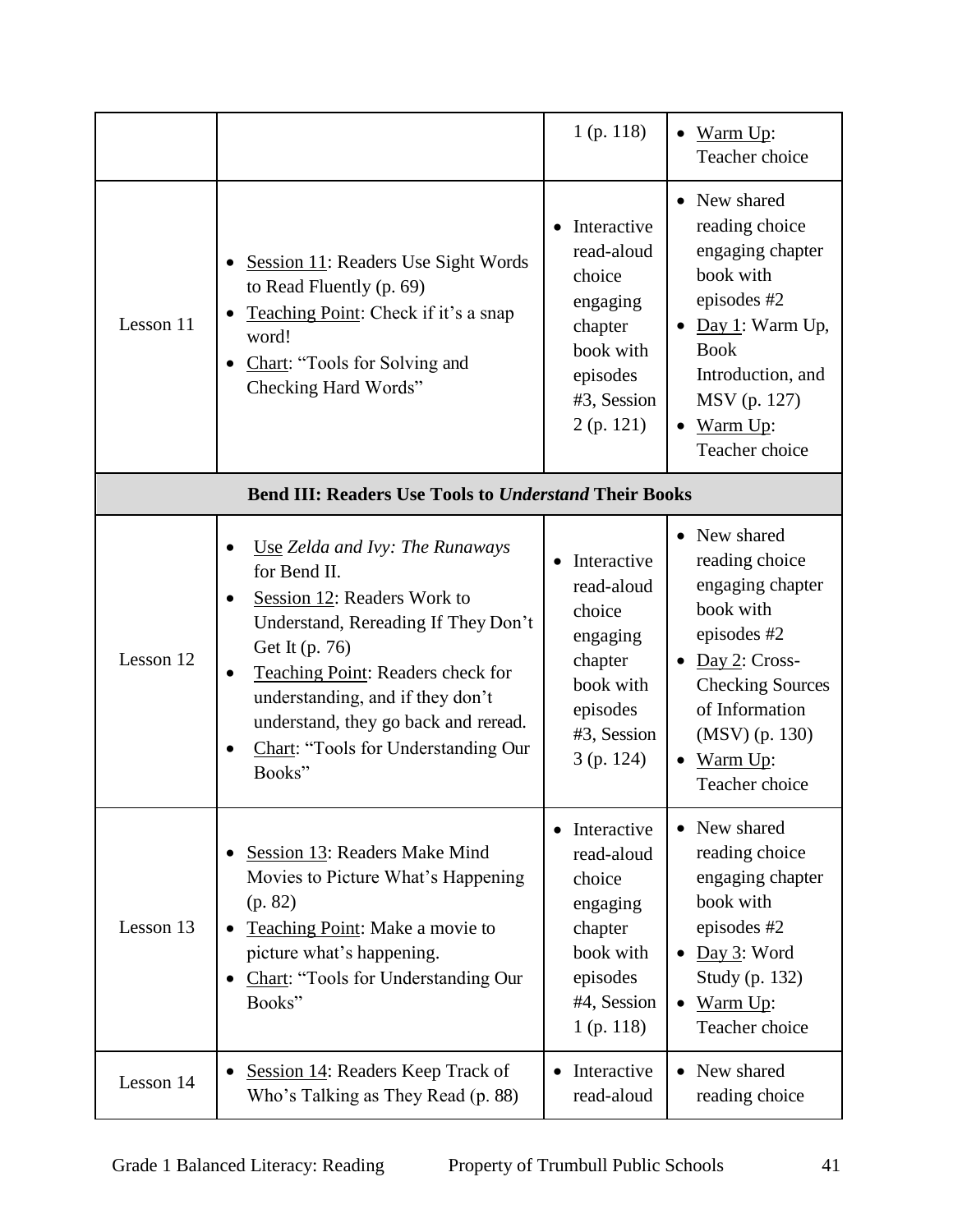|                                                               | Teaching Point: Keep track of who's<br>$\bullet$<br>talking!<br>Chart: "Tools for Understanding Our<br>٠<br>Books"                                                                                                                                                                               | choice<br>engaging<br>chapter<br>book with<br>episodes<br>#4, Session<br>2(p. 121)                                              | engaging chapter<br>book with<br>episodes #2<br>Day 4: Fluency<br>$\bullet$<br>(p. 134)<br>Warm Up:<br>$\bullet$<br>Teacher choice                                                                    |
|---------------------------------------------------------------|--------------------------------------------------------------------------------------------------------------------------------------------------------------------------------------------------------------------------------------------------------------------------------------------------|---------------------------------------------------------------------------------------------------------------------------------|-------------------------------------------------------------------------------------------------------------------------------------------------------------------------------------------------------|
| Lesson 15                                                     | Session 15: Readers Don't Just Read<br>$\bullet$<br>Words, They Understand Words (p.<br>91)<br>Teaching Point: When you come to a<br>$\bullet$<br>word that you don't know, say the<br>word the best you can, and think about<br>what it means.<br>Chart: "Tools for Understanding Our<br>Books" | Interactive<br>$\bullet$<br>read-aloud<br>choice<br>engaging<br>chapter<br>book with<br>episodes<br>#4, Session<br>$3$ (p. 124) | New shared<br>$\bullet$<br>reading choice<br>engaging chapter<br>book with<br>episodes #2<br>Day $5$ : Putting It<br>$\bullet$<br>All Together (p.<br>136)<br>Warm Up:<br>$\bullet$<br>Teacher choice |
| Bend IV: Readers Use Everything They Know to Get the Job Done |                                                                                                                                                                                                                                                                                                  |                                                                                                                                 |                                                                                                                                                                                                       |
| Lesson 16                                                     | Use Tumbleweed Stew for Bend IV.<br>Session 16: Readers Use Everything<br>$\bullet$<br>They Know to Get the Job Done<br>Quickly! (p. 100)<br>Teaching Point: While reading, use<br>everything you know, quickly!                                                                                 | Interactive<br>$\bullet$<br>read-aloud<br>choice<br>engaging<br>chapter<br>book with<br>episodes<br>#5, Session<br>$1$ (p. 118) | New shared<br>$\bullet$<br>reading choice<br>engaging chapter<br>book with<br>episodes #3<br>Teacher will<br>$\bullet$<br>determine skill<br>to practice                                              |
| Lesson 17                                                     | • Session 17: Readers Investigate Ways<br>to Make Their Reading Sound Great<br>(p. 106)<br>Inquiry Question: What does this<br>$\bullet$<br>reader do that I can try, too, to make<br>my reading sound really great?<br>• Chart: "Ways to Sound Like a<br>Reading Star!"                         | Interactive<br>read-aloud<br>choice<br>engaging<br>chapter<br>book with<br>episodes<br>#5, Session                              | • New shared<br>reading choice<br>engaging chapter<br>book with<br>episodes #3<br>Teacher will<br>$\bullet$<br>determine skill to<br>practice                                                         |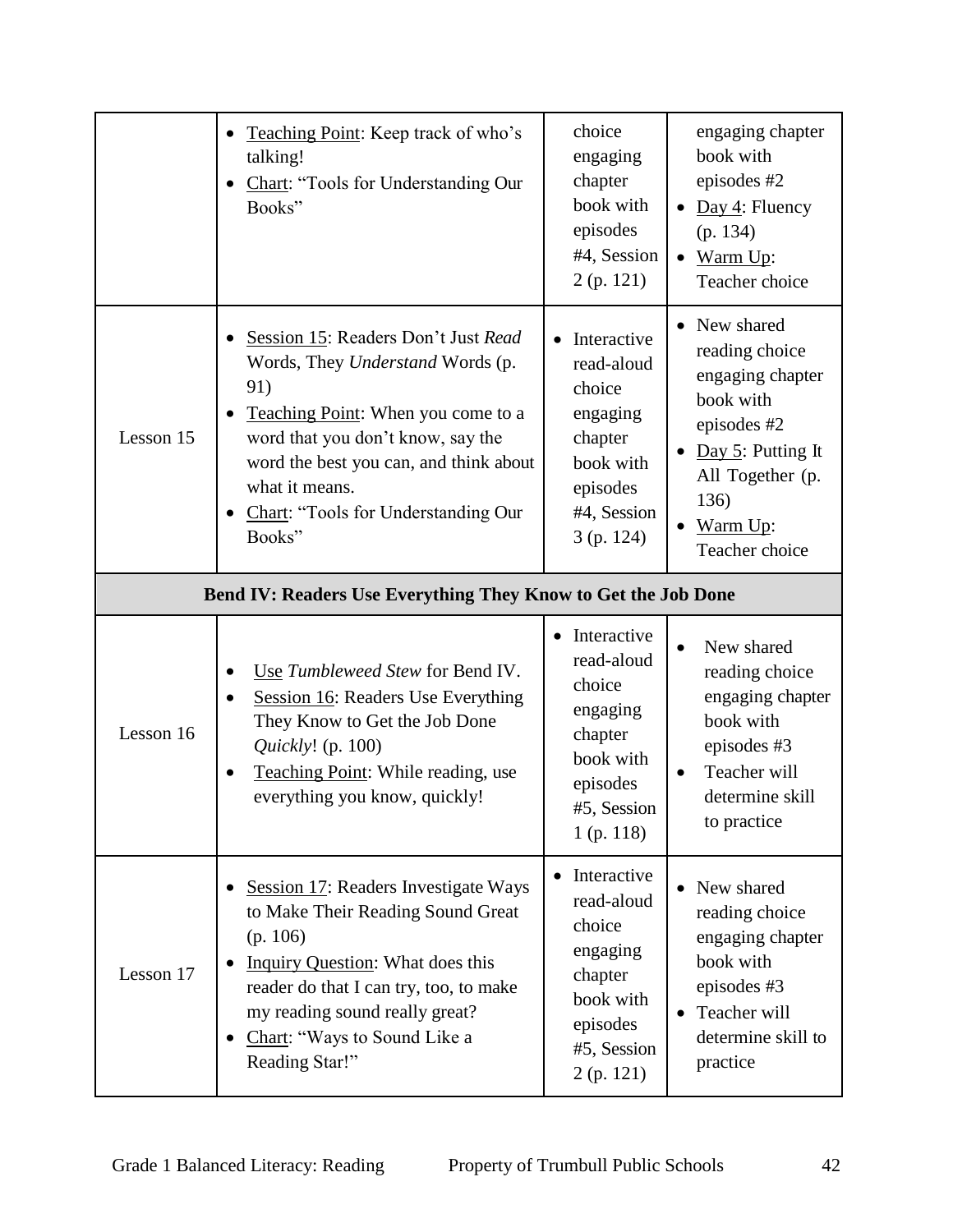| Lesson 18 | Session 18: Partners Work Together to<br>$\bullet$<br>Make Their Reading Sound Its Very<br>Best (p. 112)<br><b>Teaching Point:</b> To read your very<br>best, it helps to have an audience. | Interactive<br>read-aloud<br>choice<br>engaging<br>chapter<br>book with<br>episodes<br>#5, Session<br>3(p. 124) | New shared<br>$\bullet$<br>reading choice<br>engaging chapter<br>book with<br>episodes #3<br>Teacher will<br>determine skill to<br>practice |
|-----------|---------------------------------------------------------------------------------------------------------------------------------------------------------------------------------------------|-----------------------------------------------------------------------------------------------------------------|---------------------------------------------------------------------------------------------------------------------------------------------|
|-----------|---------------------------------------------------------------------------------------------------------------------------------------------------------------------------------------------|-----------------------------------------------------------------------------------------------------------------|---------------------------------------------------------------------------------------------------------------------------------------------|

Student performance on the following assessments will be reflected on the Trimester 3 standards-based report card.

Formative Assessments:

- Informal observation of students' reading behaviors should be recorded and used to identify individual teaching points for conferring and to record student growth over the course of the unit.
- Informal running records should be conducted during small-group instruction to help drive instruction and form leveled groups.
- Students' jottings on Post-it notes

Summative Assessments:

 For students not meeting the January Benchmark, Formal Running Records utilizing the Fountas & Pinnell Benchmark Assessments

#### **Resources**

Core

- Readers Have Big Jobs to Do: Fluency, Phonics, and Comprehension (Grade 1, Unit 3)
- *The Dinosaur Chase* by Hugh Price
- *Frog and Toad Are Friends* by Arnold Lobel
- *Tumbleweed Stew* by Susan Stevens Crummel
- *Zelda and Ivy: The Runaways* by Laura McGee Kvasnosky
- Note-taking system for conferencing
- Reader's Notebook or Folder

#### **Supplemental**

- *A Visitor for Bear* by Bonny Becker
- *Chester's Way* by Kevin Henkes
- *George and Martha* by James Marshall
- *Henry and Mudge* by Cynthia Rylant
- *Poppleton* by Cynthia Rylant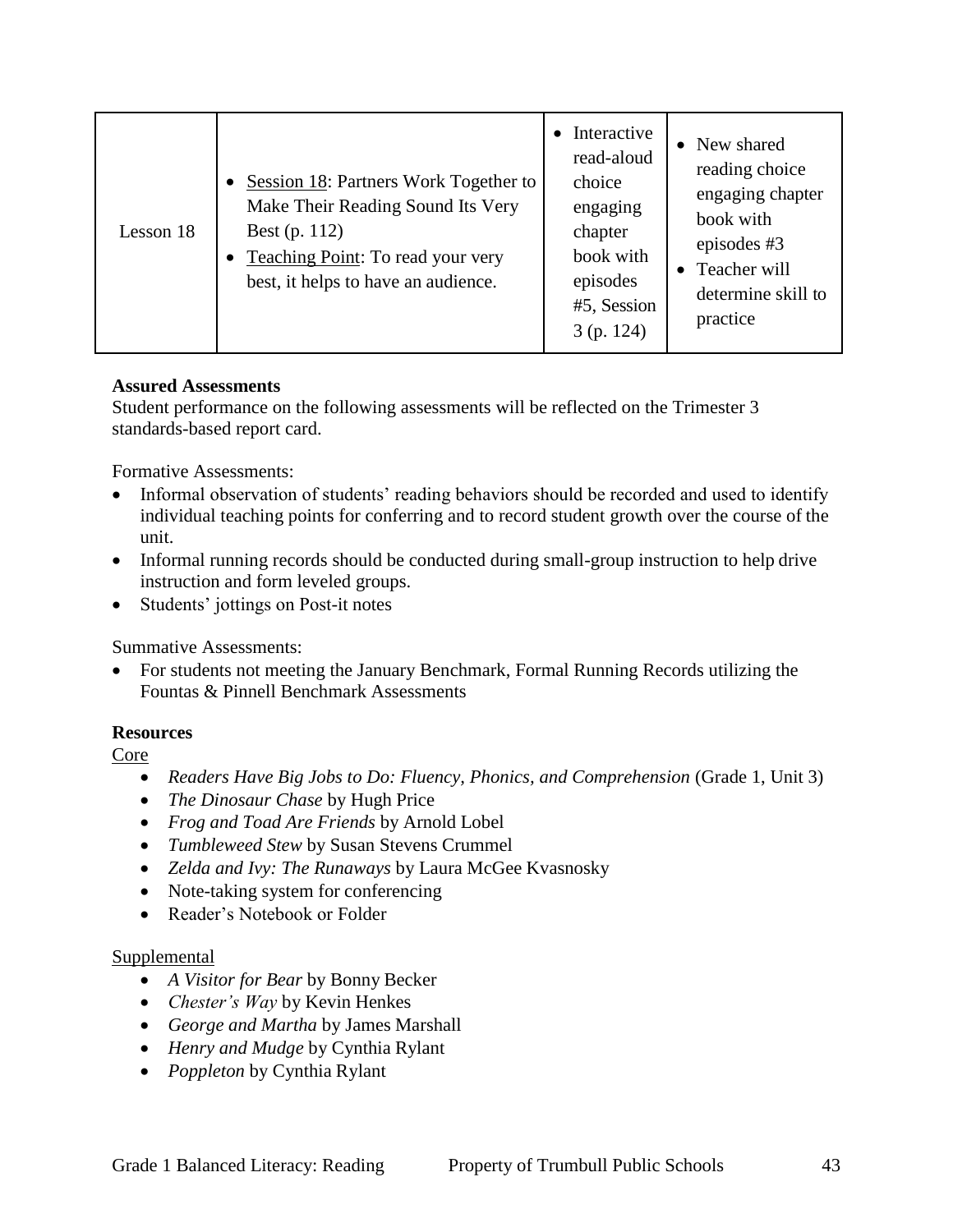Additional mentor texts available in *Making Meaning*, *Being a Writer*, and classroom/school libraries

## **Time Allotment**

• mid February – March

| <b>Word Study: Fundations</b> |                                                                                                                                                                                                                                                                                                        |                        |  |
|-------------------------------|--------------------------------------------------------------------------------------------------------------------------------------------------------------------------------------------------------------------------------------------------------------------------------------------------------|------------------------|--|
| Unit                          | <b>Topic</b>                                                                                                                                                                                                                                                                                           | <b>Time Allocation</b> |  |
| 8                             | • Consonant blend and digraph blends<br>• Reading 4 sounds<br>$\bullet$ Suffix -s<br>$\bullet$ <i>r</i> -controlled: <i>ar</i> , <i>or</i> , <i>er</i> , <i>ir</i> , <i>ur</i><br>• Reading with accuracy and prosody<br>High-frequency (sight) words: would, could,<br>٠<br>should, her, over, number | 2 weeks                |  |
| 9                             | • Closed-syllable vowel teams: $ai$ , $ay$ , $ee$ , $ea$ , $ey$ ,<br>oi, oy<br>Narrative vs. informational<br>$\bullet$<br>• Reading with accuracy and prosody<br>High-frequency (sight) words: say, says, see,<br>between, each                                                                       | 2 weeks                |  |

#### **Assured Assessments**

Student performance on the following assessments will be reflected on the Trimester 2 standards-based report card.

Summative Assessments:

Unit Tests for *Fundations* Units 8 & 9

## **Time Allotment**

• mid February – March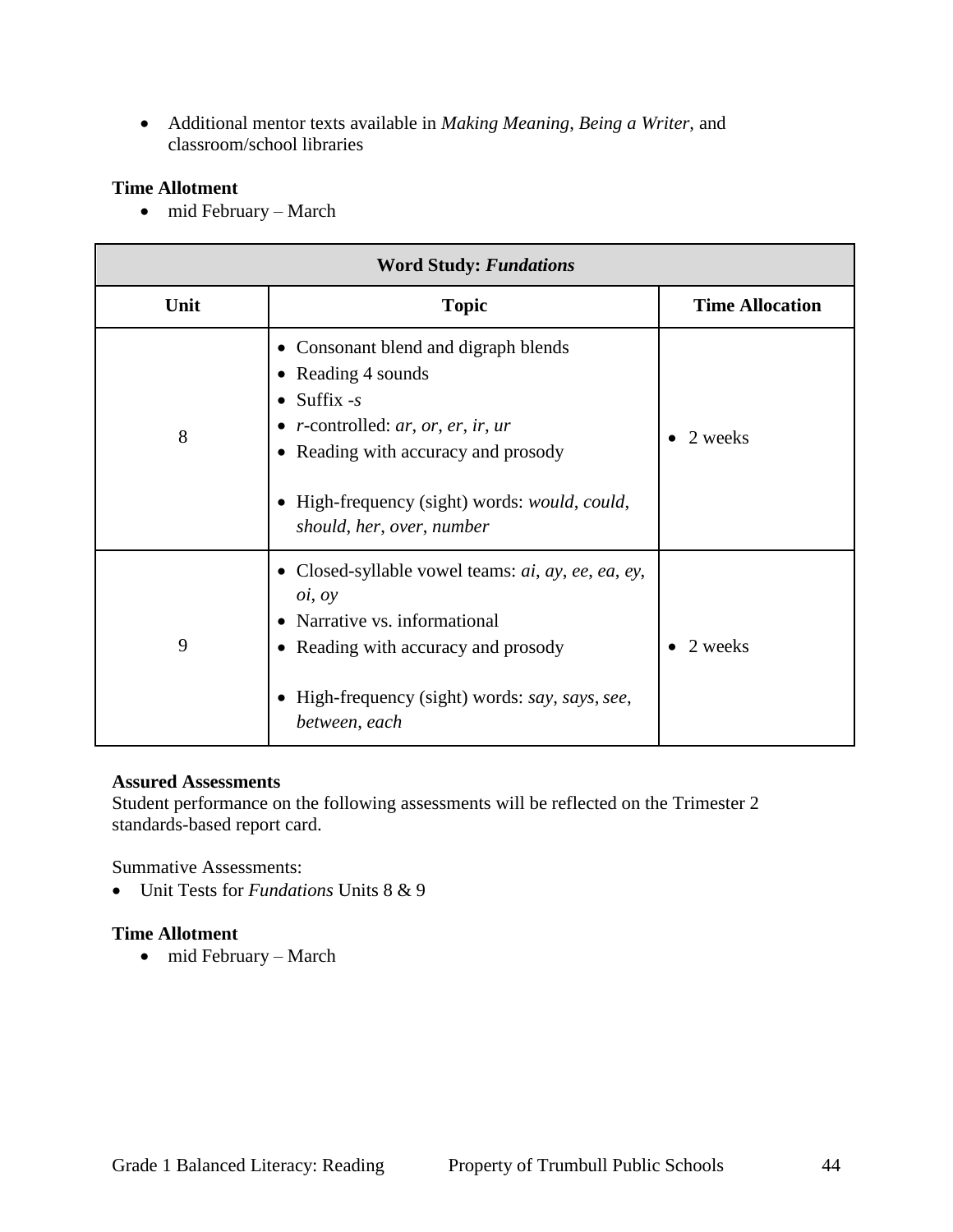## **UNIT 6**

## **Meeting Characters and Learning Lessons: A Study of Story Elements; Word Study (***Fundations* **Units 10 & 11)**

## **Unit Goals**

- use pictures and details to envision what's happening and where the story takes place.
- learn that characters are the most important ingredient in any story.
- learn that books teach little life lessons.
- grow opinions about books.

| CCS.ELA-Literacy.RL.1.1  | Ask and answer questions about key details in a text.                                                       |
|--------------------------|-------------------------------------------------------------------------------------------------------------|
| CCS.ELA-Literacy.RL.1.2  | Retell stories, including key details, and demonstrate<br>understanding of their central message or lesson. |
| CCS.ELA-Literacy.RL.1.3  | Describe characters, settings, and major events in a story,<br>using key details.                           |
| CCS.ELA-Literacy.RL.1.4  | Identify words and phrases in stories or poems that suggest<br>feelings or appeal to the senses.            |
| CCS.ELA-Literacy.RL.1.6  | Identify who is telling the story at various points in a text.                                              |
| CCS.ELA-Literacy.RL.1.7  | Use illustrations and details in a story to describe its<br>characters, setting, or events.                 |
| CCS.ELA-Literacy.RL.1.9  | Compare and contrast the adventures and experiences of<br>characters in stories.                            |
| CCS.ELA-Literacy.RL.1.10 | With prompting and support, read prose and poetry of<br>appropriate complexity for grade 1.                 |
| CCS.ELA-Literacy.RF.1.1  | Demonstrate understanding of the organization and basic<br>features of print.                               |
| CCS.ELA-Literacy.RF.1.2  | Demonstrate understanding of spoken words, syllables, and<br>sounds (phonemes).                             |
| CCS.ELA-Literacy.RF.1.3  | Know and apply grade-level phonics and word analysis<br>skills in decoding words.                           |
| CCS.ELA-Literacy.RF.1.4  | Read with sufficient accuracy and fluency to support<br>comprehension.                                      |
|                          |                                                                                                             |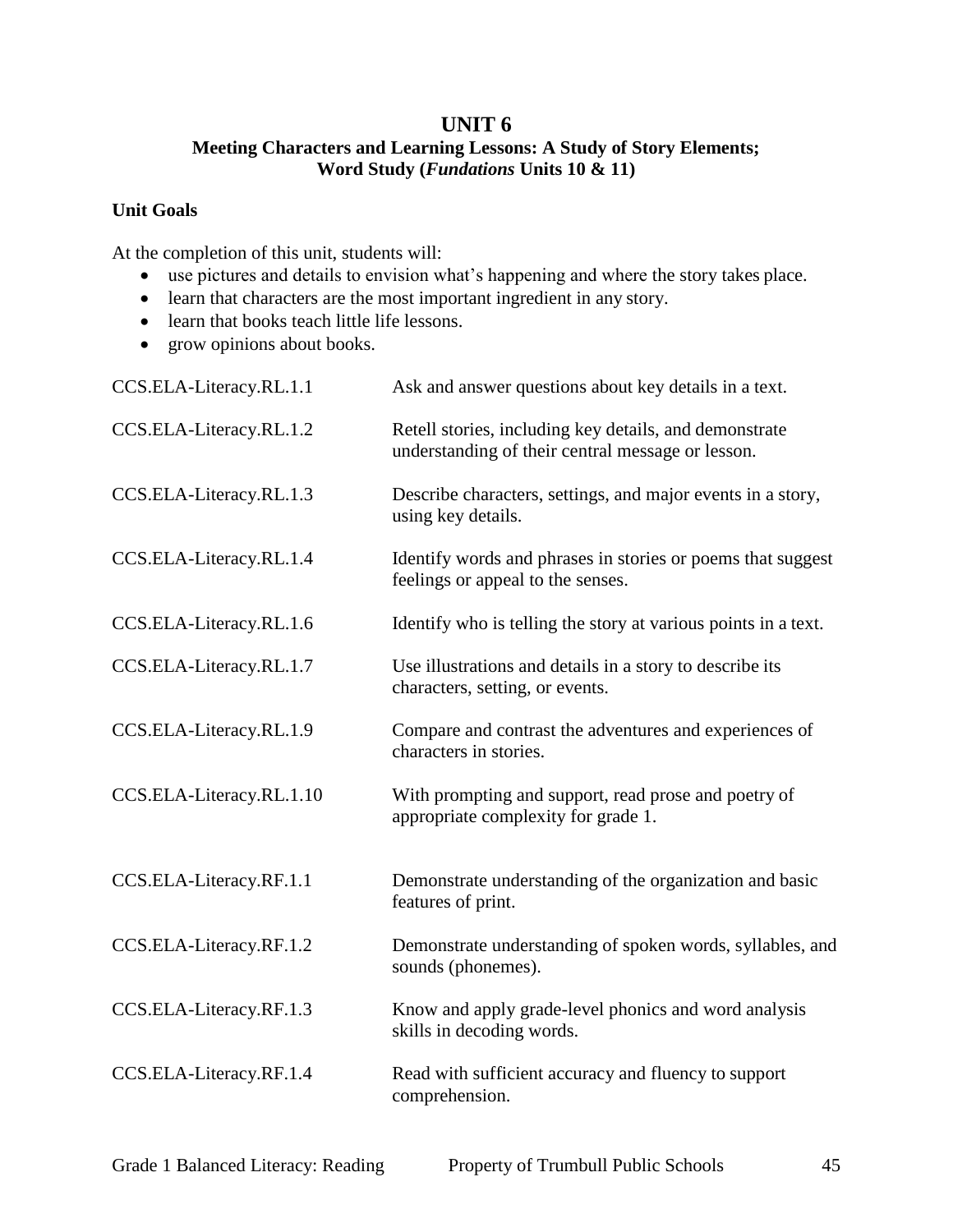| CCS.ELA-Literacy.W.1.1  | Write opinion pieces in which they introduce the topic or<br>name the book they are writing about, state an opinion,<br>supply a reason for the opinion, and provide some sense of<br>closure.                         |
|-------------------------|------------------------------------------------------------------------------------------------------------------------------------------------------------------------------------------------------------------------|
| CCS.ELA-Literacy.W.1.3  | Write narratives in which they recount two or more<br>appropriately sequenced events, include some details<br>regarding what happened, use temporal words to signal<br>event order, and provide some sense of closure. |
| CCS.ELA-Literacy.W.1.8  | With guidance and support form adults, recall information<br>from experiences or gather information from provided<br>sources to answer a question.                                                                     |
| CCS.ELA-Literacy.SL.1.1 | Participate in collaborative conversations with diverse<br>partners about grade 1 topics and texts with peers and<br>adults in small and larger groups.                                                                |
| CCS.ELA-Literacy.SL.1.2 | Ask and answer questions about key details in a text read<br>aloud or information presented orally or through other<br>media.                                                                                          |
| CCS.ELA-Literacy.SL.1.4 | Describe people, places, things, and events with relevant<br>details, expressing ideas and feelings clearly.                                                                                                           |
| CCS.ELA-Literacy.SL.1.5 | Add drawings or other visual displays to descriptions when<br>appropriate to clarify ideas, thoughts, and feelings.                                                                                                    |
| CCS.ELA-Literacy.SL.1.6 | Produce complete sentences when appropriate to task and<br>situation.                                                                                                                                                  |
| CCS.ELA-Literacy.L.1.1  | Demonstrate command of the conventions of standard<br>English grammar and usage when writing or speaking.                                                                                                              |
| CCS.ELA-Literacy.L.1.2  | Demonstrate command of the conventions of standard<br>English capitalization, punctuation, and spelling when<br>writing.                                                                                               |
| CCS.ELA-Literacy.L.1.4  | Determine or clarify the meaning of unknown and multiple-<br>meaning words and phrases based on grade 1 reading and<br>content, choosing flexibly from an array of strategies.                                         |
| CCS.ELA-Literacy.L.1.6  | Use words and phrases acquired through conversations,<br>reading and being read to, and responding to texts,                                                                                                           |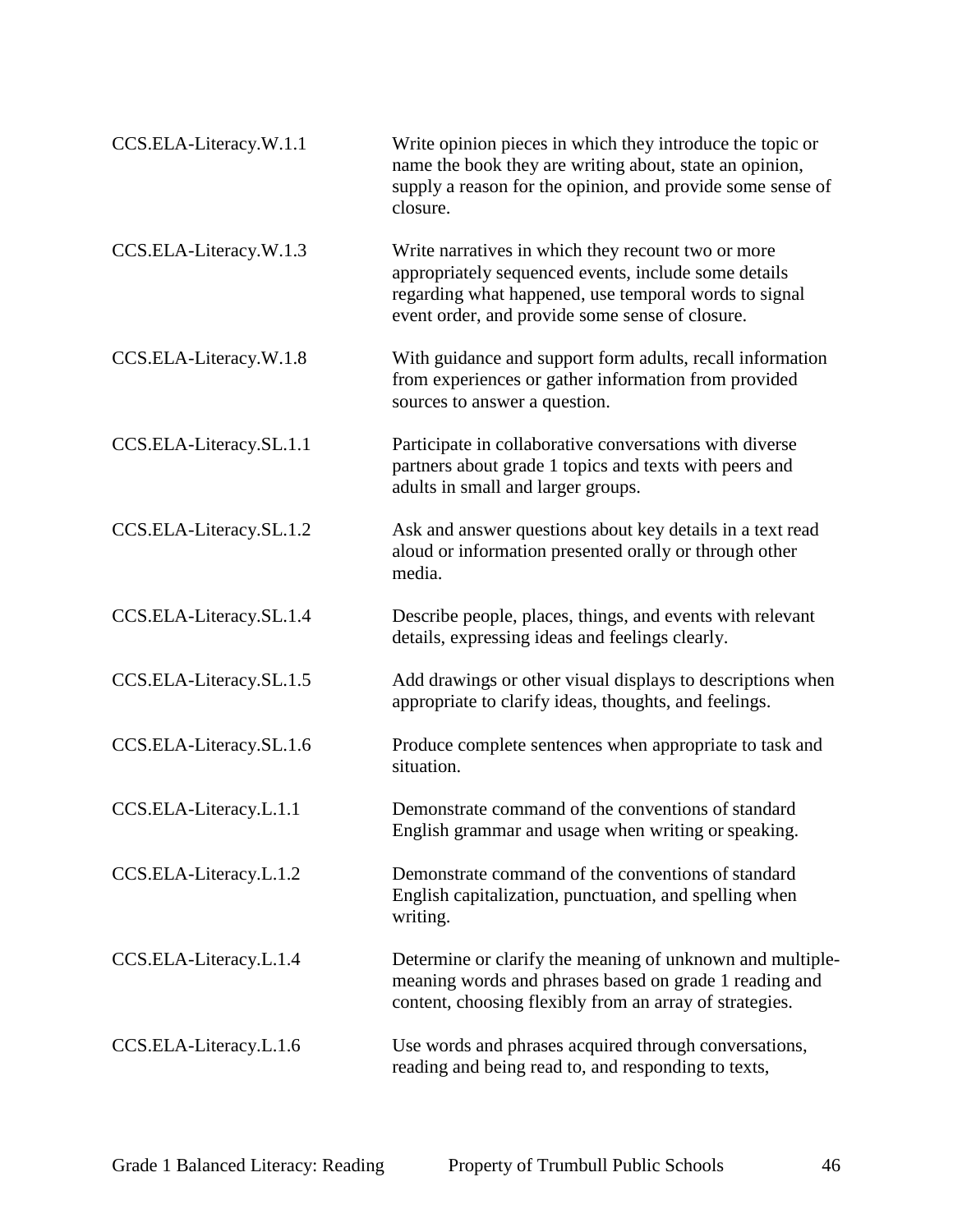including using frequently occurring conjunctions to signal simple relationships (e.g., *because*).

## **Unit Essential Questions**

- What do readers do to retell a story?
- How do I get to know a character better?
- How do readers find clues in the text to show characters' feelings?
- How do characters' feelings change in the story?
- What life lessons do readers learn from books?

## **Scope and Sequence**

| <b>Meeting Characters and Learning Lessons: A Study of Story Elements</b> |                                                                                                                                                                                                                                                                                                                    |                                                                                  |                                                                                                                                                                           |  |
|---------------------------------------------------------------------------|--------------------------------------------------------------------------------------------------------------------------------------------------------------------------------------------------------------------------------------------------------------------------------------------------------------------|----------------------------------------------------------------------------------|---------------------------------------------------------------------------------------------------------------------------------------------------------------------------|--|
|                                                                           | <b>Reading Workshop</b>                                                                                                                                                                                                                                                                                            | <b>Interactive</b><br><b>Read-Aloud</b>                                          | <b>Shared Reading</b>                                                                                                                                                     |  |
| Prior to Unit                                                             | • Pull from your classroom library<br>beloved character book series.<br>Prepare retell booklets (see p. xiii),<br>craft sticks for talk tools, and<br>director's tools. Online resources are<br>available.                                                                                                         | Read pp.<br>106-113.                                                             | Read pp. 114-<br>$\bullet$<br>125. Copy<br>"Chums" for<br>Warm Up.                                                                                                        |  |
| <b>Bend I: Going on Reading Adventures</b>                                |                                                                                                                                                                                                                                                                                                                    |                                                                                  |                                                                                                                                                                           |  |
| Lesson 1                                                                  | • Use Iris and Walter and the Field<br>Trip for Bend I.<br>Session 1, Day 1: Readers Preview<br>Stories to Get Ready for Reading<br>Adventures (p. 2)<br>Teaching Point: Readers take a sneak<br>peak to find out where they will go<br>and what they will do.<br>Chart: "Off We Go! Readers Go on<br>Adventures!" | <i>Upstairs</i><br>Mouse,<br><b>Downstairs</b><br>Mole,<br>Session 1 (p.<br>106) | • George and<br>Martha: One<br>More Time, "The<br>Scary Movie"<br>Day 1: Warm Up,<br>$\bullet$<br><b>Book</b><br>Introduction, and<br>MSV (p. 115)<br>Warm Up:<br>"Chums" |  |
| Lesson 2                                                                  | Session 1, Day 2: Readers Preview<br>$\bullet$<br>Stories to Get Ready for Reading<br>Adventures (p. 2)<br>Teaching Point: Readers need to use                                                                                                                                                                     |                                                                                  | • George and<br>Martha: One<br>More Time, "The<br>Scary Movie"                                                                                                            |  |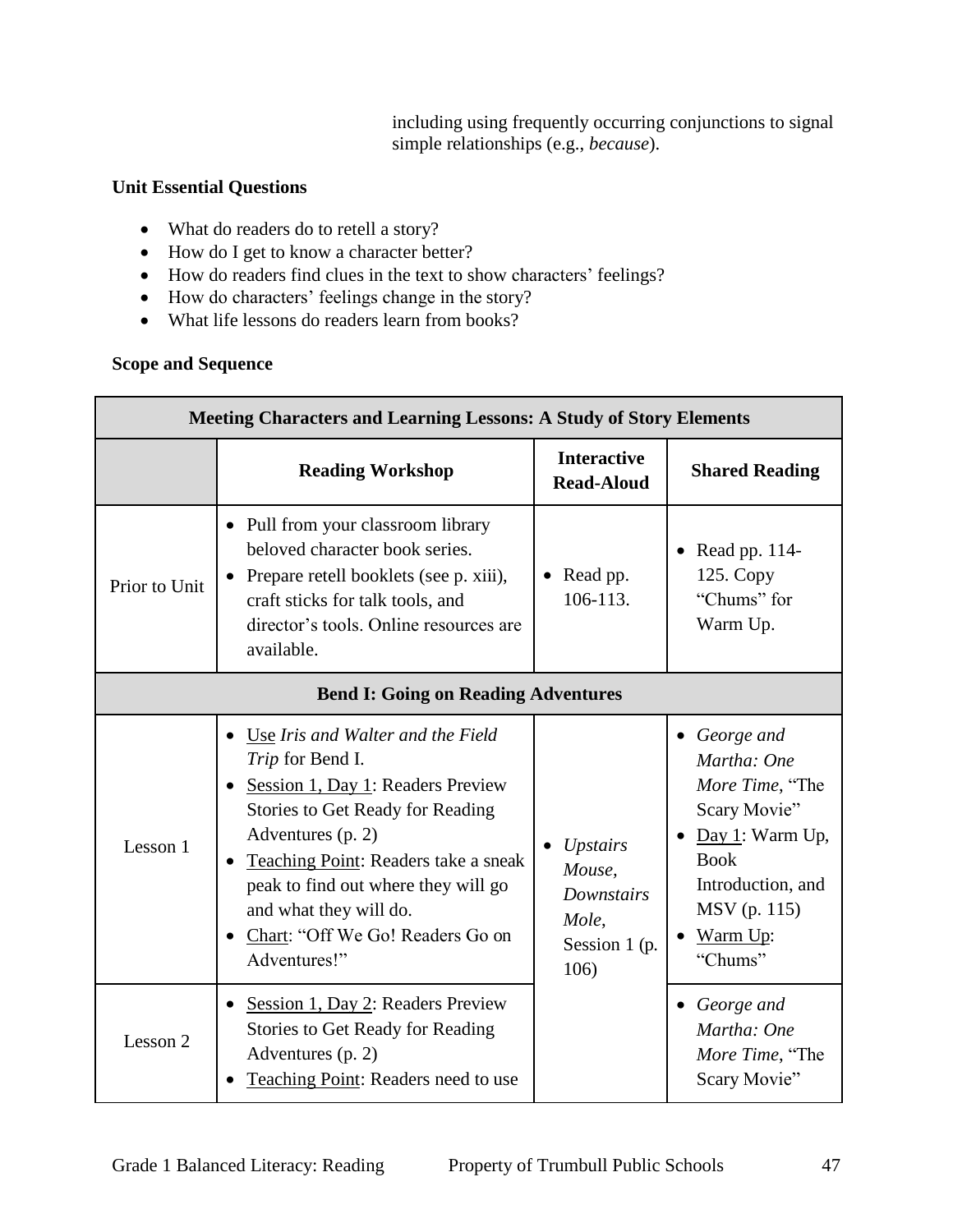|          | the pictures and words to keep track<br>of the where and when of each part<br>of the story.<br>See Share, p. 8.<br>$\bullet$<br>Chart: "Off We Go! Readers Go on<br>Adventures!"                                                                                                       |                                                                                                                             | Day 2: Cross-<br>$\bullet$<br><b>Checking Sources</b><br>of Information<br>$(MSV)$ (p. 118)<br>Warm Up:<br>"Chums"                                        |
|----------|----------------------------------------------------------------------------------------------------------------------------------------------------------------------------------------------------------------------------------------------------------------------------------------|-----------------------------------------------------------------------------------------------------------------------------|-----------------------------------------------------------------------------------------------------------------------------------------------------------|
| Lesson 3 | Session 2: Readers Use the Storyline<br>$\bullet$<br>to Predict $(p. 10)$<br>Teaching Point: Readers look ahead<br>٠<br>and imagine what's next and think<br>about what has already happened to<br>make a prediction.<br>Chart: "Off We Go! Readers Go on<br>$\bullet$<br>Adventures!" | <b>Upstairs</b><br>Mouse,<br>Downstairs<br>Mole,<br>Session 2 (p.<br>111)                                                   | George and<br>$\bullet$<br>Martha: One<br>More Time, "The<br>Scary Movie"<br>Day 3: Word<br>$\bullet$<br>Study (p. 120)<br>Warm Up:<br>"Chums"            |
| Lesson 4 | Session 3: Readers Retell to Retain<br>the Story $(p. 16)$<br><b>Teaching Point: Marking important</b><br>$\bullet$<br>parts will help you retell what<br>happened.<br>Chart: "Off We Go! Readers Go on<br>$\bullet$<br>Adventures!"                                                   | • Interactive<br>read-aloud<br>choice<br>fiction book<br>with strong<br>character(s)<br>#1, Session<br>$1$ (p. 107)         | • George and<br>Martha: One<br>More Time, "The<br>Scary Movie"<br>Day 4: Fluency<br>$\bullet$<br>(p. 122)<br>Warm Up:<br>$\bullet$<br>"Chums"             |
| Lesson 5 | Session 4: Readers Revisit Books to<br>$\bullet$<br>Notice More (p. 22)<br>Teaching Point: Readers know they<br>can go back to the same place, page,<br>and reading adventure to see<br>something new by rereading.<br>Chart: "Off We Go! Readers Go on<br>$\bullet$<br>Adventures!"   | Interactive<br>$\bullet$<br>read-aloud<br>choice<br>fiction book<br>with strong<br>character(s)<br>#1, Session<br>2(p. 111) | George and<br>$\bullet$<br>Martha: One<br>More Time, "The<br>Scary Movie"<br>Day $5$ : Putting It<br>٠<br>All Together (p.<br>124)<br>Warm Up:<br>"Chums" |
| Lesson 6 | Session 5: Readers Reread to Notice<br>٠<br>Pages that Go Together (p. 28)<br>Teaching Point: Readers reread to<br>notice how parts go together.<br>Chart: "Off We Go! Readers Go on                                                                                                   | Interactive<br>$\bullet$<br>read-aloud<br>choice<br>fiction book<br>with strong                                             | George and<br>$\bullet$<br>Martha: One<br>More Time, "The<br>Secret Club"<br>Day 1: Warm Up,                                                              |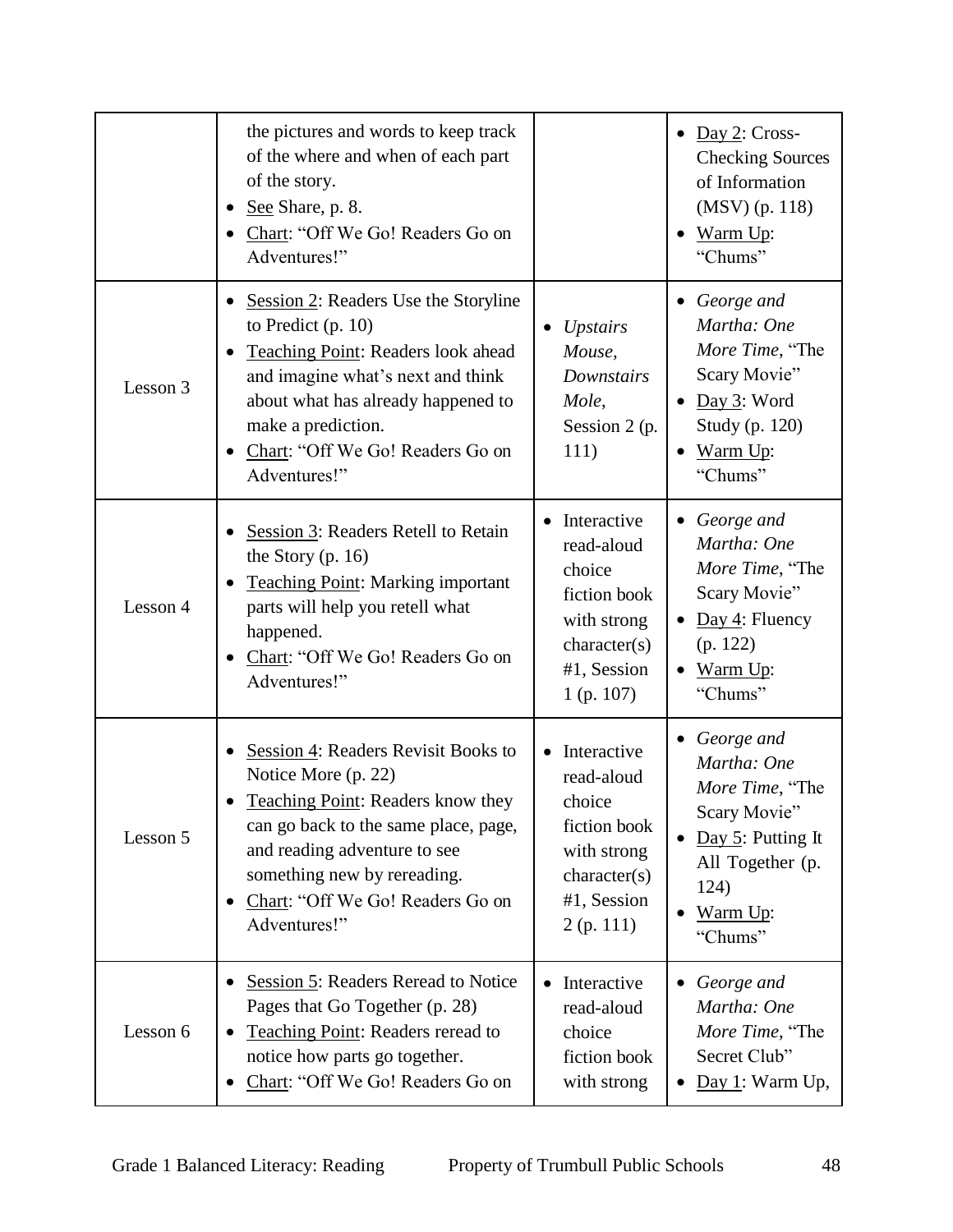|           | Adventures!"                                                                                                                                                                                                                                                                                                                                                                                     | character(s)<br>#2, Session<br>$1$ (p. 107)                                                                       | <b>Book</b><br>Introduction, and<br>MSV (p. 115)<br>Warm Up:<br>Teacher choice                                                                                                                      |
|-----------|--------------------------------------------------------------------------------------------------------------------------------------------------------------------------------------------------------------------------------------------------------------------------------------------------------------------------------------------------------------------------------------------------|-------------------------------------------------------------------------------------------------------------------|-----------------------------------------------------------------------------------------------------------------------------------------------------------------------------------------------------|
|           | <b>Bend II: Studying Characters in Books</b>                                                                                                                                                                                                                                                                                                                                                     |                                                                                                                   |                                                                                                                                                                                                     |
| Lesson 7  | Use $Mr$ . Putter $\&$ Tabby Drop the<br>$\bullet$<br><b>Ball</b> for Bend II.<br>Session 6: Learning about the Main<br>$\bullet$<br>Character (p. 32)<br>Teaching Point: Characters are the<br>$\bullet$<br>most important ingredient in any<br>story, so readers pay attention to<br>details to learn all they can about<br>them.<br><b>Chart: "Readers Meet Characters</b><br>along the Way!" | Interactive<br>read-aloud<br>choice<br>fiction book<br>with strong<br>character(s)<br>#2, Session<br>2(p. 111)    | George and<br>Martha: One<br>More Time, "The<br>Secret Club"<br>Day 2: Cross-<br>$\bullet$<br><b>Checking Sources</b><br>of Information<br>$(MSV)$ (p. 118)<br>$\bullet$ Warm Up:<br>Teacher choice |
| Lesson 8  | Session 7: Readers Learn about<br>$\bullet$<br><b>Characters by Noticing Their</b><br>Relationships (p. 38)<br>Teaching Point: Readers don't just<br>$\bullet$<br>get to know the character who is the<br>star of the story. They get to know<br>other characters too.<br><b>Chart: "Readers Meet Characters</b><br>along the Way!"                                                              | Interactive<br>read-aloud<br>choice<br>fiction book<br>with strong<br>character(s)<br>#3, Session<br>$1$ (p. 107) | • George and<br>Martha: One<br>More Time, "The<br>Secret Club"<br>$\bullet$ Day 3: Word<br>Study (p. 120)<br>$\bullet$ Warm Up:<br>Teacher choice                                                   |
| Lesson 9  | Session 8: Rereading to Learn More<br>٠<br>about Characters (p. 45)<br>Teaching Point: Readers reread to<br>$\bullet$<br>notice new details about their<br>character.<br><b>Chart: "Readers Meet Characters</b><br>along the Way!"                                                                                                                                                               | Interactive<br>read-aloud<br>choice<br>fiction book<br>with strong<br>character(s)<br>#3, Session<br>2(p. 111)    | • George and<br>Martha: One<br>More Time, "The<br>Secret Club"<br>$Day 4$ : Fluency<br>$\bullet$<br>(p. 122)<br>Warm Up:<br>$\bullet$<br>Teacher choice                                             |
| Lesson 10 | Session 9: Readers Become the                                                                                                                                                                                                                                                                                                                                                                    | • Interactive                                                                                                     | • George and                                                                                                                                                                                        |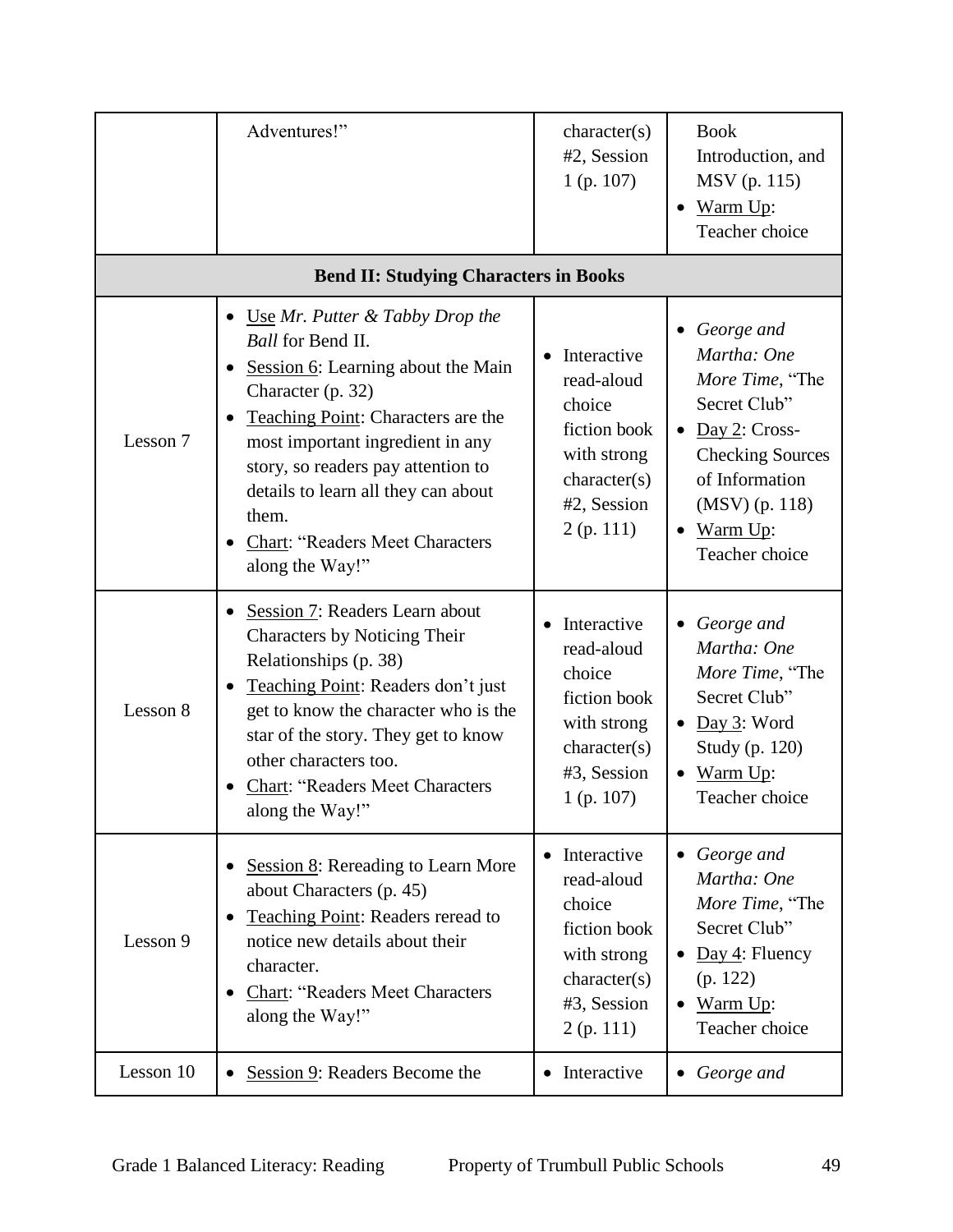|           | Character (p. 51)<br>Teaching Point: Readers change their<br>voices to take on what the character<br>is feeling and bring the characters to<br>life.<br><b>Chart: "Readers Meet Characters</b><br>٠<br>along the Way!"                                                                                               | read-aloud<br>choice<br>fiction book<br>with strong<br>character(s)<br>#4, Session<br>$1$ (p. 107)                | Martha: One<br>More Time, "The<br>Secret Club"<br>• Day 5: Putting It<br>All Together (p.<br>124)<br>$\bullet$ Warm Up:<br>Teacher choice                                                                                                 |
|-----------|----------------------------------------------------------------------------------------------------------------------------------------------------------------------------------------------------------------------------------------------------------------------------------------------------------------------|-------------------------------------------------------------------------------------------------------------------|-------------------------------------------------------------------------------------------------------------------------------------------------------------------------------------------------------------------------------------------|
| Lesson 11 | Session 10: Characters' Feelings<br>Change, and So Do Readers' Voices<br>(p. 54)<br>Teaching Point: Readers expect a<br>$\bullet$<br>character's voice to change across<br>the story, and when the character's<br>feelings change, readers take action.<br><b>Chart: "Readers Meet Characters</b><br>along the Way!" | Interactive<br>read-aloud<br>choice<br>fiction book<br>with strong<br>character(s)<br>#4, Session<br>2(p. 111)    | New shared<br>reading choice<br>fiction book with<br>strong<br>character(s) $#1$<br>Day 1: Warm Up,<br>$\bullet$<br><b>Book</b><br>Introduction, and<br>MSV (p. 115)<br>Warm Up: Same<br>$\bullet$<br>choice fiction<br>book              |
| Lesson 12 | Session 11: Clues Help Readers<br>$\bullet$<br>Know How to Read a Story (p. 61)<br>Teaching Point: Readers use clues in<br>the text to read the text the way the<br>author wants them to.<br>Chart: Inquiry chart with blank Post-<br>$\bullet$<br>its                                                               | Interactive<br>read-aloud<br>choice<br>fiction book<br>with strong<br>character(s)<br>#5, Session<br>$1$ (p. 107) | • New shared<br>reading choice<br>fiction book with<br>strong<br>character(s) $#1$<br>$Day 2: Cross-$<br>$\bullet$<br><b>Checking Sources</b><br>of Information<br>(MSV) (p. 118)<br>Warm Up: Same<br>$\bullet$<br>choice fiction<br>book |
| Lesson 13 | Session 12: Readers Reread to<br>٠<br>Smooth out Their Voices and Show<br>Big Feelings (p. 67)<br>Teaching Point: Readers reread to<br>٠<br>find new details, learn more about                                                                                                                                       | • Interactive<br>read-aloud<br>choice<br>fiction book<br>with strong                                              | New shared<br>$\bullet$<br>reading choice<br>fiction book with<br>strong<br>character(s) #1                                                                                                                                               |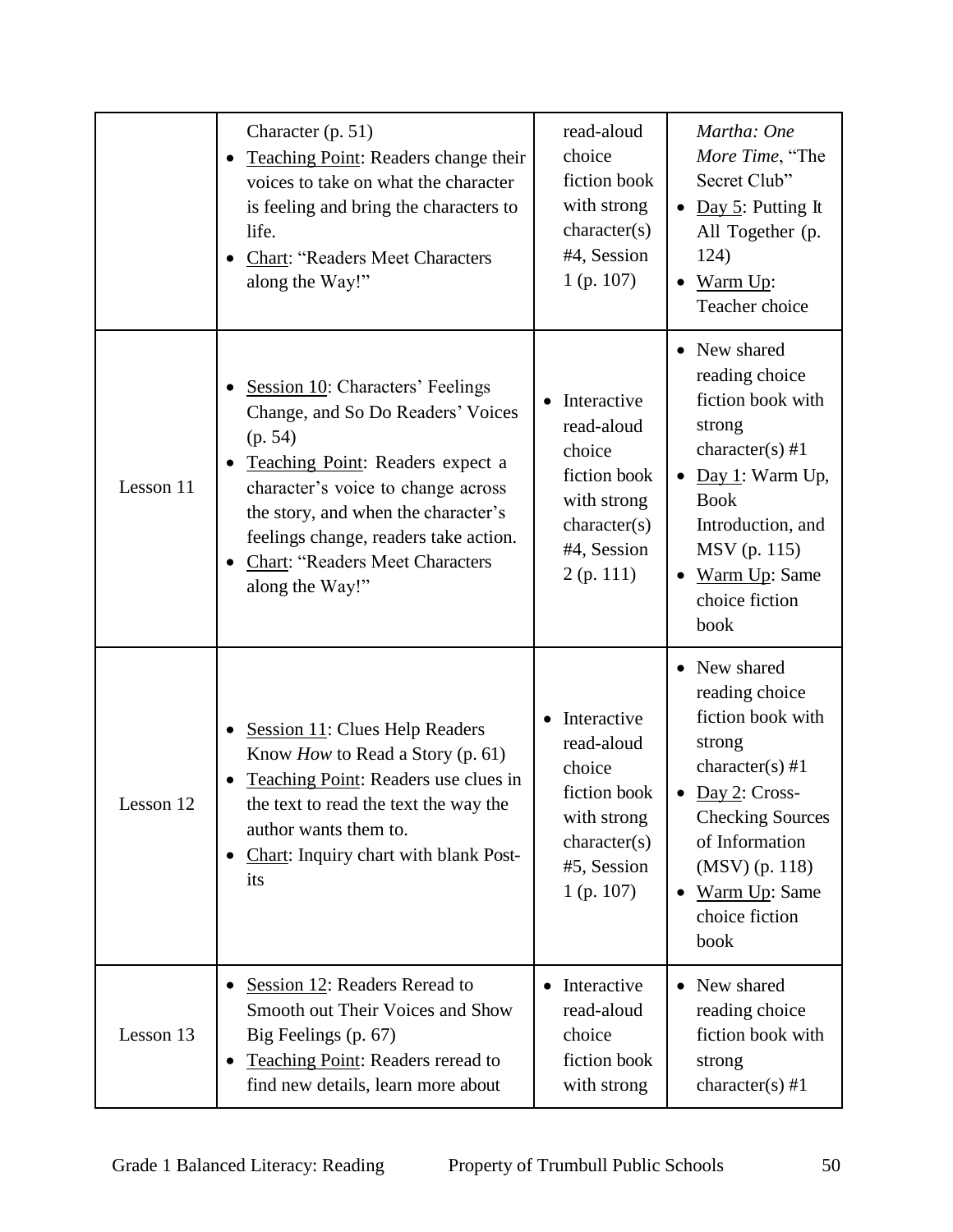|                       | their characters, and make their<br>voices smoother.                                                                                                                                                  | character(s)<br>#5, Session<br>2(p. 111)                                                                          | Day 3: Word<br>$\bullet$<br>Study (p. 120)<br>Warm Up: Same<br>$\bullet$<br>choice fiction<br>book                                                                                      |
|-----------------------|-------------------------------------------------------------------------------------------------------------------------------------------------------------------------------------------------------|-------------------------------------------------------------------------------------------------------------------|-----------------------------------------------------------------------------------------------------------------------------------------------------------------------------------------|
|                       | <b>Bend III: Learning Important Lessons</b>                                                                                                                                                           |                                                                                                                   |                                                                                                                                                                                         |
| Prior to<br>Lesson 14 | Gather a collection of familiar<br>$\bullet$<br>books. Place a piece of paper in each<br>one with the book's life lesson.                                                                             |                                                                                                                   |                                                                                                                                                                                         |
| Lesson 14             | Session $13$ : Discovering the Lessons<br>Familiar Stories Teach (p. 70)<br>Teaching Point: When readers open<br>up a story, there's a little life lesson.<br>Chart: "Readers Learn Lessons"          | Interactive<br>read-aloud<br>choice<br>fiction book<br>with strong<br>character(s)<br>#6, Session<br>$1$ (p. 107) | • New shared<br>reading choice<br>fiction book with<br>strong<br>character(s) #1<br>Day 4: Fluency<br>(p. 122)<br>Warm Up: Same<br>$\bullet$<br>choice fiction<br>book                  |
| Lesson 15             | Session 14: Readers Always Keep<br>Life Lessons in Mind (p. 77)<br><b>Teaching Point: Readers think about</b><br>the lessons when they start reading a<br>new book.<br>Chart: "Readers Learn Lessons" | Interactive<br>read-aloud<br>choice<br>fiction book<br>with strong<br>character(s)<br>#6, Session<br>2(p. 111)    | New shared<br>reading choice<br>fiction book with<br>strong<br>character(s) #1<br>Day 5: Putting It<br>All Together (p.<br>124)<br>Warm Up: Same<br>$\bullet$<br>choice fiction<br>book |
| Lesson 16             | Session 15: Readers Make<br>Comparisons (p. 83)<br><b>Teaching Point: Readers compare</b><br>and contrast books.<br>Chart: "Readers Learn Lessons"                                                    | Interactive<br>$\bullet$<br>read-aloud<br>choice<br>fiction book<br>with strong<br>character(s)                   | New shared<br>$\bullet$<br>reading choice<br>fiction book with<br>strong<br>character(s) $#2$<br>$Day 1$ : Warm Up,<br>$\bullet$                                                        |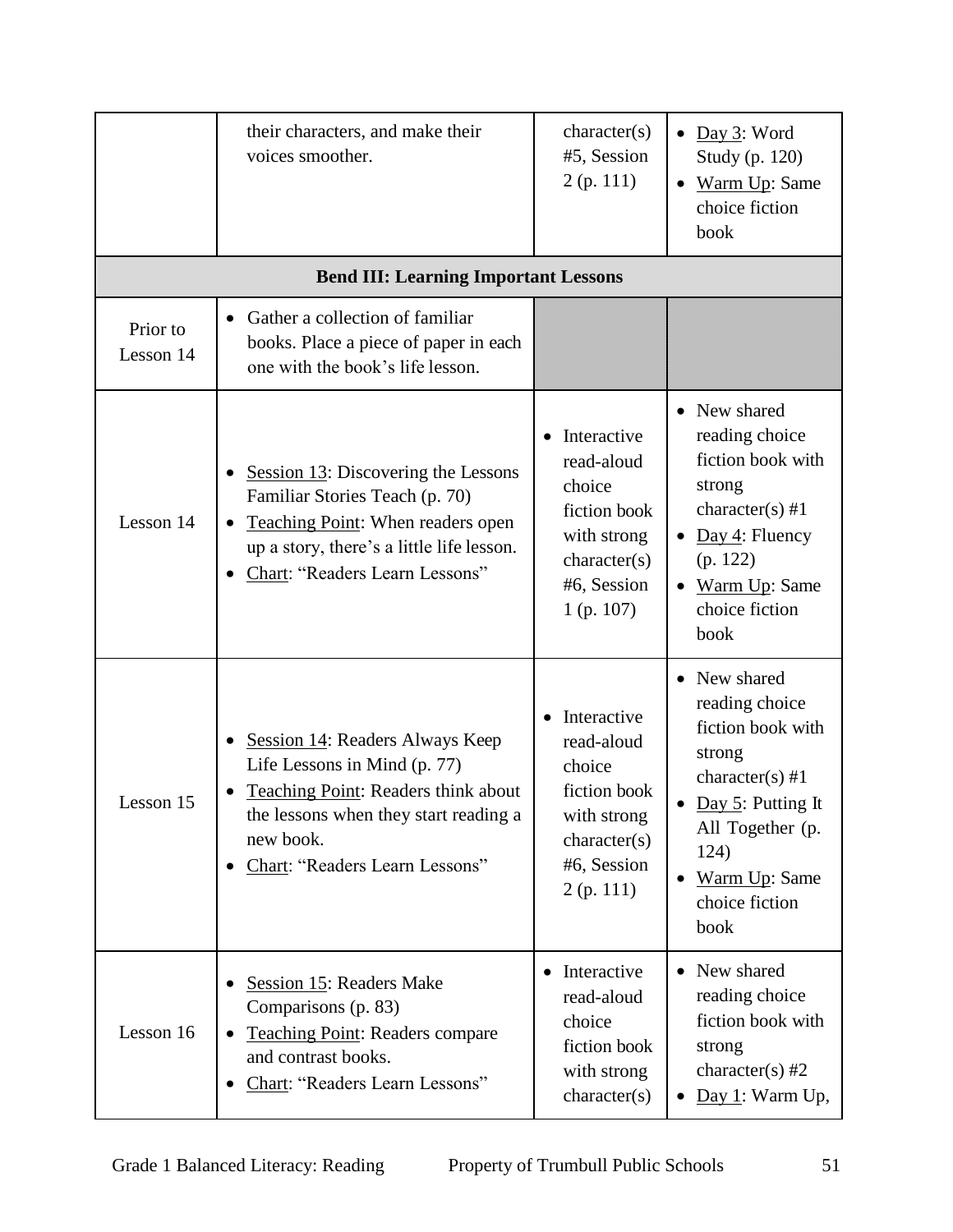|           |                                                                                                                                                                                                                                                        | #7, Session<br>$1$ (p. 107)                                                                                       | <b>Book</b><br>Introduction, and<br>MSV (p. 115)<br>Warm Up:<br>Teacher choice                                                                                                                                                      |
|-----------|--------------------------------------------------------------------------------------------------------------------------------------------------------------------------------------------------------------------------------------------------------|-------------------------------------------------------------------------------------------------------------------|-------------------------------------------------------------------------------------------------------------------------------------------------------------------------------------------------------------------------------------|
| Lesson 17 | <b>Session 16: Readers Group Books</b><br>by the Lessons They Teach (p. 89)<br>Teaching Point: When readers<br>$\bullet$<br>compare books, they realize they<br>reach similar lessons.                                                                 | Interactive<br>read-aloud<br>choice<br>fiction book<br>with strong<br>character(s)<br>#7, Session<br>2(p. 111)    | New shared<br>$\bullet$<br>reading choice<br>fiction book with<br>strong<br>character(s) $#2$<br>Day 2: Cross-<br>$\bullet$<br>Checking<br>Sources of<br>Information<br>$(MSV)$ (p. 118)<br>Warm Up:<br>$\bullet$<br>Teacher choice |
|           | <b>Bend IV: Growing Opinions about Books</b>                                                                                                                                                                                                           |                                                                                                                   |                                                                                                                                                                                                                                     |
| Lesson 18 | Session 17: Readers Share Their<br>Opinions about Books (p. 96)<br>Teaching Point: Readers who know<br>$\bullet$<br>books have strong opinions. Readers<br>don't keep those opinions to<br>themselves; they recommend the<br>books they love the most. | Interactive<br>read-aloud<br>choice<br>fiction book<br>with strong<br>character(s)<br>#8, Session<br>$1$ (p. 107) | • New shared<br>reading choice<br>fiction book with<br>strong<br>character(s) $#2$<br>$\bullet$ Day 3: Word<br>Study (p. 120)<br>Warm Up:<br>Teacher choice                                                                         |
| Lesson 19 | Session 18: Readers Rehearse What<br>They Will Say (p. 102)<br><b>Teaching Point: Rehearsing makes</b><br>your speaking voices smoother.                                                                                                               | Interactive<br>read-aloud<br>choice<br>fiction book<br>with strong<br>character(s)<br>#8, Session<br>2(p. 111)    | New shared<br>reading choice<br>fiction book with<br>strong<br>character(s) $#2$<br>Day 4: Fluency<br>$(p. 122)$ &<br>Day 5: Putting It<br>All Together (p.                                                                         |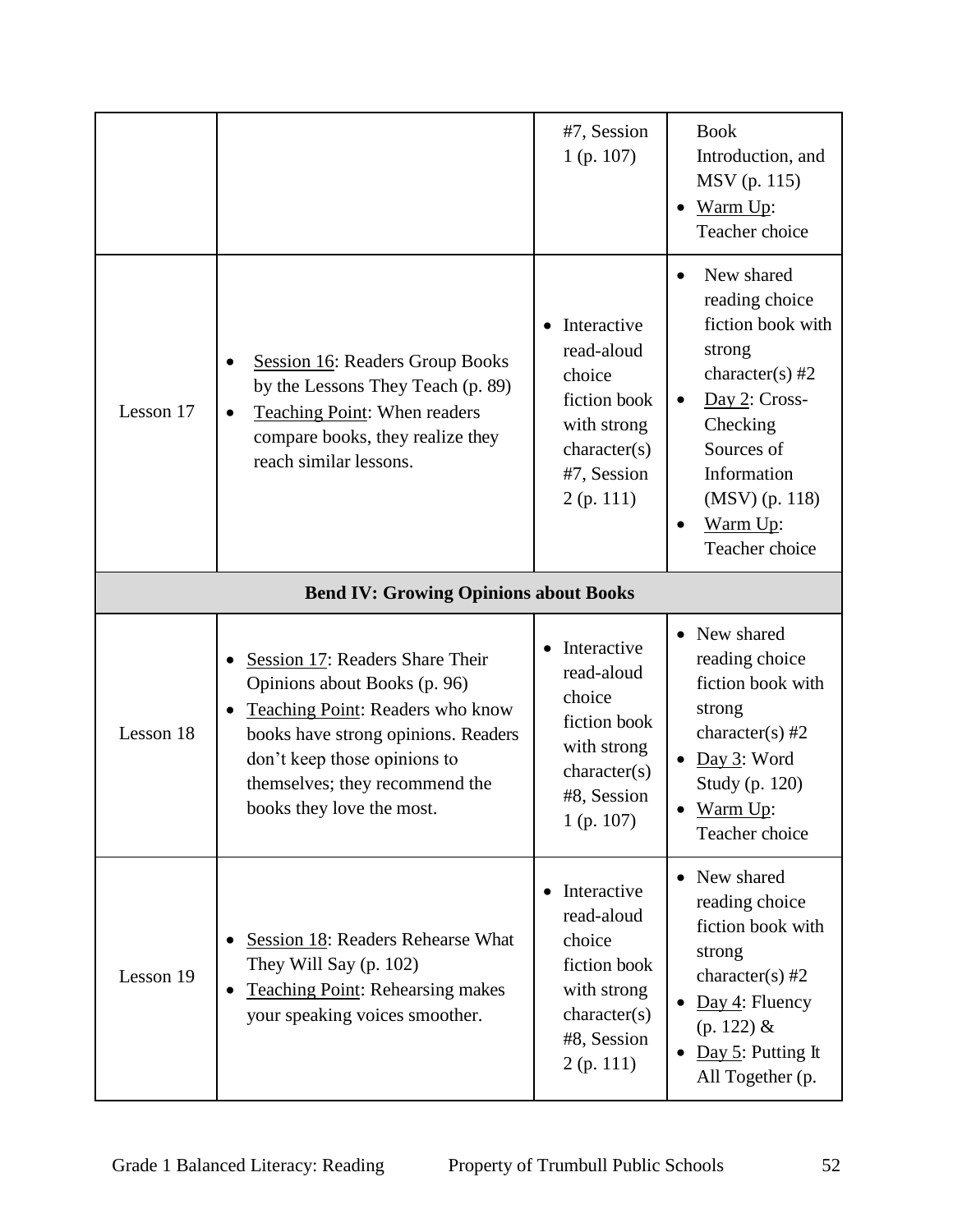Student performance on the following assessments will be reflected on the Trimester 3 standards-based report card.

Formative Assessments:

- Informal observation of students' reading behaviors should be recorded and used to identify individual teaching points for conferring and to record student growth over the course of the unit.
- Informal running records should be conducted during small-group instruction to help drive instruction and form leveled groups.
- Students' jottings on Post-it notes

## **Resources**

Core

- Meeting Characters and Learning Lessons: A Study of Story Elements (Grade 1, Unit 4)
- *Iris and Walter and the Field Trip* by Elissa Haden Guest
- *Upstairs Mouse, Downstairs Mole* by Wong Herbert Yett
- *Mr. Putter & Tabby Drop the Ball* by Cynthia Rylant
- *George and Martha: One More Time* by James Marshall
- Note-taking system for conferencing
- Reader's Notebook or Folder

## Supplemental

- *Pancakes for Breakfast* by Tomie dePaola
- *The Carrot Seed* by Ruth Krauss
- *The Ghost-Eye Tree* by Bill Martin, Jr. and John Archambault
- *Ruthie and the (Not So) Teeny Tiny Lie* by Laura Rankin
- *Curious George Gets a Medal* by H.A. Rey
- *Poppleton* by Cynthia Rylant
- *No, David!* by David Shannon
- *The Tenth Good Thing about Barney* by Judith Viorst
- the *Fly Guy* series by Tedd Arnold
- the *Ivy and Bean* series by Annie Barrows
- the *Amber Brown* series by Paula Danziger
- the *Houndsley and Catina* series by James Howe
- the *Pinky and Rex* series by James Howe
- the *Frog and Toad series* by Arnold Lobel
- the *Little Critter* series by Mercer Mayer
- the *Magic Tree House* series by Mary Pope Osborne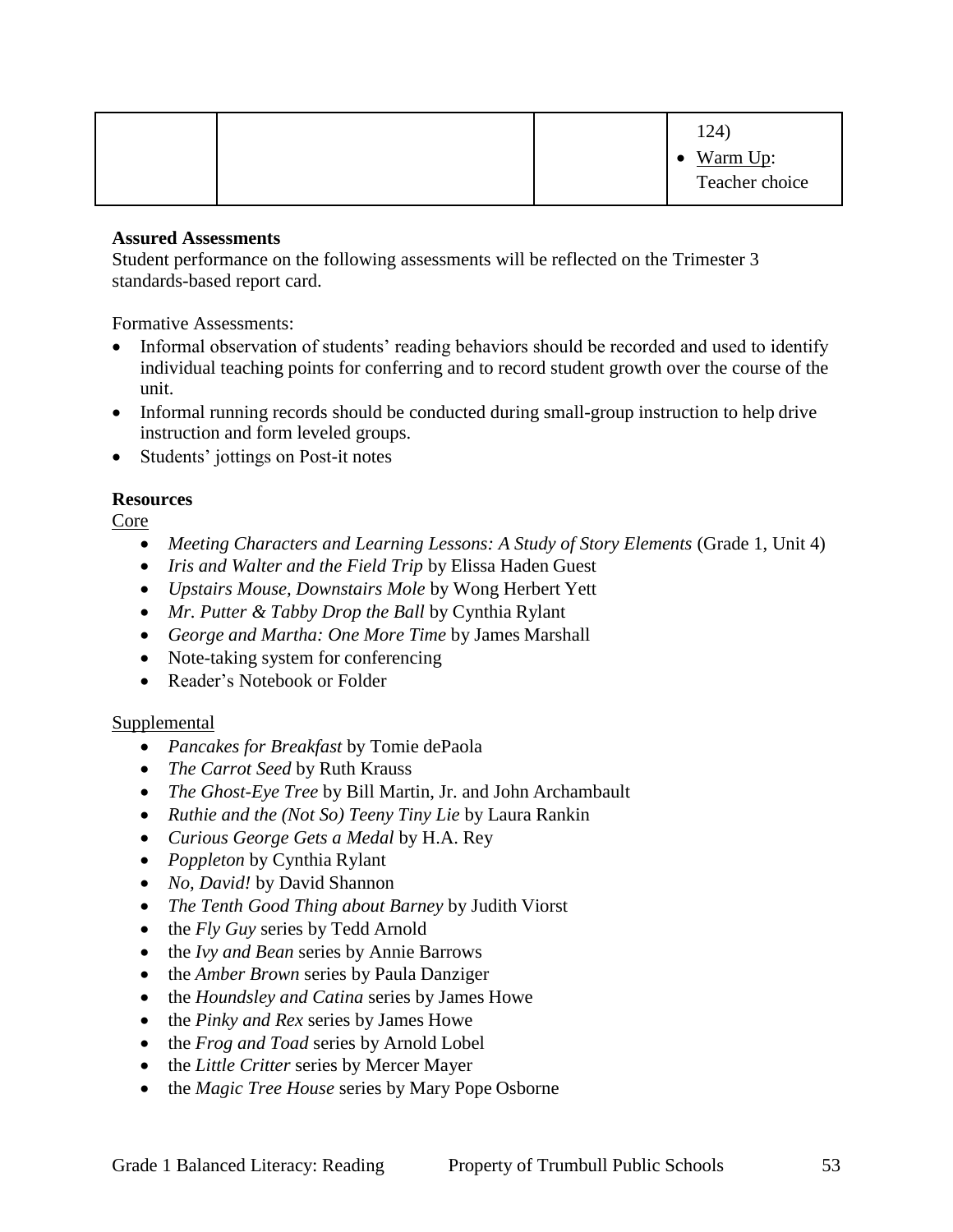- the *Henry and Mudge* series by Cynthia Rylant
- the *Marvin Redpost* series by Louis Sachar
- Additional mentor texts available in *Making Meaning*, *Being a Writer*, and classroom/school libraries

#### **Time Allotment**

 $\bullet$  April – early May

| <b>Word Study: Fundations</b> |                                                                                                                                                                                                                                                                                                                                                  |                        |
|-------------------------------|--------------------------------------------------------------------------------------------------------------------------------------------------------------------------------------------------------------------------------------------------------------------------------------------------------------------------------------------------|------------------------|
| Unit                          | <b>Topic</b>                                                                                                                                                                                                                                                                                                                                     | <b>Time Allocation</b> |
| 10                            | • Suffixes: $-s$ , $-ed$ , $-ing$<br>• Vowel teams: <i>oa</i> , <i>oe</i> , <i>ow</i> , <i>ou</i> , <i>oo</i> , <i>ue</i> , <i>ew</i> , <i>au</i> ,<br>aw<br>Words with 5 sounds<br>Narrative vs. informational<br>Reading with accuracy and prosody<br>$\bullet$<br>High-frequency (sight) words: any, many, how,<br>now, down, out, about, our | 3 weeks                |
| 11                            | vowel-consonant-e<br>Long vowels<br>Narrative vs. informational<br>Reading with accuracy and prosody<br>$\bullet$<br>High-frequency (sight) words: friend, other,<br>another, none, nothing                                                                                                                                                      | 2 weeks                |

#### **Assured Assessments**

Student performance on the following assessments will be reflected on the Trimester 3 standards-based report card.

Summative Assessments:

Unit Tests for *Fundations* Units 10 & 11

#### **Time Allotment**

 $\bullet$  April – early May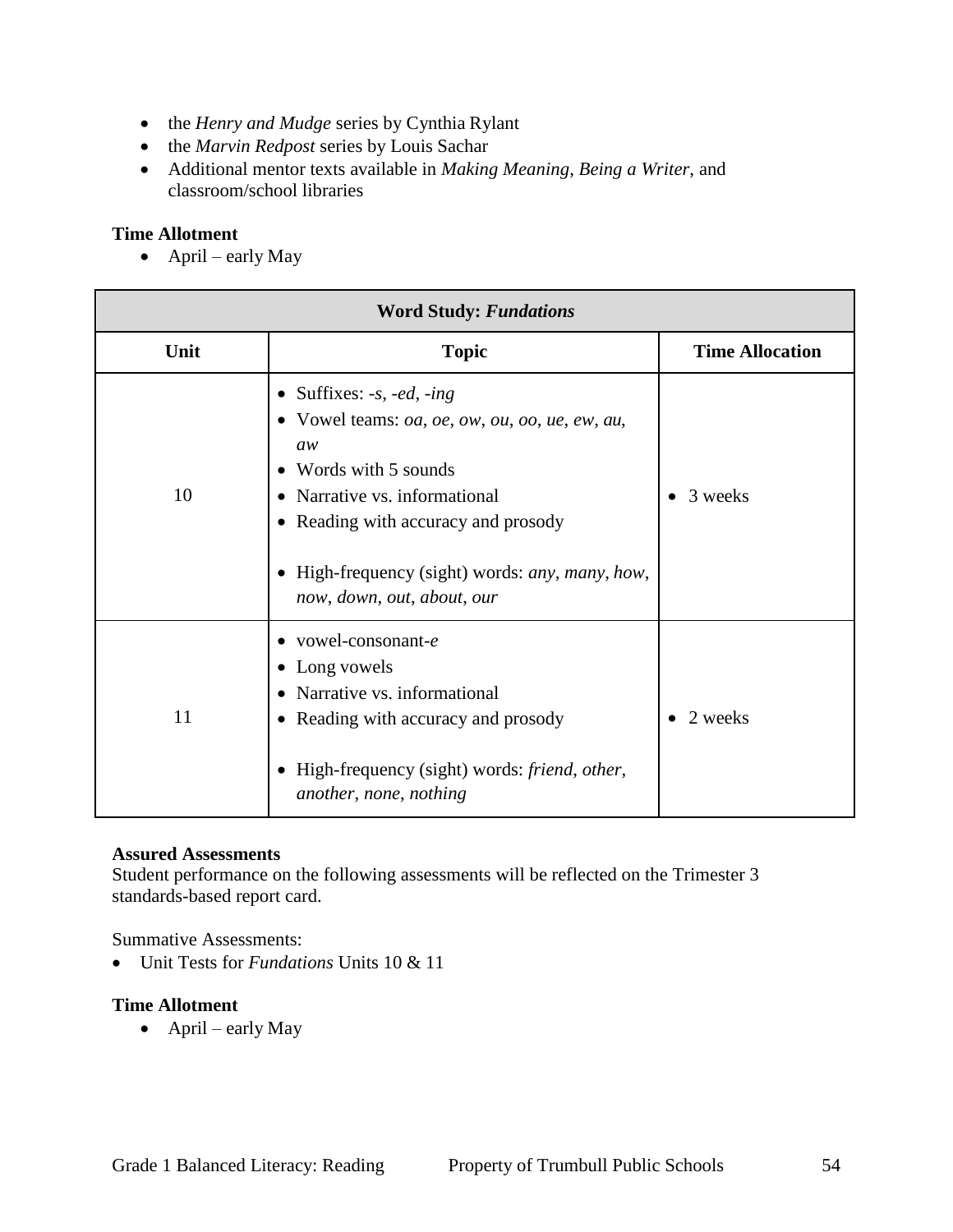## **UNIT 7 Readers Get to Know Characters by Performing Their Books; Word Study (***Fundations* **Units 12, 13, & 14)**

## **Unit Goals**

- continue to use specific strategies to yield deeper comprehension.
- revisit strategies readers use to engage with the characters in the story.
- work in meaningful partnerships.
- roleplay their characters to support comprehension.
- understand characters in a deeper way by participating in a book club.

| CCS.ELA-LITERACY.W.1.3  | Write narratives in which they recount two or more<br>appropriately sequenced events, include some details<br>regarding what happened, use temporal words to signal<br>event order, and provide some sense of closure.                      |
|-------------------------|---------------------------------------------------------------------------------------------------------------------------------------------------------------------------------------------------------------------------------------------|
| CCS.ELA-LITERACY.W.1.5  | With guidance and support from adults, focus on a topic,<br>respond to questions and suggestions from peers, and add<br>details to strengthen writing as needed.                                                                            |
| CCS.ELA-LITERACY.W.1.6  | With guidance and support from adults, use a variety of<br>digital tools to produce and publish writing, including in<br>collaboration with peers.                                                                                          |
| CCS.ELA-LITERACY.W.1.7  | Participate in shared research and writing projects (e.g.,<br>explore a number of "how-to" books on a given topic and<br>use them to write sequence of instructions).                                                                       |
| CCS.ELA-LITERACY.W.1.8  | With guidance and support from adults, recall information<br>from experiences or gather information from provided<br>sources to answer a question.                                                                                          |
| CCS.ELA-LITERACY.W.2.3  | Write narratives in which they recount a well-elaborated<br>event or short sequence of events, include details to<br>describe actions, thoughts, and feelings, use temporal<br>words to signal event order, and provide a sense of closure. |
| CCS.ELA-LITERACY.RL.1.1 | Ask and answer questions about key details in a text.                                                                                                                                                                                       |
| CCS.ELA-LITERACY.RL.1.2 | Retell stories, including key details, and demonstrate<br>understanding of their central message or lesson.                                                                                                                                 |
| CCS.ELA-LITERACY.RL.1.3 | Describe characters, settings, and major events in a story,<br>using key details.                                                                                                                                                           |
|                         |                                                                                                                                                                                                                                             |

| Grade 1 Balanced Literacy: Reading | Property of Trumbull Public Schools | 55 |
|------------------------------------|-------------------------------------|----|
|------------------------------------|-------------------------------------|----|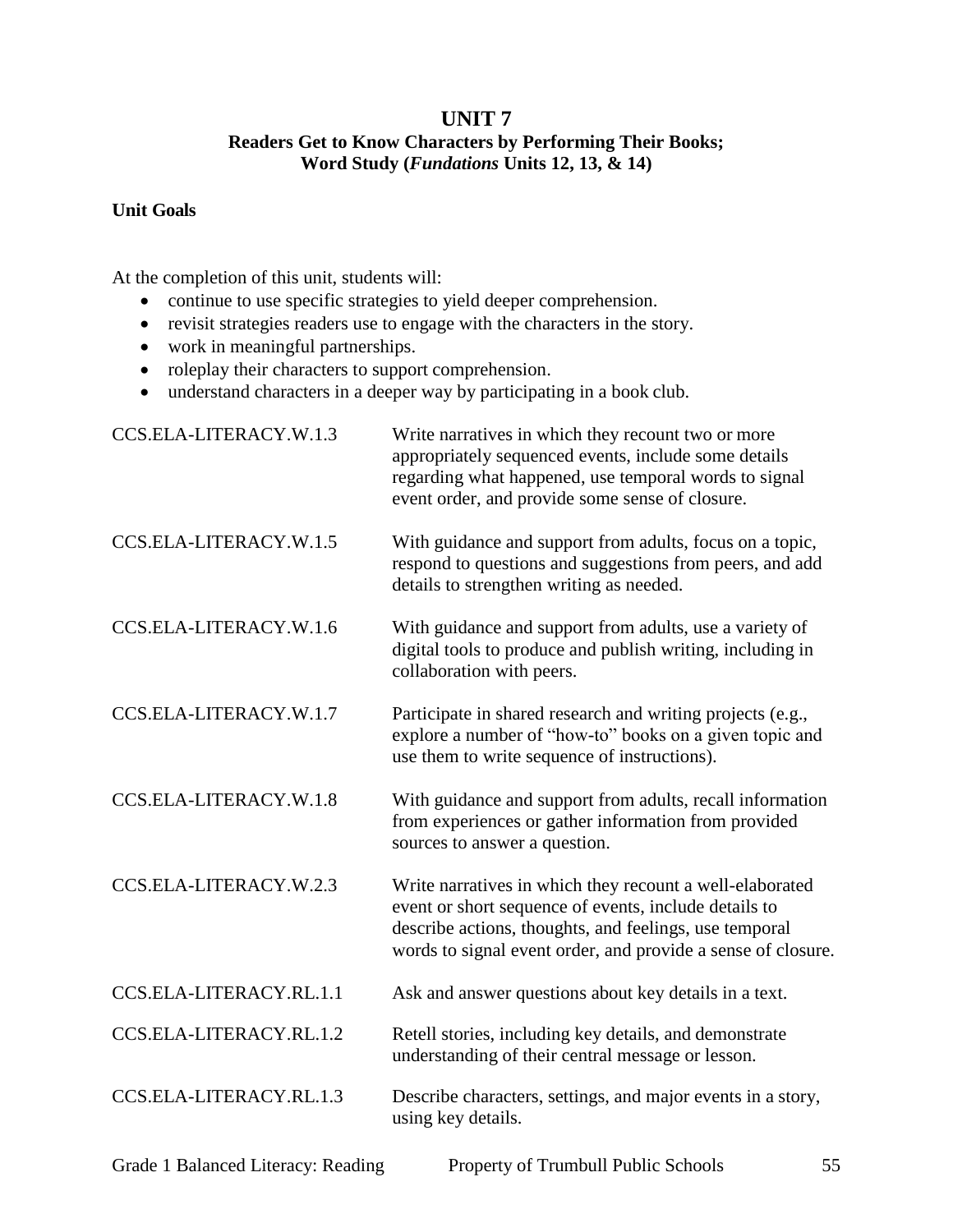| CCS.ELA-LITERACY.RL.1.4  | Identify words and phrases in stories or poems that suggest<br>feelings or appeal to the senses.                                                        |
|--------------------------|---------------------------------------------------------------------------------------------------------------------------------------------------------|
| CCS.ELA-LITERACY.RF.1.1  | Demonstrate understanding of the organization and basic<br>features of print.                                                                           |
| CCS.ELA-LITERACY.RF.1.2  | Demonstrate understanding of spoken words, syllables, and<br>sounds (phonemes).                                                                         |
| CCS.ELA-LITERACY.RF.1.3  | Know and apply grade-level phonics and word analysis<br>skills in decoding words.                                                                       |
| CCS.ELA-LITERACY.RF.1.4  | Read with sufficient accuracy and fluency to support<br>comprehension.                                                                                  |
| CCS.ELA-LITERACY.RF.1.4B | Read grade-level text orally with accuracy, appropriate<br>rate, and expression on successive readings.                                                 |
| CCS.ELA-LITERACY.SL.1.1  | Participate in collaborative conversations with diverse<br>partners about grade 1 topics and texts with peers and<br>adults in small and larger groups. |
| CCS.ELA-LITERACY.SL.1.2  | Ask and answer questions about key details in a text read<br>aloud or information presented orally or through other<br>media.                           |
| CCS.ELA-LITERACY.SL.1.3  | Ask and answer questions about what a speaker says in<br>order to gather additional information or clarify something<br>that is not understood.         |
| CCS.ELA-LITERACY.SL.1.4  | Describe people, places, things, and events with relevant<br>details, expressing ideas and feelings clearly.                                            |
| CCS.ELA-LITERACY.SL.1.5  | Add drawings or other visual displays to descriptions when<br>appropriate to clarify ideas, thoughts, and feelings.                                     |
| CCS.ELA-LITERACY.SL.1.6  | Produce complete sentences when appropriate to task and<br>situation.                                                                                   |
| CCS.ELA-LITERACY.L.1.1   | Demonstrate command of the conventions of standard<br>English grammar and usage when writing or speaking.                                               |
| CCS.ELA-LITERACY.L.1.2   | Demonstrate command of the conventions of standard<br>English capitalization, punctuation, and spelling when<br>writing.                                |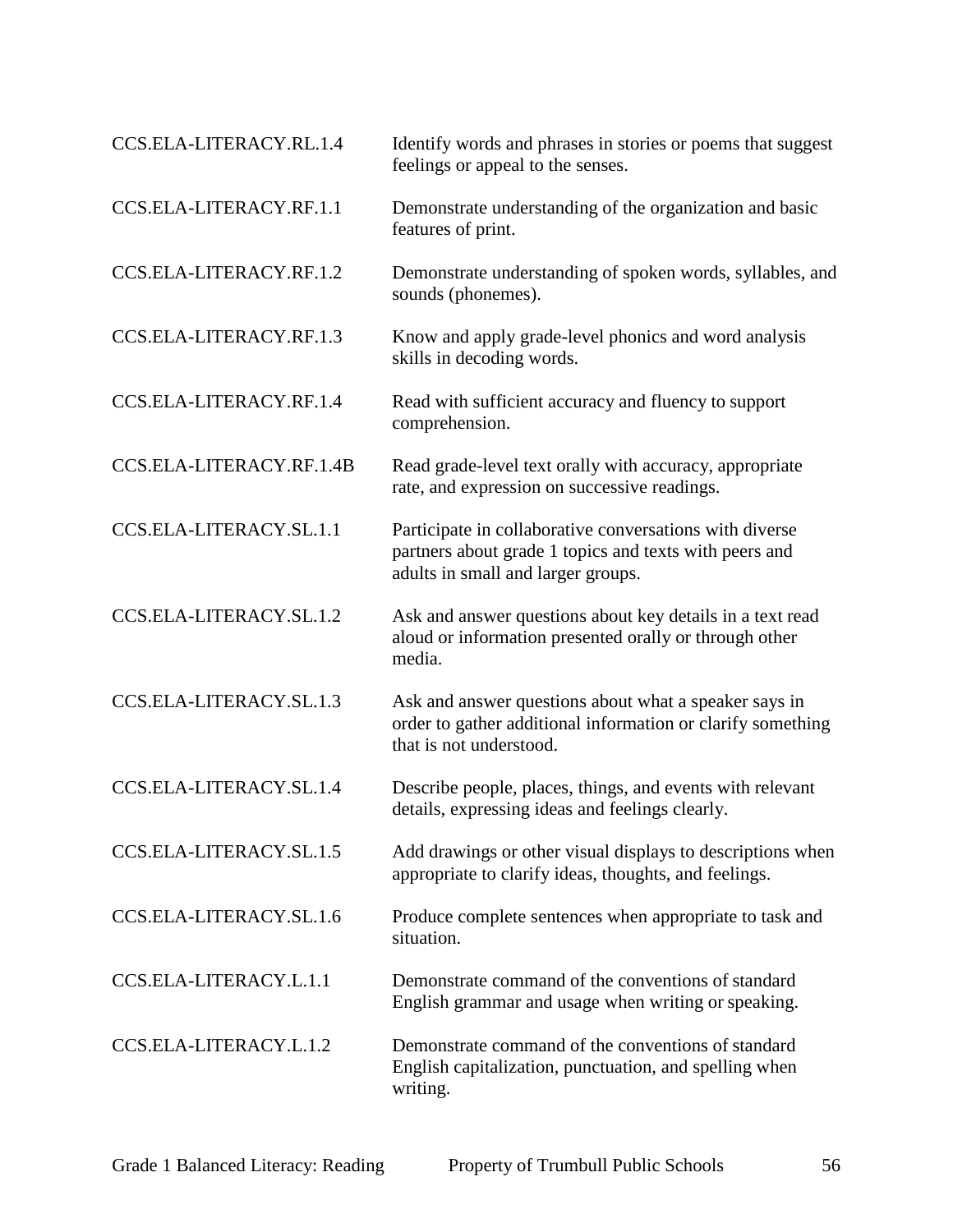| CCS.ELA-LITERACY.L.1.2B | Use end punctuation for sentences.                                                                                                                                                                                           |
|-------------------------|------------------------------------------------------------------------------------------------------------------------------------------------------------------------------------------------------------------------------|
| CCS.ELA-LITERACY.L.1.2D | Use conventional spelling for words with common spelling<br>patterns and for frequently occurring irregular words.                                                                                                           |
| CCS.ELA-LITERACY.L.1.2E | Spell untaught words phonetically, drawing on phonemic<br>awareness and spelling conventions.                                                                                                                                |
| CCS.ELA-LITERACY.L.1.5  | With guidance and support from adults, demonstrate<br>understanding of word relationships and nuances in word<br>meanings.                                                                                                   |
| CCS.ELA-LITERACY.L.1.6  | Use words and phrases acquired through conversations,<br>reading and being read to, and responding to texts,<br>including using frequently occurring conjunctions to signal<br>simple relationships (e.g., <i>because</i> ). |

## **Unit Essential Questions**

- How can I get to know the characters in my books really well?
- How can I read and notice lots of things about characters: the things they do, how they feel, and what they think?
- How can I reread and act out my books with my partner in ways that help me understand and express things about the characters?
- How can I reread my books many times with my book club, thinking about the different ways we can be our characters?
- How can I read and reread my books to get ready to share them with an audience? How can I make the characters and the story come to life?

## **Scope and Sequence**

| <b>Readers Get to Know Characters by Performing Their Books</b> |                                                                                                                                                                                                                                                                     |                                         |                       |
|-----------------------------------------------------------------|---------------------------------------------------------------------------------------------------------------------------------------------------------------------------------------------------------------------------------------------------------------------|-----------------------------------------|-----------------------|
|                                                                 | <b>Reading Workshop</b>                                                                                                                                                                                                                                             | <b>Interactive</b><br><b>Read-Aloud</b> | <b>Shared Reading</b> |
| Prior to Unit                                                   | • Search leveled library for books that<br>feature characters.<br>• Consider setting up display of<br>previous books with students'<br>favorite characters.<br>• Choose interactive read-aloud,<br>shared reading, and other books to<br>use as demonstration texts |                                         |                       |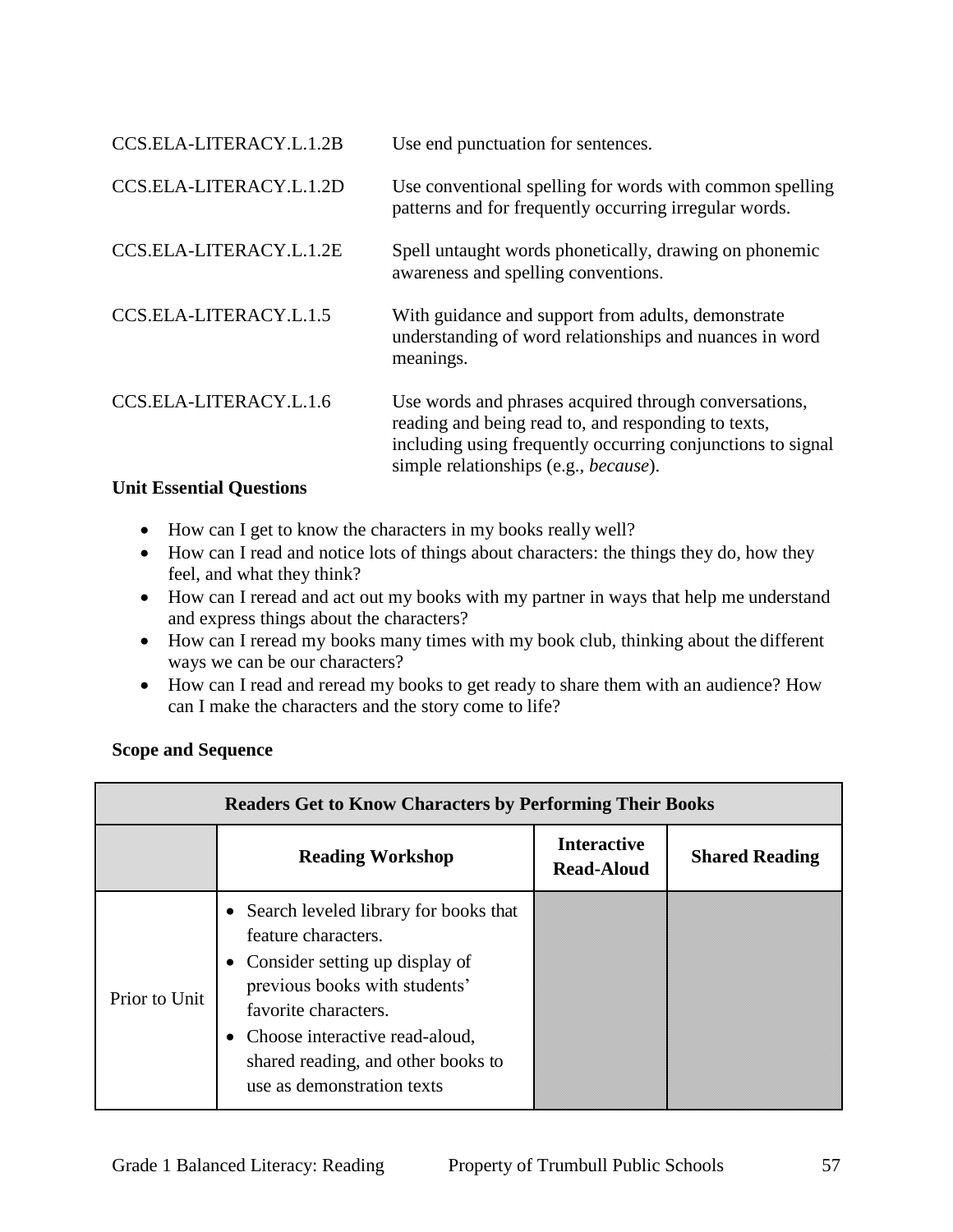|                                                                                                                | throughout the unit.<br>Strategically match up children: first<br>$\bullet$<br>in partnerships, then in clubs.                                                                                                                                                                                                                                                                                                                                                                                                                               |                                                                                                                                                                                                                                                     |                                                                                                                                                                                                                                                                                                                                                                                                                                  |
|----------------------------------------------------------------------------------------------------------------|----------------------------------------------------------------------------------------------------------------------------------------------------------------------------------------------------------------------------------------------------------------------------------------------------------------------------------------------------------------------------------------------------------------------------------------------------------------------------------------------------------------------------------------------|-----------------------------------------------------------------------------------------------------------------------------------------------------------------------------------------------------------------------------------------------------|----------------------------------------------------------------------------------------------------------------------------------------------------------------------------------------------------------------------------------------------------------------------------------------------------------------------------------------------------------------------------------------------------------------------------------|
|                                                                                                                | <b>Bend I: Readers Have Ways to Get to Know a Character</b>                                                                                                                                                                                                                                                                                                                                                                                                                                                                                  |                                                                                                                                                                                                                                                     |                                                                                                                                                                                                                                                                                                                                                                                                                                  |
| Lessons<br>$1 - 10$                                                                                            | You'll teach students strategies to<br>$\bullet$<br>get to know a character well and to<br>describe what that character does in a<br>story. You'll invite students to think<br>of characters in books as friends for<br>life; they only need to open the pages<br>of a book any time they want to see<br>that friend. They'll learn to pay<br>attention to how characters feel, as<br>well as other story elements to get to<br>know the characters in their books.<br>You may decide to spend up to two<br>$\bullet$<br>weeks in this bend. | Complete<br>and follow<br>Interactive<br>Reading<br>Plan from<br>the back of<br>any Reading<br>Unit of<br>Study book.<br>Do this with<br>three<br>different<br>books.<br>Suggestions<br>are<br>folktales,<br>fairytales,<br>fables, and<br>fantasy. | • Complete and<br>follow 5-day<br><b>Shared Reading</b><br>Plan from the<br>back of any<br>Reading Unit of<br>Study book.<br>Day 1: Using<br>$\bullet$<br>Meaning, Syntax,<br>and Visual<br>Information to<br><b>Solve Tricky</b><br>Words<br>$Day 2: Cross-$<br>Checking<br>Day 3: Word<br>$\bullet$<br>Study<br>$Day 4$ : Fluency<br>$\bullet$<br>Day 5: putting It<br>$\bullet$<br>All Together<br>Warm Up:<br>Teacher choice |
| Bend II: Partners Pretend They Are Characters and Perform Books in Clubs to Become<br><b>Character Experts</b> |                                                                                                                                                                                                                                                                                                                                                                                                                                                                                                                                              |                                                                                                                                                                                                                                                     |                                                                                                                                                                                                                                                                                                                                                                                                                                  |
| Lessons<br>$11 - 18$                                                                                           | • Children will spent a few days<br>learning to think and talk more about<br>characters in their partnership,<br>making inferences and growing ideas<br>about them as they role-play and act<br>out parts of their books, using what<br>they know about each character to<br>infer what they might think and say                                                                                                                                                                                                                             | Complete<br>$\bullet$<br>and follow<br>Interactive<br>Reading<br>Plan from<br>the back of<br>any Reading<br>Unit of                                                                                                                                 | Complete and<br>$\bullet$<br>follow 5-day<br><b>Shared Reading</b><br>Plan from the<br>back of any<br>Reading Unit of<br>Study book.<br>Day 1: Using<br>$\bullet$                                                                                                                                                                                                                                                                |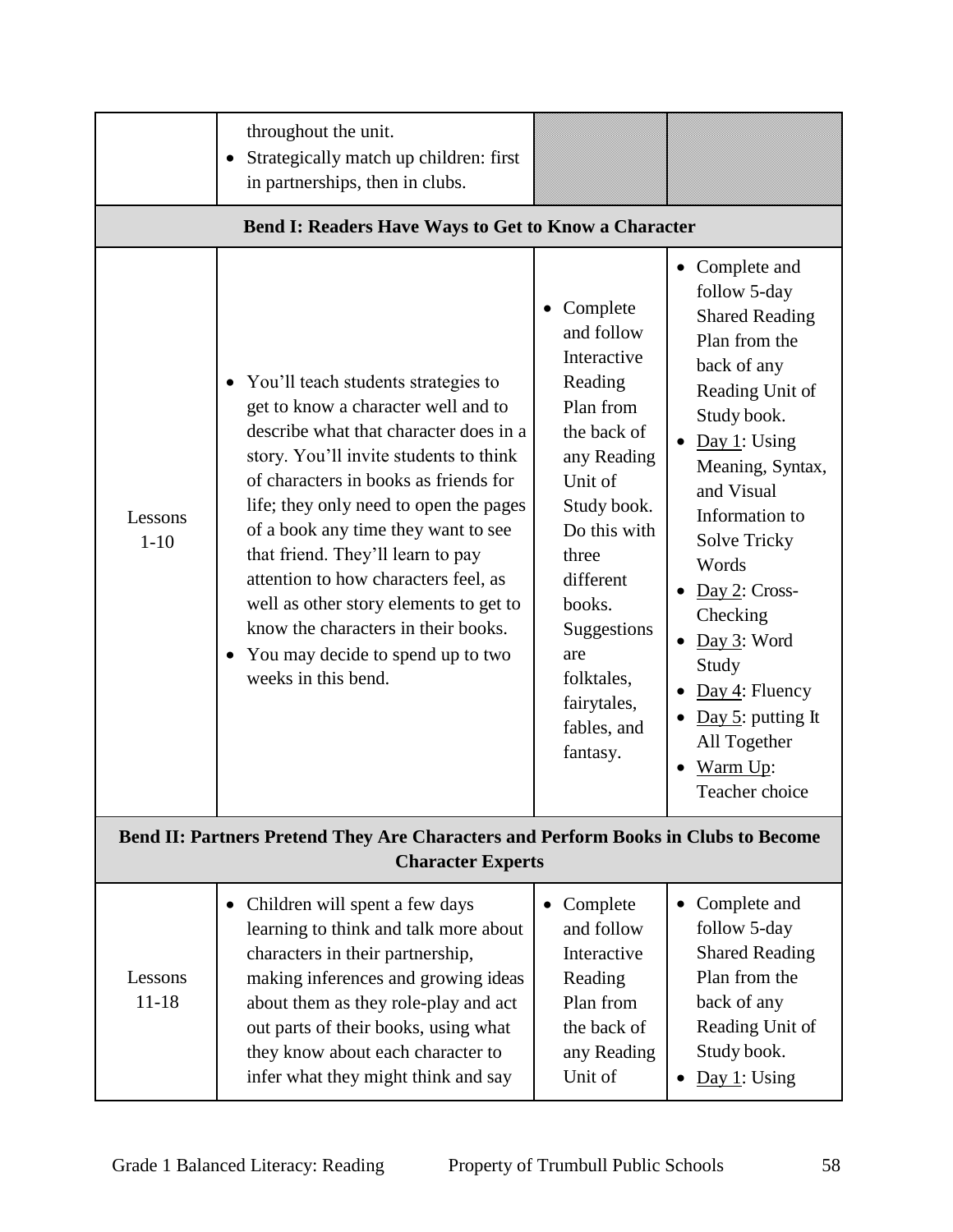|                  | beyond the pages of the text.<br>Midway through the bend, they will<br>shift to an exciting new structure,<br>spending a week in character book<br>clubs, dramatizing what's happening<br>in their stories in order to extend<br>their thinking about characters.                                                                                                     | Study book.<br>Do this with<br>three<br>different<br>books.<br>Suggestions<br>are<br>folktales,<br>fairytales,<br>fables, and<br>fantasy.                                                                                                           | Meaning, Syntax,<br>and Visual<br>Information to<br><b>Solve Tricky</b><br>Words<br>$Day 2: Cross-$<br>Checking<br>Day 3: Word<br>Study<br>$Day 4$ : Fluency<br>Day 5: putting It<br>All Together<br>Warm Up:<br>Teacher choice                                                                                                                                                                                                  |
|------------------|-----------------------------------------------------------------------------------------------------------------------------------------------------------------------------------------------------------------------------------------------------------------------------------------------------------------------------------------------------------------------|-----------------------------------------------------------------------------------------------------------------------------------------------------------------------------------------------------------------------------------------------------|----------------------------------------------------------------------------------------------------------------------------------------------------------------------------------------------------------------------------------------------------------------------------------------------------------------------------------------------------------------------------------------------------------------------------------|
| Lessons<br>19-23 | <b>Bend III: Giving the Gift of Reading</b><br>Children will give each other and an<br>$\bullet$<br>audience the gift of reading by<br>preparing a text to perform. This<br>bend extends similar work<br>introduced in sessions and<br>celebrations that appear in other<br>units of study. The unit of study<br>should be able to be wrapped up in<br>just one week. | Complete<br>and follow<br>Interactive<br>Reading<br>Plan from<br>the back of<br>any Reading<br>Unit of<br>Study book.<br>Do this with<br>three<br>different<br>books.<br>Suggestions<br>are<br>folktales,<br>fairytales,<br>fables, and<br>fantasy. | • Complete and<br>follow 5-day<br><b>Shared Reading</b><br>Plan from the<br>back of any<br>Reading Unit of<br>Study book.<br>Day 1: Using<br>$\bullet$<br>Meaning, Syntax,<br>and Visual<br>Information to<br><b>Solve Tricky</b><br>Words<br>$\underline{Day 2}$ : Cross-<br>Checking<br>Day 3: Word<br>$\bullet$<br>Study<br>$Day 4$ : Fluency<br>Day 5: putting It<br>All Together<br>Warm Up:<br>$\bullet$<br>Teacher choice |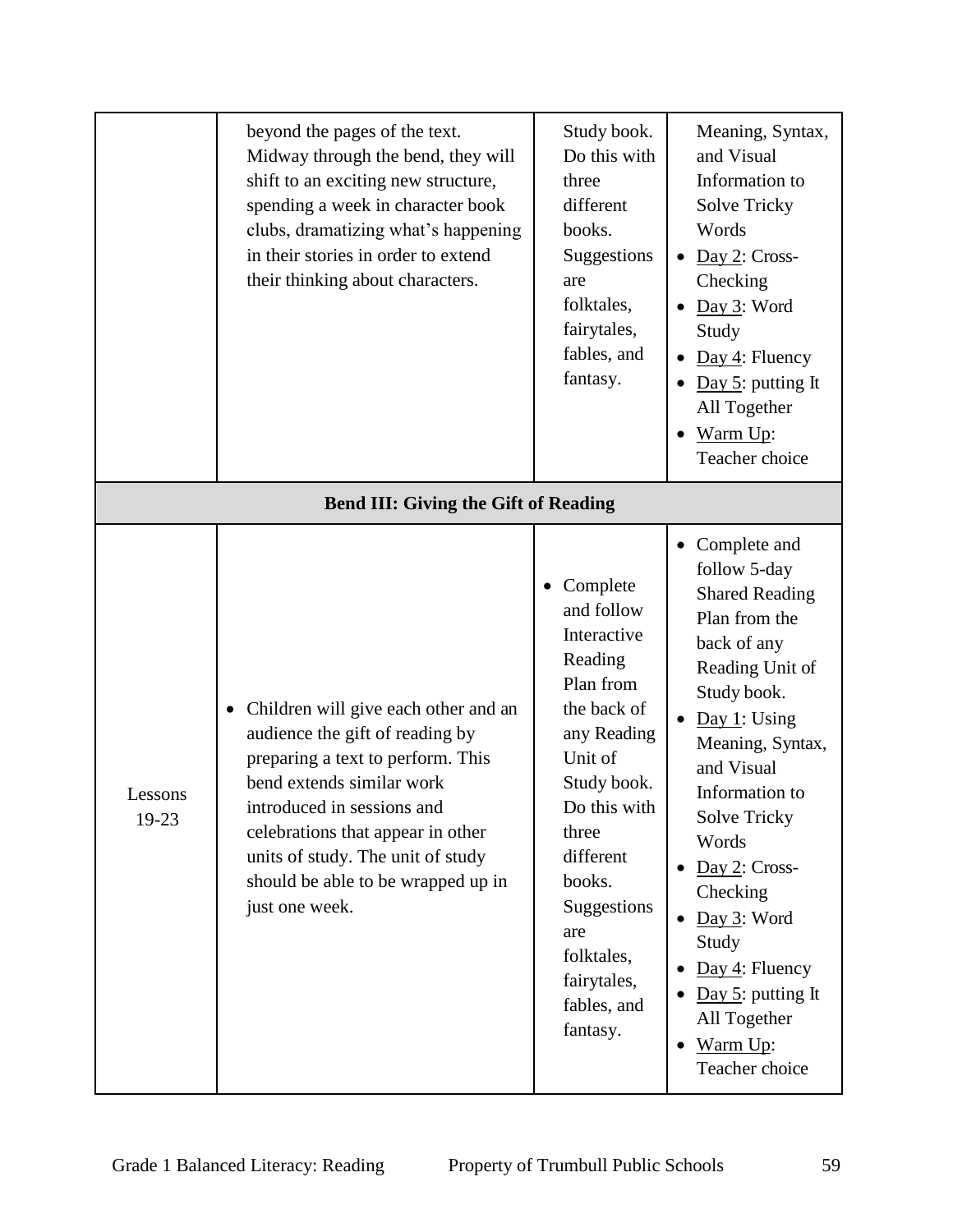Student performance on the following assessments will be reflected on the Trimester 3 standards-based report card.

Formative Assessments:

- Informal observation of students' reading behaviors should be recorded and used to identify individual teaching points for conferring and to record student growth over the course of the unit.
- Informal running records should be conducted during small-group instruction to help drive instruction and form leveled groups.
- Students' jottings on Post-it notes

Summative Assessments:

Formal Running Records utilizing the Fountas & Pinnell Benchmark Assessments

## **Resources**

Core

- Note-taking system for conferencing
- Reader's Notebook or Folder

## Supplemental

- *When Sophie Gets Angry – Really, Really Angry . . .* by Molly Bang
- *Mr. Tiger Goes Wild* by Peter Brown
- *Cork and Fuzz Best Friends* by Dori Chacones
- *Cork and Fuzz No Fooling* by Dori Chacones
- *Cork and Fuzz The Swimming Lesson* by Dori Chacones
- *Dodsworth in New York* by Tim Egan
- *Lilly's Purple Plastic Purse* by Kevin Henkes
- *The Recess Queen* by Alexis O'Neill
- *Max and Zoe at the Doctor* by Shelley Swanson Sateren
- *Max and Zoe: The Very Best Art Project* by Shelley Swanson Sateren
- *Max and Zoe: Too Many Tricks* by Shelley Swanson Sateren
- *Are You Ready to Play Outside?* by Mo Willems
- the *Biscuit* series by Alyssa Satin Capucilli
- the *Elephant and Piggie* series by Mo Willems
- the *Mrs. Wishy-Washy* series by Joy Cowley
- Additional mentor texts available in *Making Meaning*, *Being a Writer*, and classroom/school libraries

#### **Time Allotment**

 $\bullet$  mid May – June

| <b>Word Study: Fundations</b> |              |                        |  |
|-------------------------------|--------------|------------------------|--|
| Unit                          | <b>Topic</b> | <b>Time Allocation</b> |  |